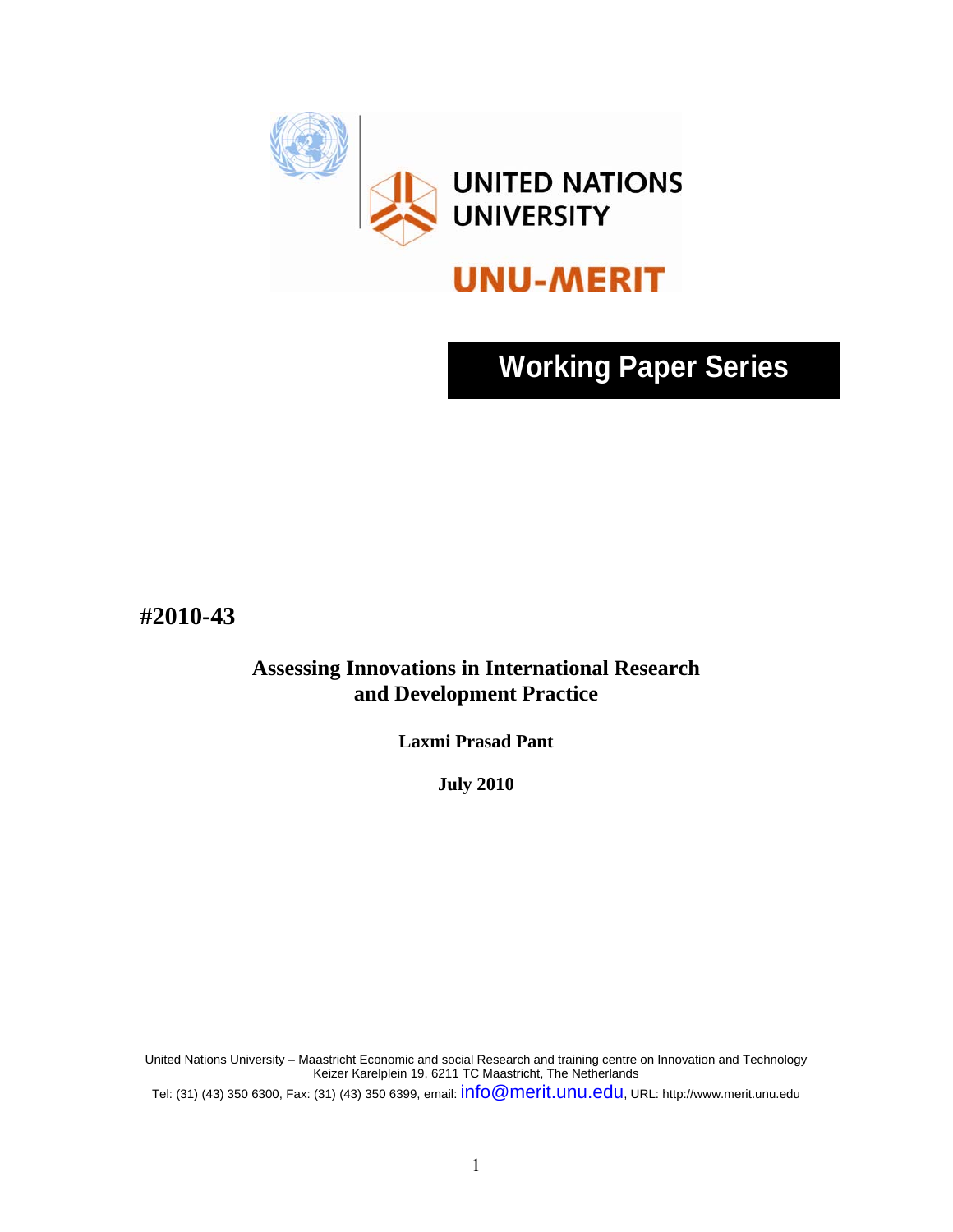# **ASSESSING INNOVATIONS IN INTERNATIONAL RESEARCH AND DEVELOPMENT PRACTICE**

Laxmi Prasad Pant<sup>1</sup>

*School of Environmental Design and Rural Development, University of Guelph, Guelph, Canada* 

#### **Abstract**

 $\overline{a}$ 

Enhancing impacts of international development interventions has become a central issue of the twenty-first century. Conventional monitoring and evaluation (M&E) tools either focus on efficiency (output-to-input relationships) or strive to demonstrate a logical progression from specific actors and factors of an intervention to development impacts (inputs  $\Rightarrow$  activities  $\Rightarrow$  outputs  $\Rightarrow$  outcomes  $\Rightarrow$  impacts). However, in complex adaptive systems there is neither such a linear results chain nor can impacts be unambiguously attributed to an actor or a factor. Therefore, alternative ways of doing M&E focus on outcomes — the changes in behaviour and social relations — rather than on impacts, such as poverty reduction, environmental protection and social inclusion. Innovation systems thinking, particularly in renewable natural resource, agriculture and rural development, informs that the dominant paradigm of impact assessment should be complemented by social innovation assessment, providing research and development actors with critical learning lessons. This paper integrates two distant bodies of literature — the literature on impact assessment of research and development interventions, and the literature on social psychology of assessing learning and innovations. Based on case studies of a series of projects implemented in India and Nepal under DFID's 11-year Renewable Natural Resources Research Strategy (RNRRS) programme between 1995 and 2006, a social innovation assessment tool was developed and implemented. The tool includes questions about critical incidents and modes of stakeholder interactions to be ranked on a four-point scale depending on how often the statements apply to the respondents' work environments. The social innovation assessment provides critical learning lessons for social innovation generation and overall performance improvement in collaborative research and development interventions at the organisational, network and system levels.

**Key Words:** Agriculture, Systems of Innovation, Social Innovation, India, Nepal, South Asia

**Journal Codes: C4,** C12, O13, O21, O31, Q2

#### **UNU-MERIT Working Papers ISSN 1871-9872**

### **Maastricht Economic and social Research and training centre on Innovation and Technology, UNU-MERIT**

<sup>&</sup>lt;sup>1</sup> The author is currently an Adjunct Professor and Lecturer at the School of Environment, Enterprise and Development, Faculty of Environment, University of Waterloo, Waterloo, Ontario, Canada.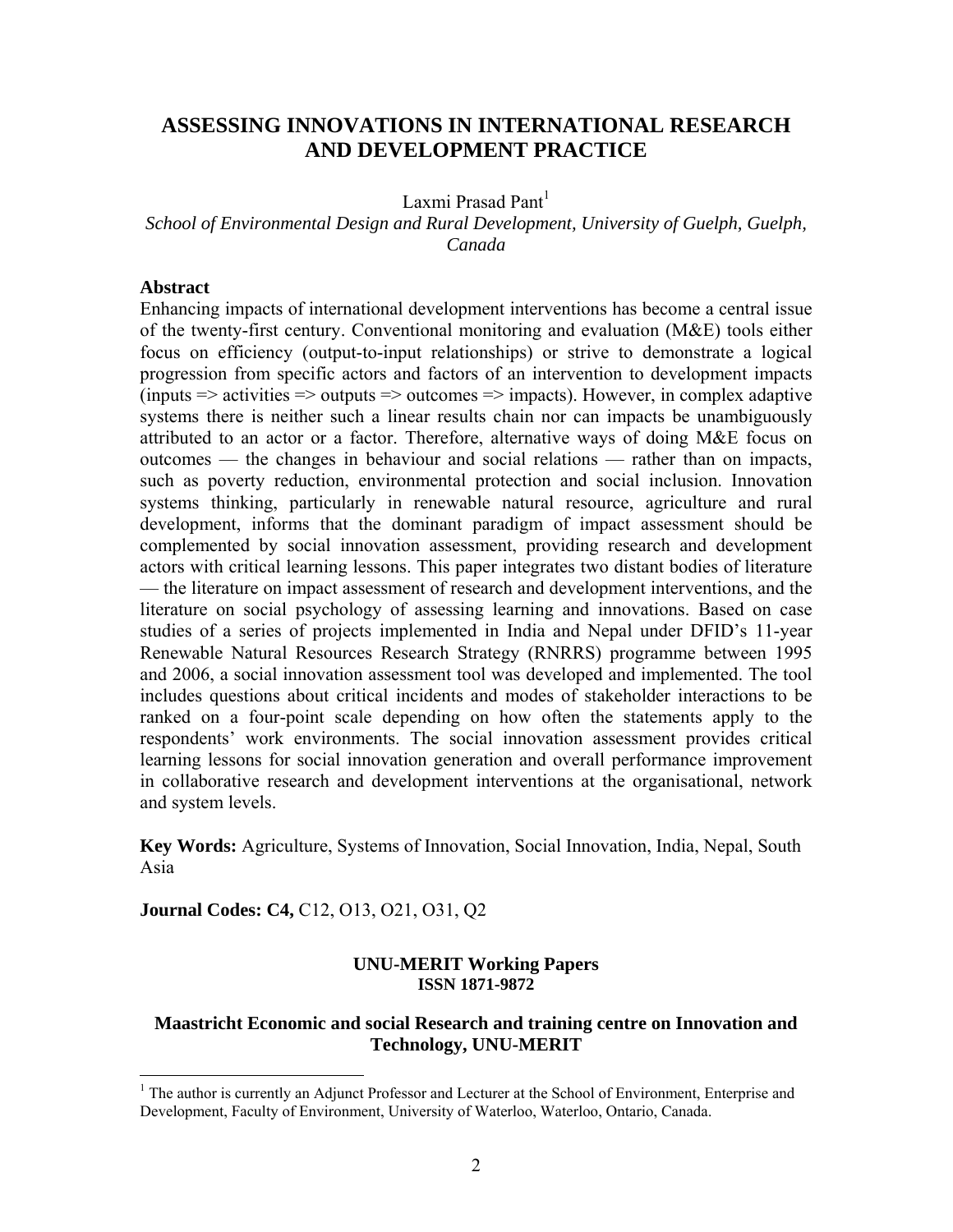# **TABLE OF CONTENTS**

| 3. TECHNOLOGICAL AND SOCIAL INNOVATION ASSESSMENT 12                                                                                                                                                  |
|-------------------------------------------------------------------------------------------------------------------------------------------------------------------------------------------------------|
| <b>4. SOCIAL INNOVATION ASSESSMENT: A TWO STAGE PROCESS15</b>                                                                                                                                         |
| BOX 1: SAMPLE QUESTIONS ON THE SOCIAL INNOVATION ASSESSMENT TOOL16<br>TABLE 1: DEMOGRAPHIC AND ORGANISATIONAL CHARACTERISTICS OF THE                                                                  |
| TABLE 2: AVAILABLE ANALYTICAL TECHNIQUES FOR SOCIAL INNOVATION                                                                                                                                        |
| TABLE 3: FACTOR LOADINGS OF THE PERCEIVED ENVIRONMENTS FOR LEARNING<br>TABLE 4: SEEMINGLY UNRELATED REGRESSION COEFFICIENTS FOR THE THREE<br>UNDERLYING FACTORS OF WORK ENVIRONMENTS FOR LEARNING AND |
|                                                                                                                                                                                                       |
| 5. USE OF SOCIAL INNOVATION ASSESSMENT RESULTS IN                                                                                                                                                     |
| <b>OPERATIONAL DECISIONMAKING AND INNOVATION CAPACITY</b>                                                                                                                                             |
|                                                                                                                                                                                                       |
|                                                                                                                                                                                                       |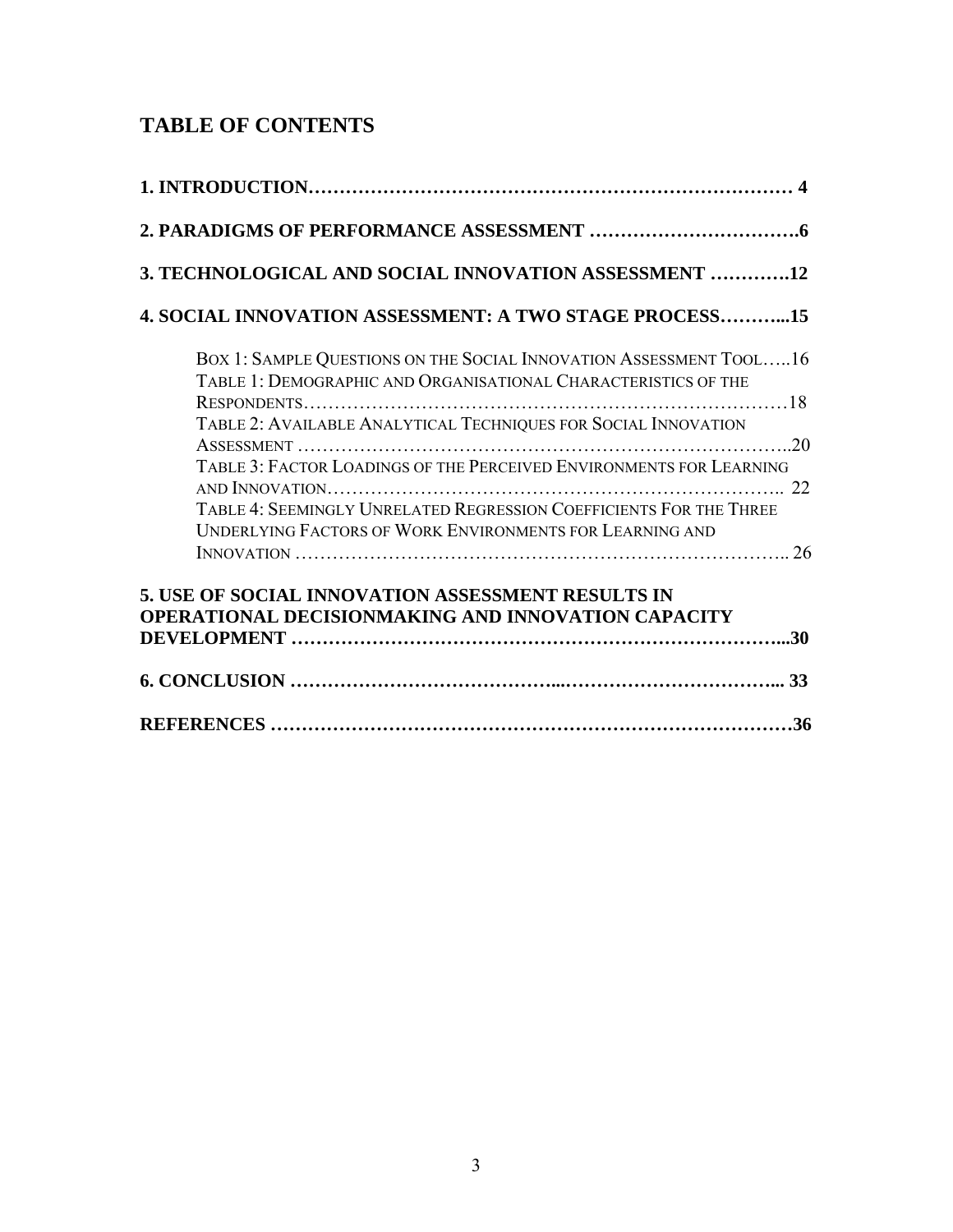# **1. INTRODUCTION**

Assessing impacts of research and development interventions is an ongoing challenge as is enhancing and demonstrating impacts. Poor impacts of project and programme interventions can be due to either poor implementation or failure to demonstrate impacts of otherwise successful interventions — mainly due to a mismatch between assessment methods and the nature of interventions. Innovation systems theorists, particularly in the fields of renewable natural resources, agriculture and rural development, argue that the dominant paradigm of economic impact assessment faces challenges in providing critical institutional learning lessons on ways to improve research, development and innovation processes (Hall et al. 2003). Although the innovation systems approach has appeared as a holistic learning-based framework, current methodology to assess learning and innovation performance is still rudimentary, specifically when secondary data is not available. An appropriate research approach in such a new field of study is through exploratory case studies (Eisenhardt 1989; Yin 2002). However, the importance of case study research methods to complement the dominant paradigm of impact assessment is questionable until their analytical strength — and relevance to public policy and poverty reduction — is improved, going well beyond the contemporary focus on exploratory case studies (Spielman 2005).

Recognising the limitation of an exploratory case study technique to complement the dominant paradigm of impact assessment, this study integrates case study research and survey research methods consecutively in order to assess stakeholder interactions for learning and innovation. To provide a natural progression from the former to the latter, a third research method, the critical incident technique, was embedded within the case study. This was possible because case study research and critical incident technique are flexible methods and share common data collection procedures, such as individual interviews, group interviews, direct observation and document analysis (Butterfield et al. 2005; Flanagan 1954; Yin 2002). Based on the findings of the case study and critical incident technique, a social innovation assessment (SIA) tool was designed and implemented in the Chitwan district of Nepal and Krishna district in the south Indian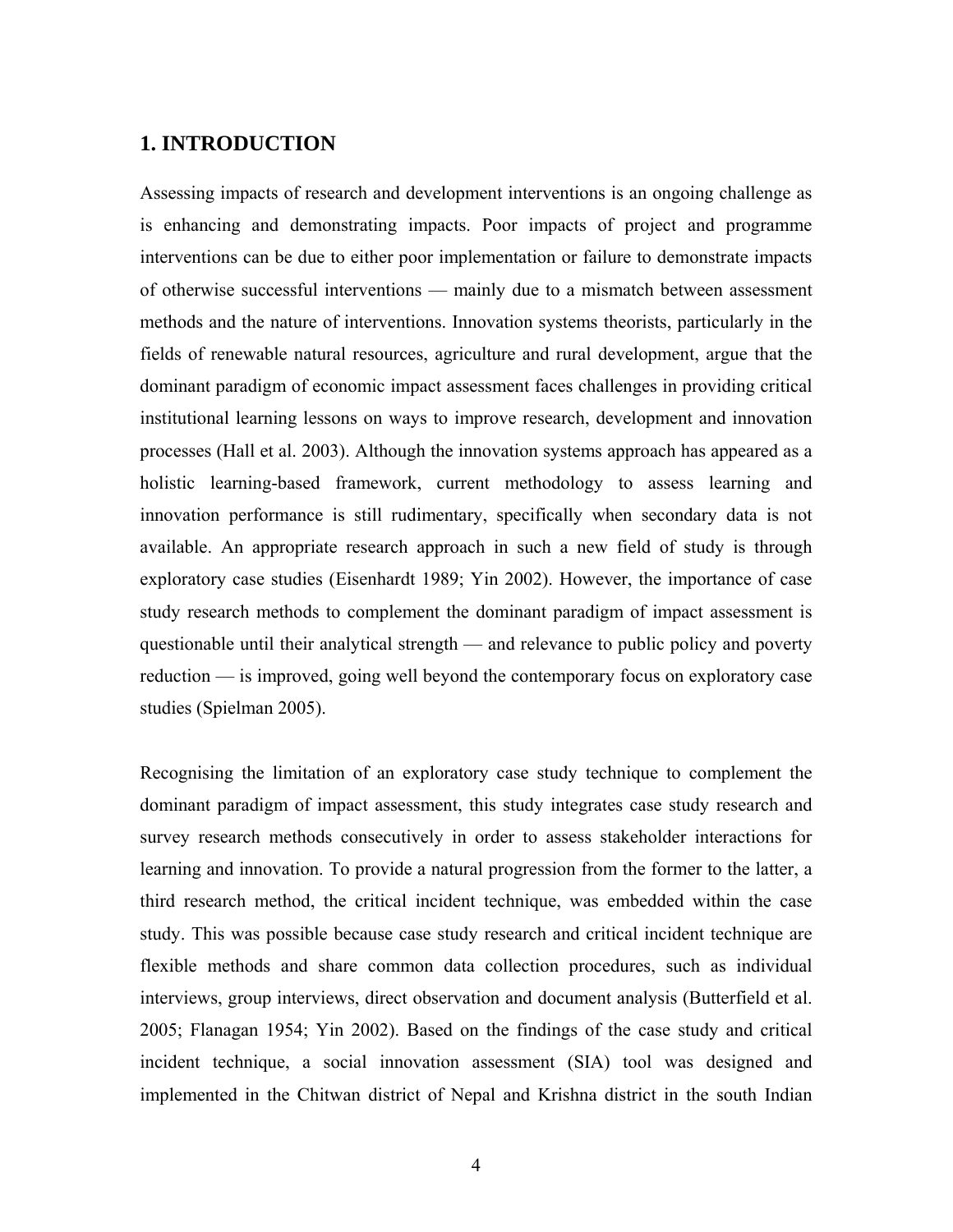state of Andhra Pradesh. The entry points of these studies involved a series of projects under the Plant Science Programme in Nepal and the Crop Post-Harvest Programme in India implemented under DFID's 11 year Renewable Natural Resources Research Strategy (RNRRS) programme, which took place between 1995 and 2006 before its most recent incarnation into the Research into Use Programme (RIU).

This discussion paper investigates whether and how various mainstream and alternative M&E techniques and tools relate with social innovation assessment, and how the latter provides institutional learning and insights into subsequent behavioural changes of research managers, development workers and intended beneficiaries. A two-stage social innovation assessment framework is developed and tested, emphasising its direct use in enhancing learning and innovation, and indirect use in public policy processes.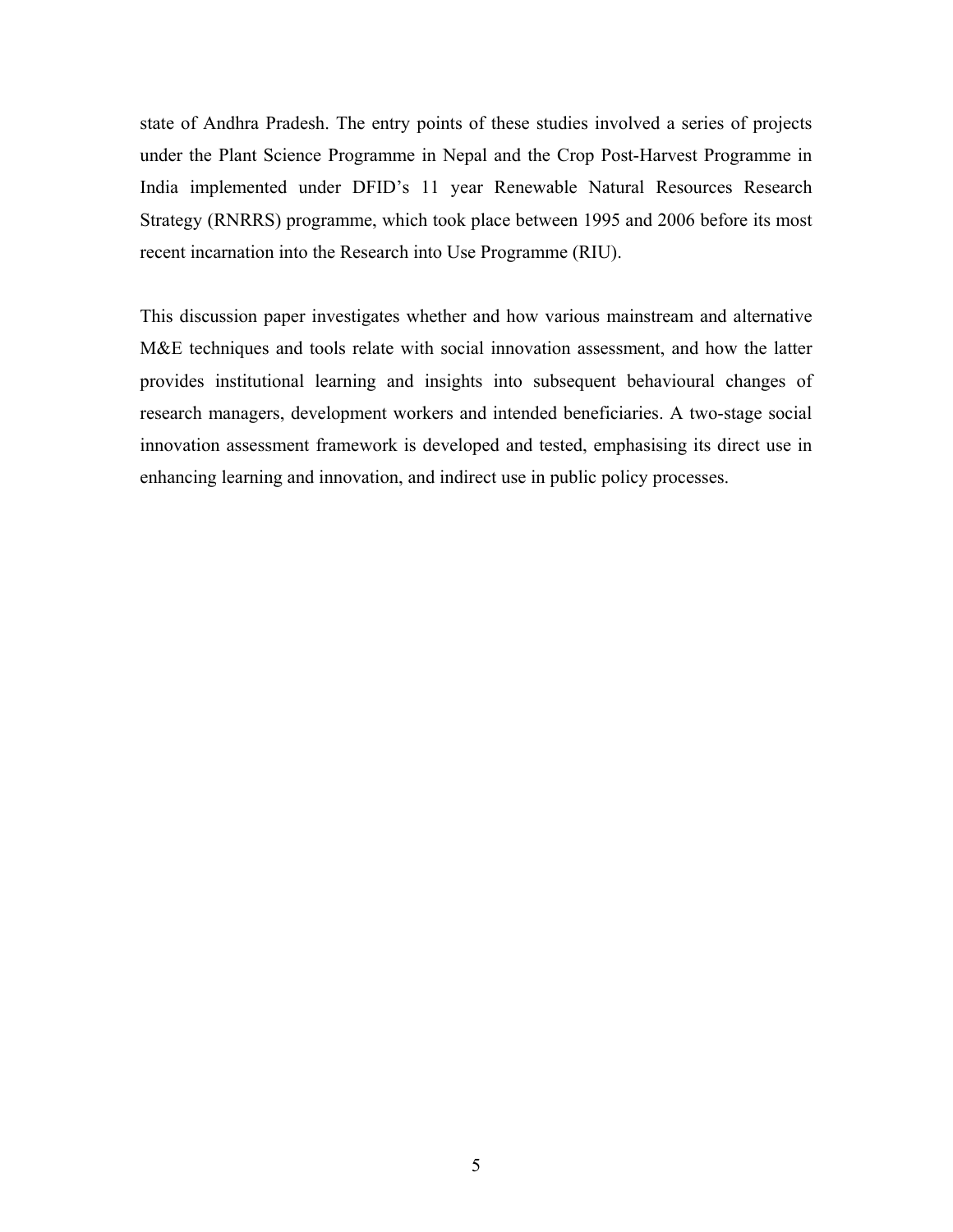# **2. PARADIGMS OF PERFORMANCE ASSESSMENT**

There are assessment approaches that focus either on outputs or on impacts only. Two points must be noted here; *first*, the input-output causal analysis of economic impact assessment, such as cost-benefit analysis and internal rate of return, considers outputs such as patents or publications — as the intermediate indicators of innovation. Such assessments that focus only on outputs have limited explanatory power as they consider innovation to be a linear process driven by the supply of scientific research and technology development. As a result, various systems approaches — innovation systems thinking being one of the latest derivatives of systems thinking — have emerged since the second half of the twentieth century (Hall, Mytelka and Oyeyinka 2006). *Second*, the Logical Framework Approach (LFA or logframe) focuses on impacts well beyond the spheres of influence of specific project interventions with a risk of attribution error. Since impacts result from interactions among a number of actors and factors in complex adaptive systems, attribution of impacts to an individual agent or a single intervention provides a challenge for effective performance assessment. This section reviews literature on how stakeholders benefit from addressing their respective contributions towards development outcomes and impacts rather than competing for attribution.

#### *Actor and Factor Attribution*

When dealing with complex adaptive systems, such as innovation systems in renewable natural resources, agriculture and rural development, the diverse number and types of actors can make it practically impossible to attribute impacts to an individual actor. For example, as one proceeds from scientific research, knowledge and technology development, knowledge application and ultimate impacts on achieving social goals, the number and type of actors involved in the process become too large for any successful measure of the impacts of research (Springer-Heinzea et al. 2003). Scholars also agree that it is impossible to demonstrate a causal link between the presentation of research results as outputs, and policy decisions as outcomes, and their subsequent implementation and impacts on social goals, such as economic growth, environmental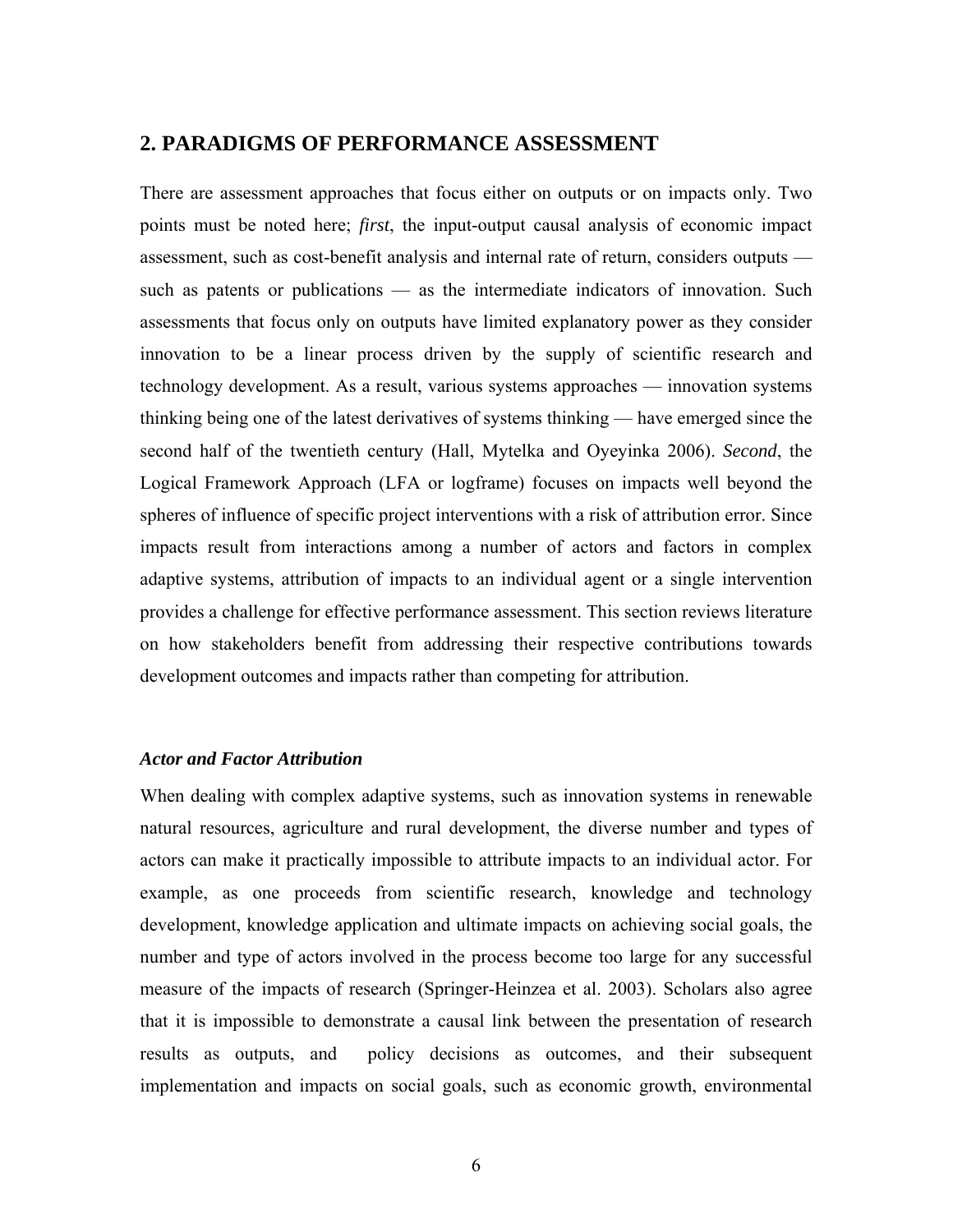protection and poverty reduction (Gijsbers et al. 2001; Pestieau 2003). This challenge has become more apparent in participatory research and technology development as different stakeholder groups, including researchers, development activists, extension agents, policy makers, irrigation engineers, farmers, input suppliers, and market agents, may all claim that the lion's share of positive impacts resulted from their activities (Lilja and Dixon 2008; Springer-Heinzea et al. 2003). Such a challenge was evident from DFID's Plant Science Programme that was implemented over several years through the involvement of multiple stakeholders and reported as one of the best bets (Stirling, Harris and Witcombe 2006).

Recognising the problem of attribution, particularly in complex adaptive systems, impact assessment should focus, instead, on the analysis of the contribution of multiple stakeholders at organizational, inter-organisational, network and system levels. The relevant parameters to study involve the rules for generating, collecting and sharing information, financing procedures, intellectual property rights, regulations and availability of human and financial resources (Ekboir 2003). New actors in the system must also be exposed to the role of local, national and international media (Hambly Odame 2003). Networking and linkages are becoming more important for social innovations, and attributing impacts to an individual actor within complex evolving networks of actors can easily be problematic (Horton et al. 2003).

Apart from actors, there are a multitude of factors that can influence the impacts of research and development interventions. Impact assessors, therefore, must document a much broader range of factors contributing to two or more impacts (Lilja and Dixon 2008). Agricultural development, for instance, is influenced by many factors, including technology, information, policies, markets, infrastructure and weather, and should contribute to diverse long-term goals, such as poverty reduction, social inclusion and environmental protection (Springer-Heinzea et al. 2003). Because many factors influence systems performance — evolutionary and path-dependent nature of technology, frequency and mode of interaction among diverse types of actors, and external environment, market and non-market institutions, etc.,— impact assessment should be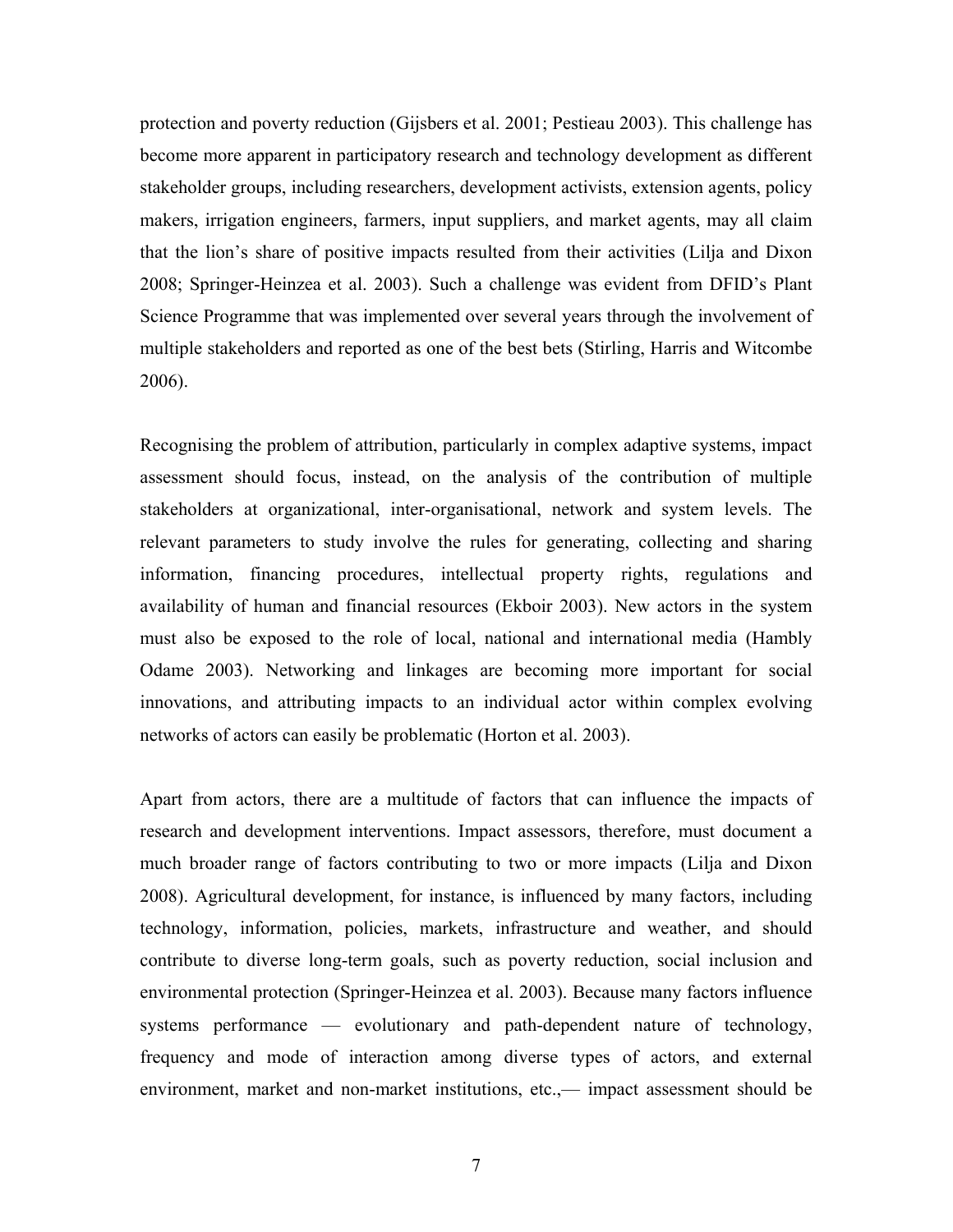conducted from a systems perspective (EIARD 2003; Ekboir 2003; Nelson 1987; Nelson and Winter 1982; Springer-Heinzea et al. 2003).

The problem of an attribution gap is compounded by the evolutionary nature of technological and institutional change because impacts are often a result of a number of actors and factors and may appear many years after an intervention is completed (Douthwaite et al. 2003; Kuby 1999). Therefore, assessing impacts as a logical progression of outcomes (inputs  $\Rightarrow$  activities  $\Rightarrow$  outputs  $\Rightarrow$  outcomes  $\Rightarrow$  impacts) that have been strived for in the process of logframe-based planning, monitoring and evaluation is arguably flawed as far as a particular intervention is concerned. To this end, the Outcome Mapping technique developed at the International Development Research Centre (IDRC) of Canada documents the ways various actors and factors contribute to outcomes, such as changes in behaviour and relationships, rather than trying to attribute a particular outcome or impact to a single actor, factor or intervention (Earl, Carden and Smutylo 2001; Smutylo 2001).

#### *Towards Alternative Analytical and Methodological Techniques*

Scholars are well aware that impact assessments and other kinds of evaluations are not utilised effectively either in the policy process or in institutional learning lessons. There can be four intended uses of evaluation results — for direct use in operational decisionmaking, for indirect use in the policy process, for symbolic use to demonstrate accountability and for process use to bring behavioural and cognitive change through the participation of managers, scientists and other stakeholders in the evaluation process (Horton et al. 2003; Mackay and Horton 2003).

According to scholars, the international development community may be interested in the direct use of evaluation results in policy processes where their indirect use may be more appropriate and their indirect use in operational decisionmaking where direct use is more appropriate (Mackay and Horton 2003). In other words, evaluation results are just one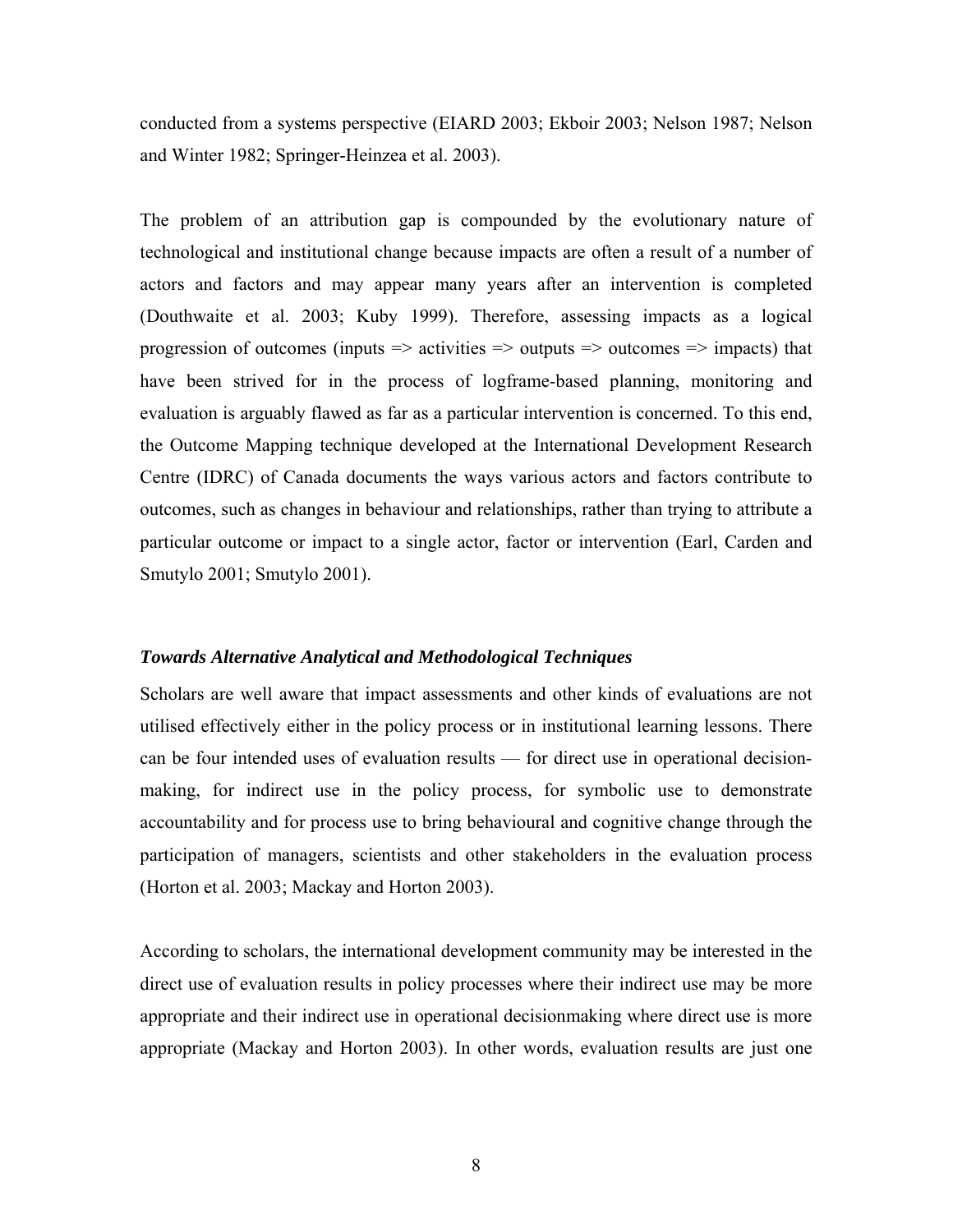source of information in the policy process and can be a meaningful source of information for operational decisions and change management.

Scholars have moved beyond conventional territories of impact assessment to foster learning and change adapting alternative methods, such as outcome mapping (Armstrong et al. 2000; Earl, Carden and Smutylo 2001; Smutylo 2001), impact pathway analysis (Douthwaite et al. 2003; Springer-Heinzea et al. 2003), results-based management (Kusek and Rist 2004; Pestieau 2003), innovation histories (Biggs 2008; Hovland 2007; Watts et al. 2008), appreciative inquiry (Biggs 2008; Guijt 2007; Hovland 2007; Ochieng 2007; Watts et al. 2008), social network analysis (Brock 1999; Hovland 2007; Krishna and Shrader 1999; Scott 2000; Watts et al. 2008; White 2002), most significant change (Guijt 2007; Hovland 2007; Watts et al. 2008), listening narratives (Guijt 2007), and episode analysis (Hall, Sulaiman and Bezkorowajnyj 2008a; Hovland 2007; Leksmono et al. 2006).

Explanations of some of the above impact assessment and evolution methods illustrate how scholars have moved from economic impact assessment to institutional learning lessons. Here three relatively common methods are considered for illustrate purposes.

i. **Outcome Mapping**: While recognising the results paths (inputs  $\Rightarrow$  activities  $\Rightarrow$ outputs => outcomes => impacts), outcome mapping considers outcomes as behavioural change — change in knowledge, attitude, skills and actions (Armstrong et al. 2000; Earl, Carden and Smutylo 2001; Smutylo 2001). The reason for viewing outcomes as changes in behaviour and human relations is to stress that development's primary concern to improve the way people behave towards each other and with the environment. Although outcome mapping does not rule out the logical link of outcomes to long-term sustainable development goals — economic growth, social inclusion and environmental protection — it is well recognised that these long-term goals are influenced by unexpected and/or uncontrollable factors. Such an influence can result in unintended positive and negative consequences of well-meaning interventions (Axinn 1988; Merton 1936),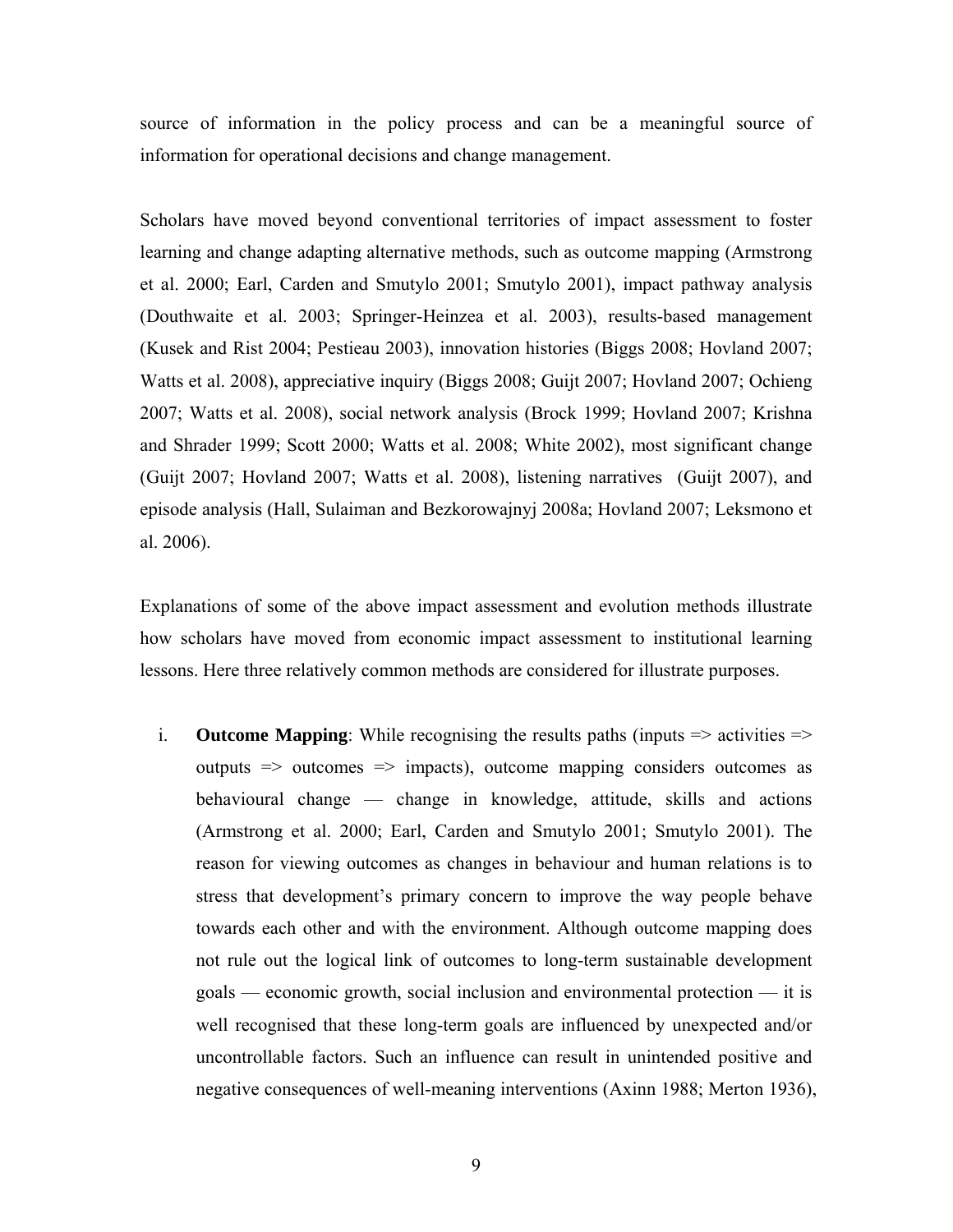but stakeholders would be tempted to report only positive consequences (Pant and Hambly Odame 2009). Therefore, outcome mapping intentionally limits planning, monitoring and evaluation of results to outcomes, which are within the sphere of influence of an organization or a particular intervention, and to the strategies it uses to work towards achieving those outcomes (Smutylo 2001).

- ii. **Impact Pathway Analysis**: Impact assessment scholars at the German Agency for Technical Cooperation (GTZ) propose a two-stage impact assessment approach called impact pathway analysis (Douthwaite et al. 2003; Springer-Heinzea et al. 2003). In the first stage, an intervention is expected to create results paths to see how the intervention aims to achieve results. Then the result paths or impact pathways are used to guide interventions in complex systems. The impact pathway may evolve over time based on learning and critical reflections. In the second stage, an *ex post* assessment of benefits of interventions are done to establish links between the project outputs and development impacts, such as poverty alleviation. Since the design of an impact pathway is kept open for revision, and is expected to evolve over time, it can accommodate the socially constructed views of different stakeholders incorporating information from a variety of sources and methods and repeating this process as needed (Springer-Heinzea et al. 2003). In an effort to link implementation of activities with longterms results (outcomes=>impacts), impact pathway analysis recognises that the implementation (inputs =>outputs) is internal to a project or programme, and is often under its control. However, the other processes (outputs=>outcomes=>impacts) are external to an intervention (Springer-Heinzea et al. 2003).
- iii. **Results-Based Management**: With increasing demand for accountability, public and private sector organisations have increasingly adopted results-based management (Kusek and Rist 2004; Pestieau 2003). Results-based management attempts to link inputs with outputs as well as with outcomes and impacts. The results of an organisational performance assessment provides learning lessons to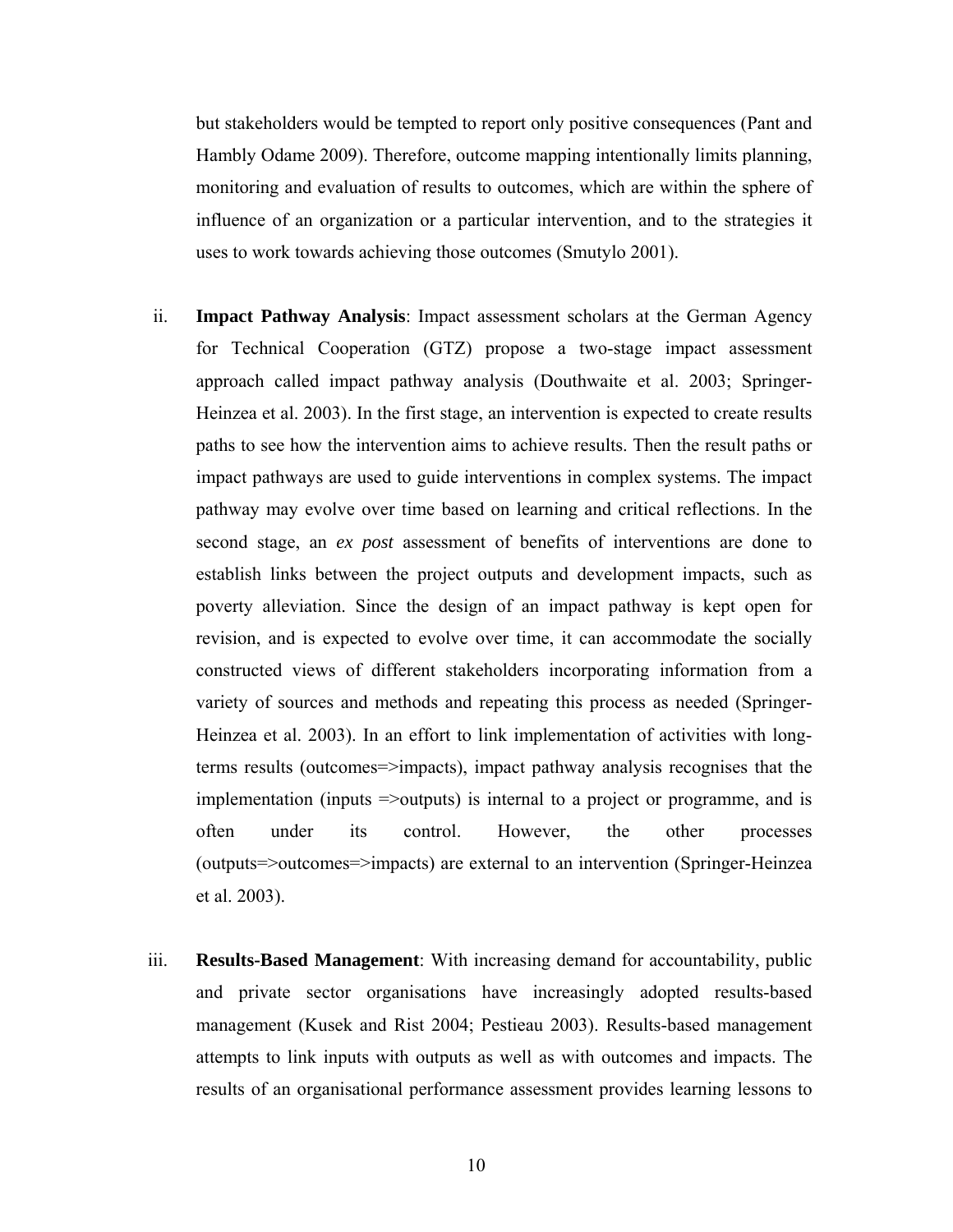results-based management (Peterson, Gijsbers and Wilks 2003). Results-based management is an improvement over conventional compliance evaluation in assessing the effectiveness of project/programme activities, but it does not provide a satisfactory methodology for identifying and observing outcomes in policy processes (Pestieau 2003). In other words, the results-based monitoring and evaluation framework emphasises direct use of results in operational decisionmaking than indirect use in policy processes, and is prone to attribution error.

In a nutshell, various paradigms of performance assessment focus on various points of the results chain with apparent disagreements with each other. However, it is clear from the literature that with increasing aspirations to succeed through participatory and collaborative development interventions, impact assessment is increasingly seen as a tool for institutional learning and change (Franzel et al. 2008; Lilja and Dixon 2008). But this is not happening with influential bilateral and multilateral agencies. For example, in the Consultative Group of International Agricultural Research (CGIAR), impact assessments and other form of evaluations are geared primarily at providing information for fundraising and satisfying donor accountability requirements (EIARD 2003), but institutional learning lessons are rarely internalised although they are often principally considered desirable (Hall et al. 2003; Watts et al. 2008). As far as learning lessons and behavioural changes are concerned, performance assessments approaches require the consideration of behavioural, cognitive and constructivist perceptions in learning and innovation (Hambly Odame 2008).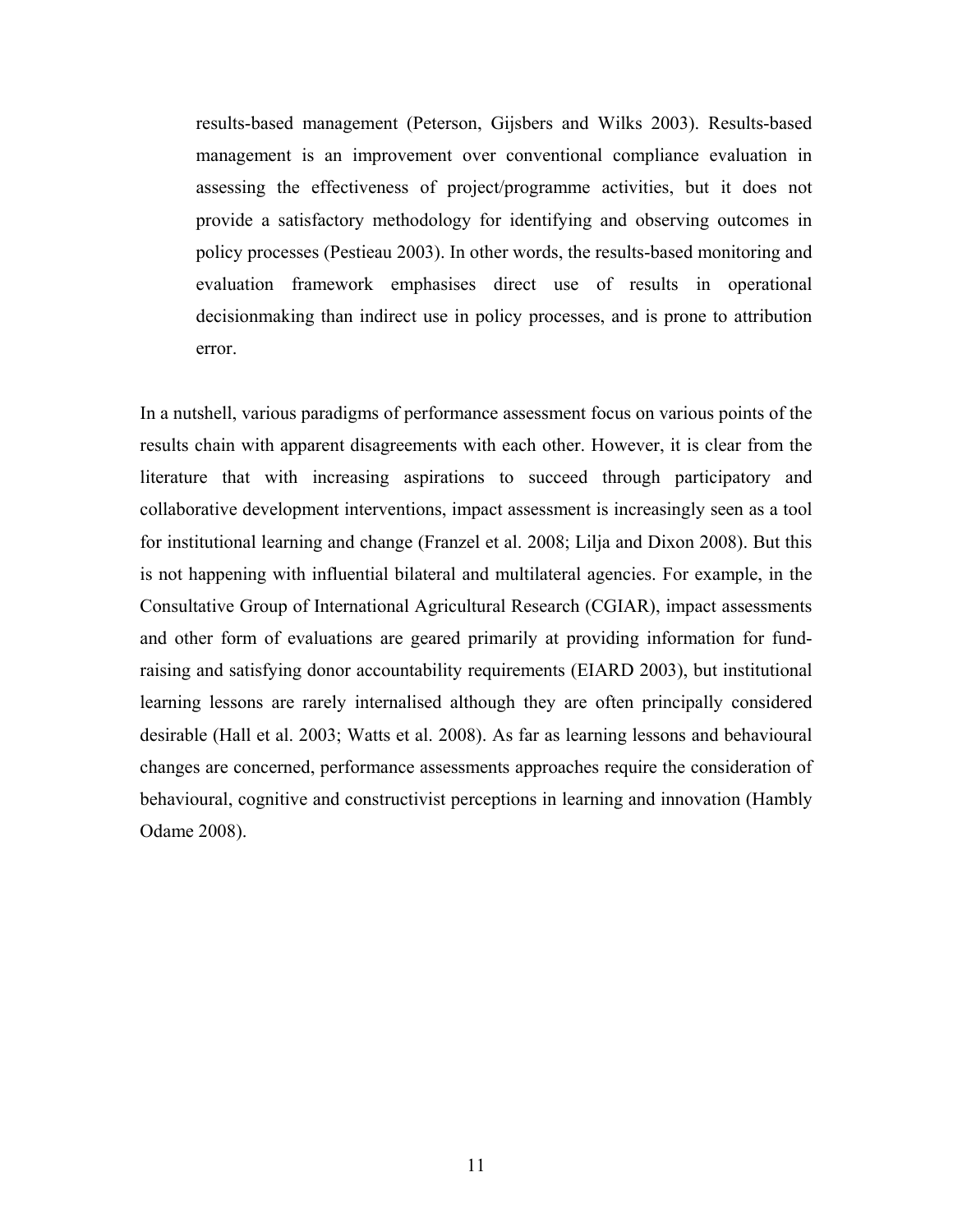# **3. TECHNOLOGICAL AND SOCIAL INNOVATION ASSESSMENT**

Innovation assessment, whether it is technological innovation or non-technological innovation, is an important process of managing change in organisations, networks and systems. This section reviews how technological innovation assessment is usually done and whether this paradigm of assessment has influenced the approaches of social innovation assessment — the non-technological aspects of research and development interventions.

#### *Technological Innovation Assessment*

When we broaden the definition of innovation to include social and organisational innovation, the innovation indictors should also include subjective assessment of learning and innovation. Although substantial work has been done to assess technological innovation (OECD 1992; OECD 2002), assessing non-technological innovation is a recent practice. For example, the European Innovation Scoreboard (ESI) is a good example of innovation indicators in practice, but most of the indicators are only suitable to assess technological innovations. The ESI includes various indicators assigned into input indicators, such as science and engineering graduates, public funding for innovation, and early-stage venture capital, and output indicators, such as employment in high-tech services, export of high-tech products, sales of new-to-firm and new-to-market products, and intellectual property rights registrations (Fletcher 2003; ISI 2006). Specifically in high technology industries, such as biotechnology, counting of products and processes new-to-firm and new-to-market has been used (van Moorsel, Carnfield and Sparling 2005).

The paradigm of technological innovation assessment also influences non-technological innovation assessment, as illustrated by Everett Rogers' (2003) classical analysis of the diffusion and adoption of hybrid maize in the United States. This study reported an Sshaped innovation diffusion curve representing the number of farmers adopting hybrid seed over time. The diffusion of innovation first increases at an increasing rate, then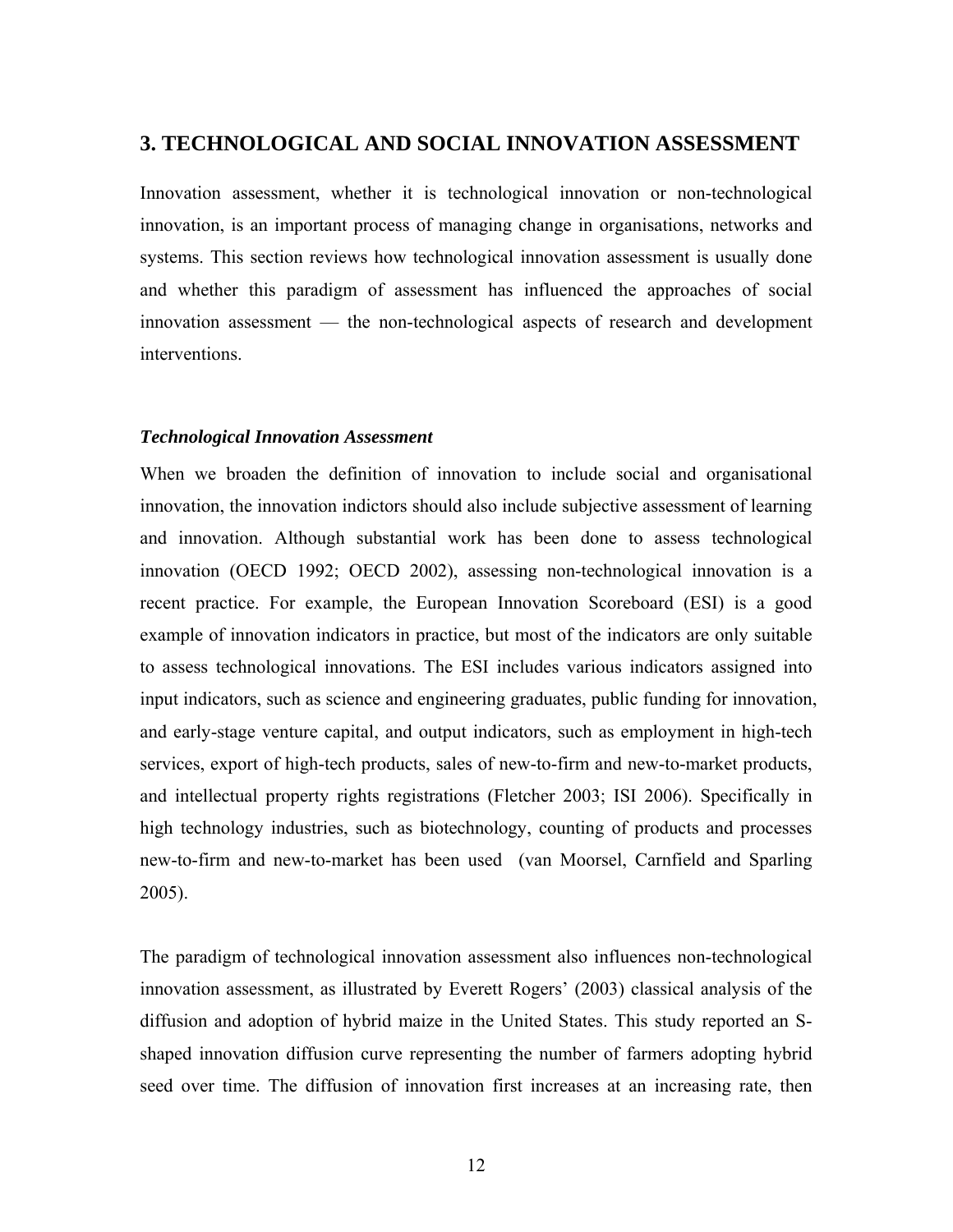increases at a decreasing rate and finally decreases at an increasing rate. Adoption is a bell-shaped probability function, with a small number of early adopters and laggards falling at two tails. In this study, adoption is an individual process and diffusion is a social process involving interaction between early adopters and late adopters. In this case the innovation was hybrid maize and counting the number of adopters over time resulted in influential results for managing change in agricultural production. Further studies in this area focused on the number and times of innovation adoption — often, but not necessarily limiting the assessment process for technological innovations (Damanpour and Schneider 2006; Subramanian and Nilakanta 1996). Attempts were also made to assess technical innovations, such as deposit share and return on assets, and administrative procedures in fields as distant as the banking industry and administrative reform.

#### *Social Innovation Assessment*

Since most innovation assessment processes focus on counting technological innovations, this tradition is also common in assessing social innovations. However, there is another body of literature that introduces a different approach to assessing innovation. This is not counting innovations *per se*, but assessing the organisational environment for creativity because the creativity climate is the root of all innovations (Amabile 1996; Amabile et al. 1996; Amabile and Gryskiewicz 1989; Ekvall and Ryhammar 1999; Kwasniewska and Necka 2004; Mostafa 2005). In this process of innovation assessment, factors that help or hinder creativity in organisations are determined either from theory, practice or both, and respondents are asked to provide their perception on the organisational environment using a Likert Scale.

Organisational performance depends on the interaction of resources they have, processes they involve and values — the criteria employees use when prioritising decisions (Christensen, Anthony and Roth 2004; Christensen and Raynor 2003). While the performance of novice organisations depends essentially on their resources, the performance of a more consolidated organisation depends increasingly on processes and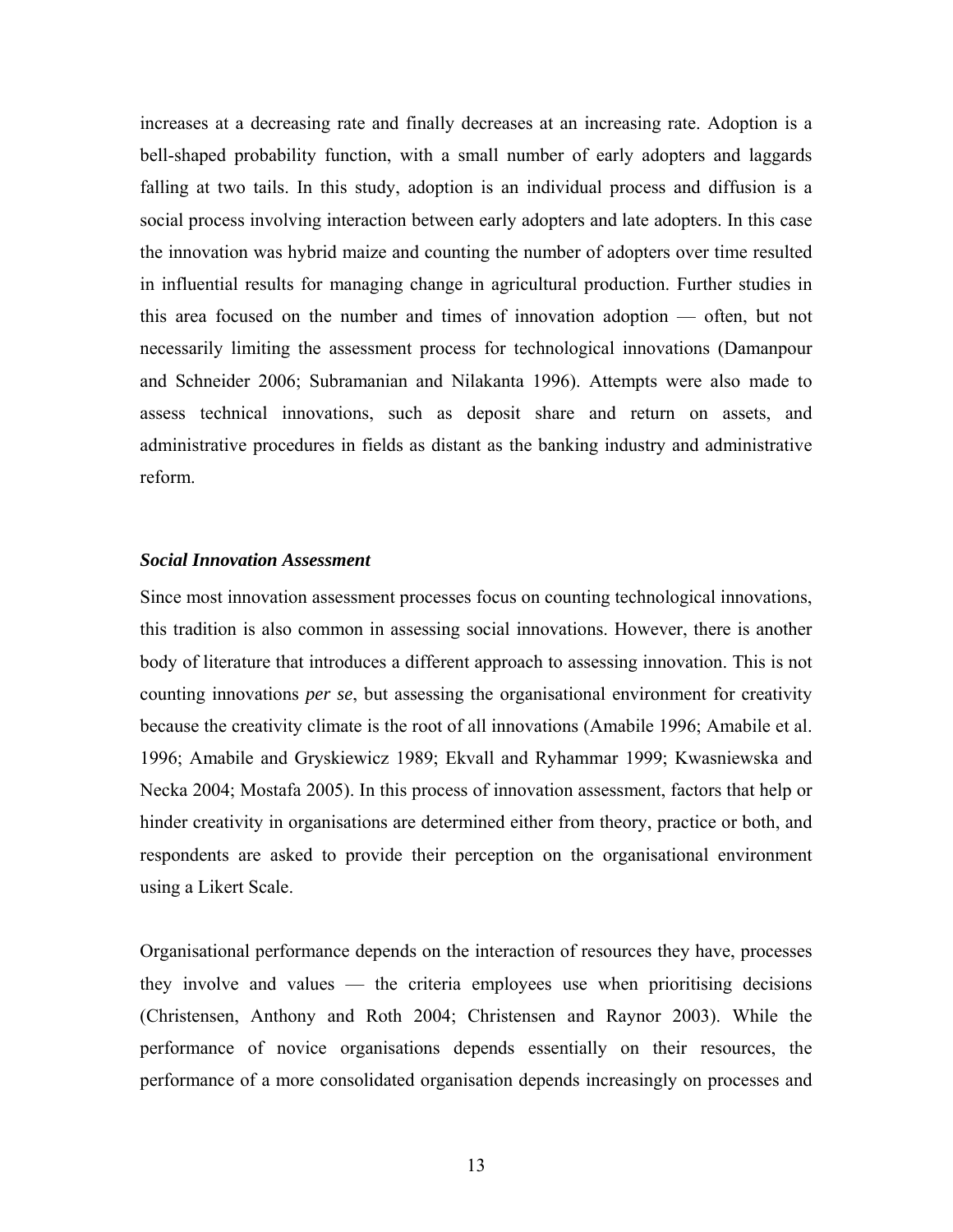values, and less on resources alone. Organisations that are capable of managing change through individual and social learning within an organisation and across the system survive in changing environments (Christensen and Raynor 2003). Motivation to learn in and adapt to changing environments results from both market opportunities as well as non-market institutional arrangements. The latter category of motivations include a range of policies — educational opportunity, infrastructure development, tax and financial policies, policies to foster competition and collaboration among multiple stakeholders that come under innovation policies.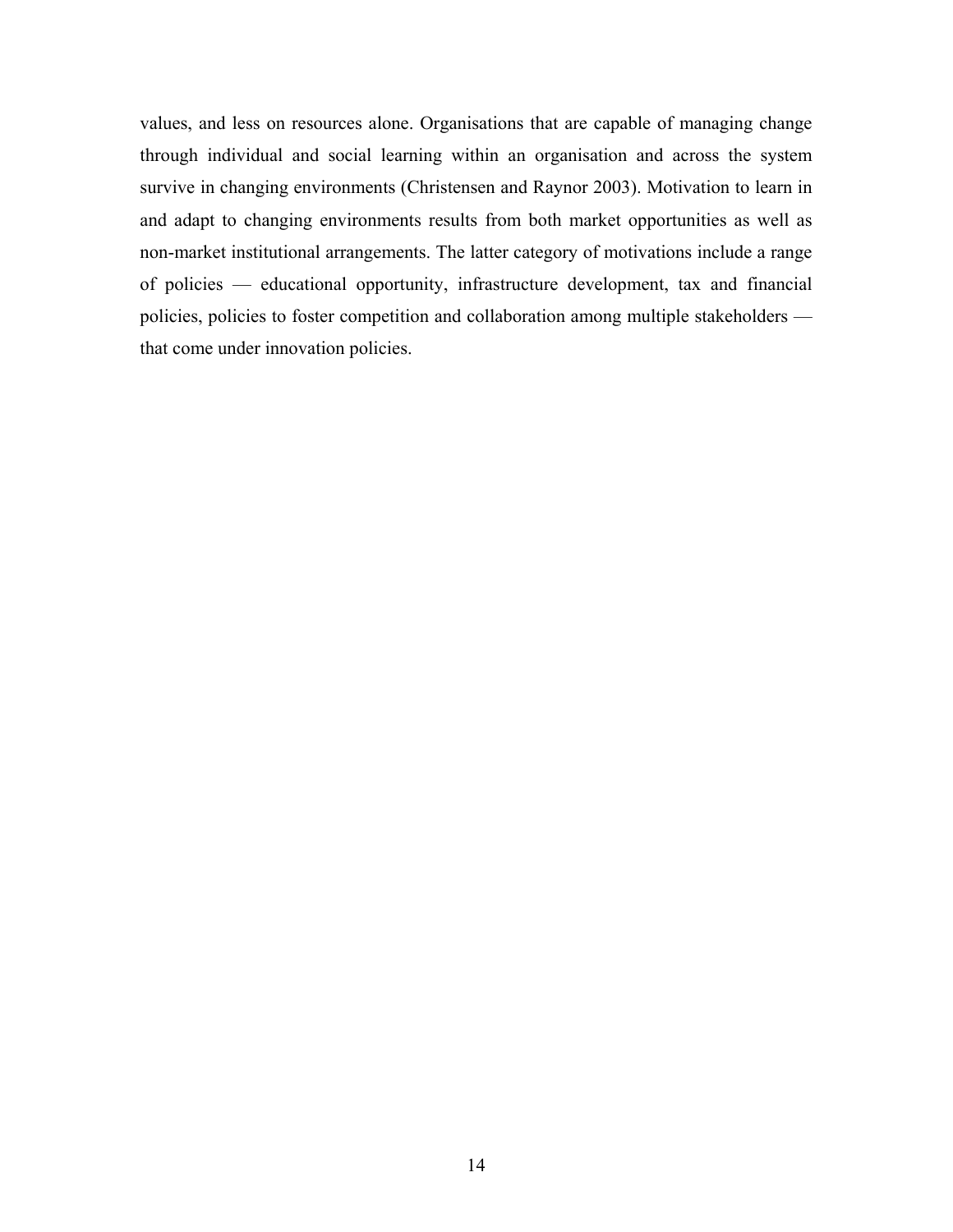# **4. SOCIAL INNOVATION ASSESSMENT: A TWO STAGE PROCESS**

A two stage process of social innovation assessment methodology has been developed and implemented among stakeholders of DFID's 11-year RNRRS programme in plant science and crop post-harvest.

#### *Design of the assessment tool*

The first stage of the innovation assessment involved case studies of social innovations in DFID's Plant Science Programme in Nepal and the Crop Post-Harvest Programme in India. The data collection procedure involved semi-structured interview with key informants, focus group interview with farmers' groups, and direct observation of habits and practices of relevant stakeholders, document analyses. A Venn diagram-based tripartite actor map illustrating the public, non-profit private and for-profit private sectors with the rural communities and the informal sector at the centre served as a visual aid to initiate discussion during the interviews (Pant and Hambly Odame 2006).

In the second stage, a structured questionnaire was drafted based on the findings of the case studies. The SIA tool thus developed included questions about background of respondents and their organisations, work environment for learning and innovations, and modes of stakeholder interaction. A list of critical incidents that helped or hinder learning and innovations were generated from the analysis of the case study reports. The critical incidents reported by the key informants and focus group interview participants were triangulated against the information from direct observation and document analyses. Based on this information, the researcher prepared a list of statements about organisational environment for learning and innovations to be ranked by respondents along a four-point Likert Scale,  $1 =$  'statement never applies',  $2 =$  'seldom applies',  $3 =$ 'often applies', and  $4 =$  'very often applies' to the respondents' current work environments (Box 1). Similar scales were also developed for modes of stakeholder interaction. Although this approach is based on social psychology of assessing work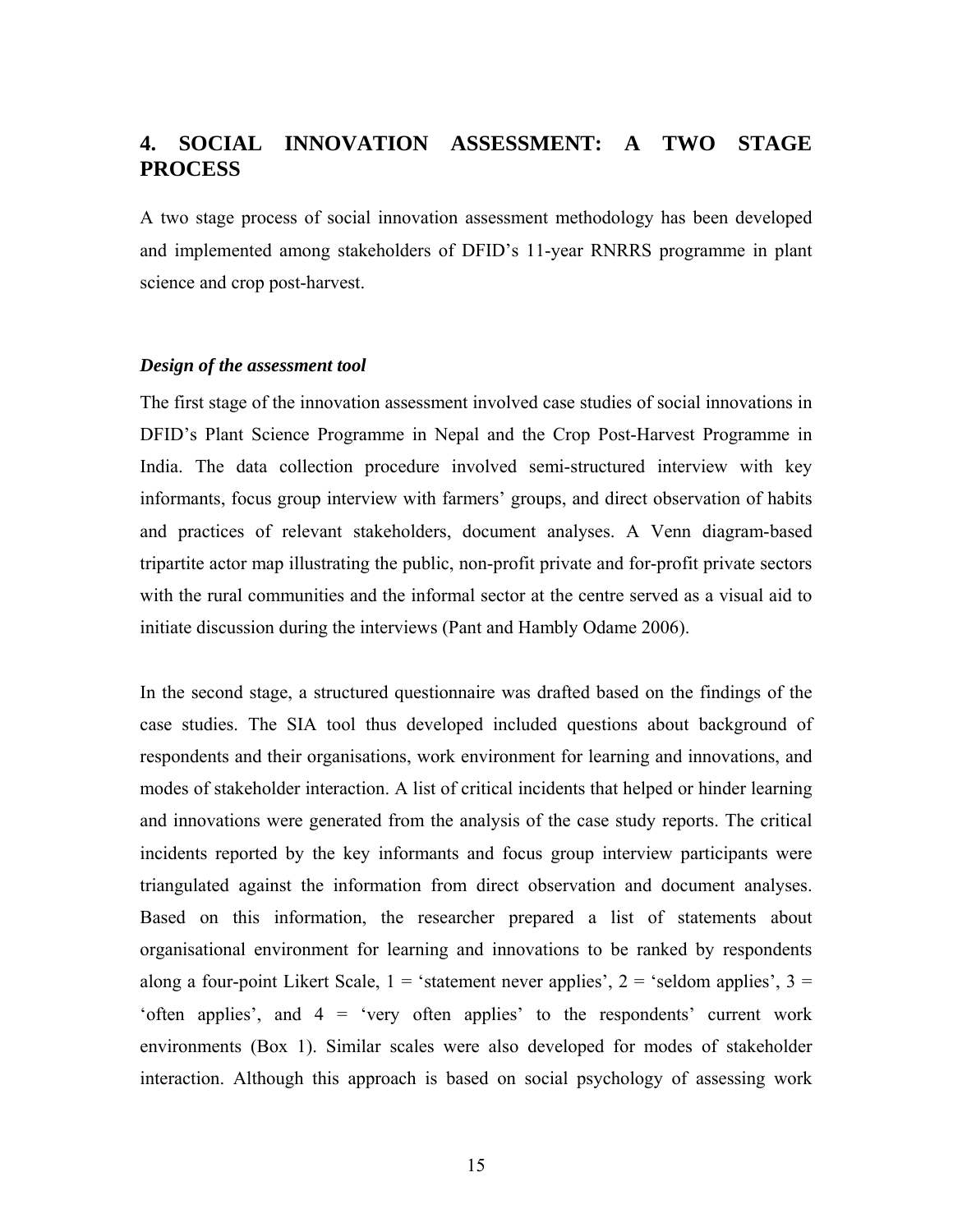environment for creativity, creativity as new ways of thinking (Amabile et al. 1996; Ekvall and Ryhammar 1999), this research focuses on the organisational environment for learning and innovations, innovation as new ways of doing things. The work environment for learning and innovation includes restrictive as well as supportive attitudes, habits and practices of stakeholders (Hall, Mytelka and Oyeyinka 2006; World Bank 2006).

### **Box 1. Sample questions on the Social Innovation Assessment Tool**

| How often the following statements apply to your current work environments? Please check an<br>appropriate point on the scale.                                                                        |                                                                                           |               |              |                   |                           |
|-------------------------------------------------------------------------------------------------------------------------------------------------------------------------------------------------------|-------------------------------------------------------------------------------------------|---------------|--------------|-------------------|---------------------------|
|                                                                                                                                                                                                       | $1 =$ Never ever, $2 =$ Seldom,                                                           |               | $3 =$ Often, | $4 = V$ ery often |                           |
| 1                                                                                                                                                                                                     | People in our organisation generally know what we are trying to achieve                   |               |              |                   | $1 \t2 \t3 \t4$<br>$0000$ |
| $\overline{2}$                                                                                                                                                                                        | People in our organisation believe that the usual way of doing things is the<br>right way |               |              |                   | $0000$                    |
| As a part of your current work assignments, how often you practice the following modes of<br>interactions with other formal sector organisations? Please check an appropriate point on the scale.     |                                                                                           |               |              |                   |                           |
|                                                                                                                                                                                                       | $1 =$ Never ever,                                                                         | $2 =$ Seldom, | $3 =$ Often, | $4 = V$ ery often |                           |
| 1.                                                                                                                                                                                                    | Interaction as a member of a committee, board, etc                                        |               |              |                   | 1 2 3 4<br>$0000$         |
| 2.                                                                                                                                                                                                    | Interaction through joint publications/reports                                            |               |              | $0000$            |                           |
| As a part of your current work assignments, how often you practice the following modes of<br>interactions with rural communities (farmers' informal groups, community groups, individual<br>farmers)? |                                                                                           |               |              |                   |                           |
|                                                                                                                                                                                                       | $1 =$ Never ever, $2 =$ Seldom,                                                           |               | $3 =$ Often, | $4 =$ Very often  |                           |
| 1.                                                                                                                                                                                                    | Interaction as a member of a committee or board                                           |               |              |                   | $1 \t2 \t3 \t4$<br>$0000$ |
| 2.                                                                                                                                                                                                    | Interaction through joint publications/reports                                            |               |              |                   | 0000                      |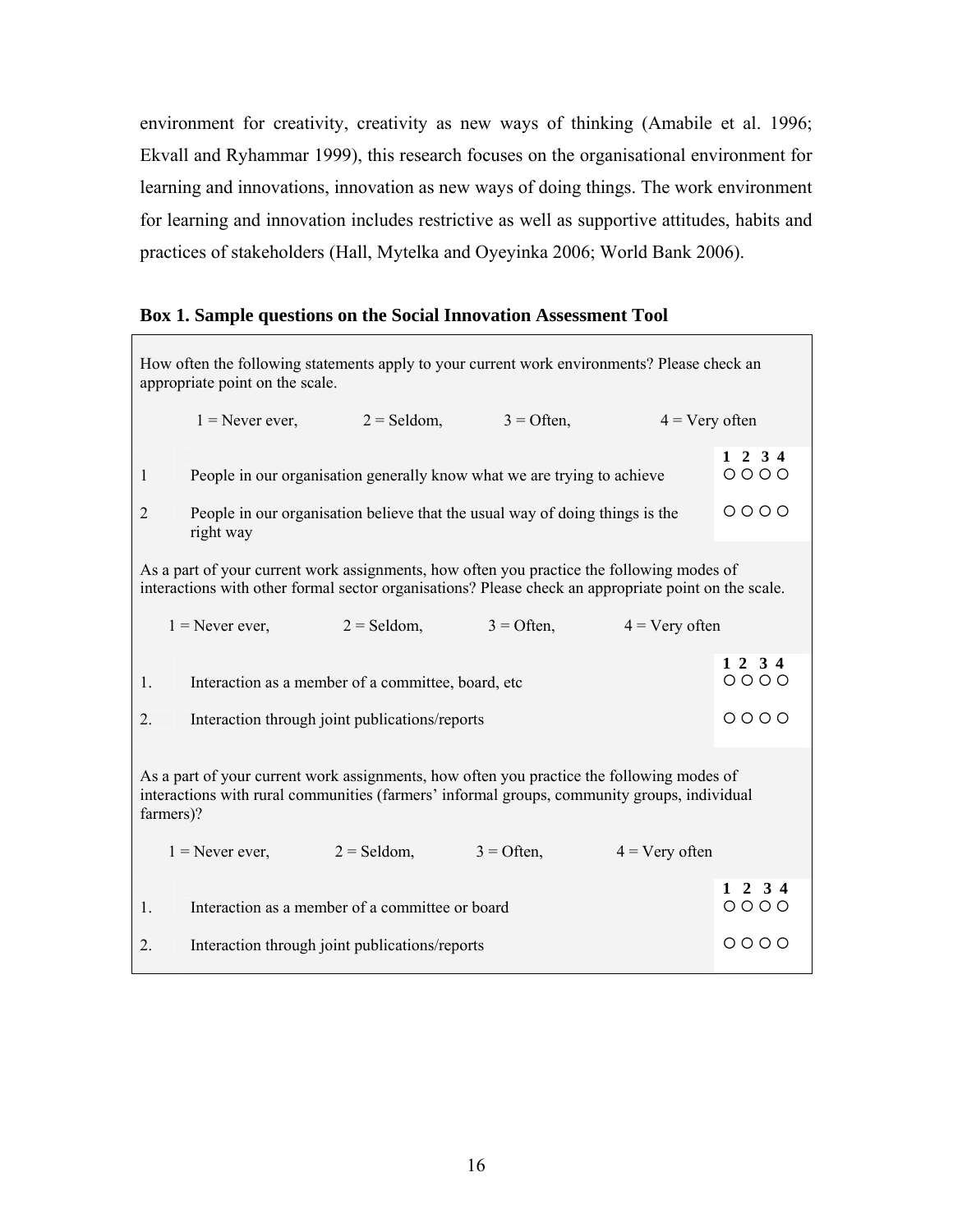#### *Implementation of the Assessment Tool*

The SIA tool thus designed was pre-tested and administered with scientific staff from twenty-four organisations that were directly or indirectly linked to the DFID-supported projects in Nepal and India. Altogether 11 organisations in Nepal and 13 organisations in India were purposively selected for the survey. The organisations include agricultural research institutes, research and development organisations from the public and nonprofit sectors, agricultural extension offices, agricultural universities and farmers' organisations. The respondents indicated that the main mandate of their organisations were research, teaching, extension and social mobilisation, and entrepreneurship. None of them identified policymaking as part of their main mandate. However, the scientific staff from the public sector organisations mentioned this function as their second or third mandate.

Since these organisations were mutually exclusive, stratified random sampling with proportionate allocation within an organisation was employed to select respondents from their respective organisations. Stratification could also be done with the mandate of the organisation, but the researcher did not determine the organisational mandate *a priori*. It was relevant to see how respondents identified their mandates. A list of scientific staff currently working in the organisations was acquired from the official records of respective organisations. The aggregate sample size was 165, which is 30 per cent of the total scientific staff in 23 organisations (Table 1). Although the SIA tool was originally intended for administration in an interview mode, the research followed a mixed approach to comply with the organisational culture and tight schedule of the scientists. Unless respondents specifically asked to self-administer the questionnaire, interviews were conducted. The higher their level of education, the greater the odds of respondents preferring to self-administer the questionnaire. Likewise, those in an authority position preferred to self-administer the questionnaire. In the latter case, the respondents and researcher worked through the completed questionnaire, mostly initiated by the respondents, to check that things went well.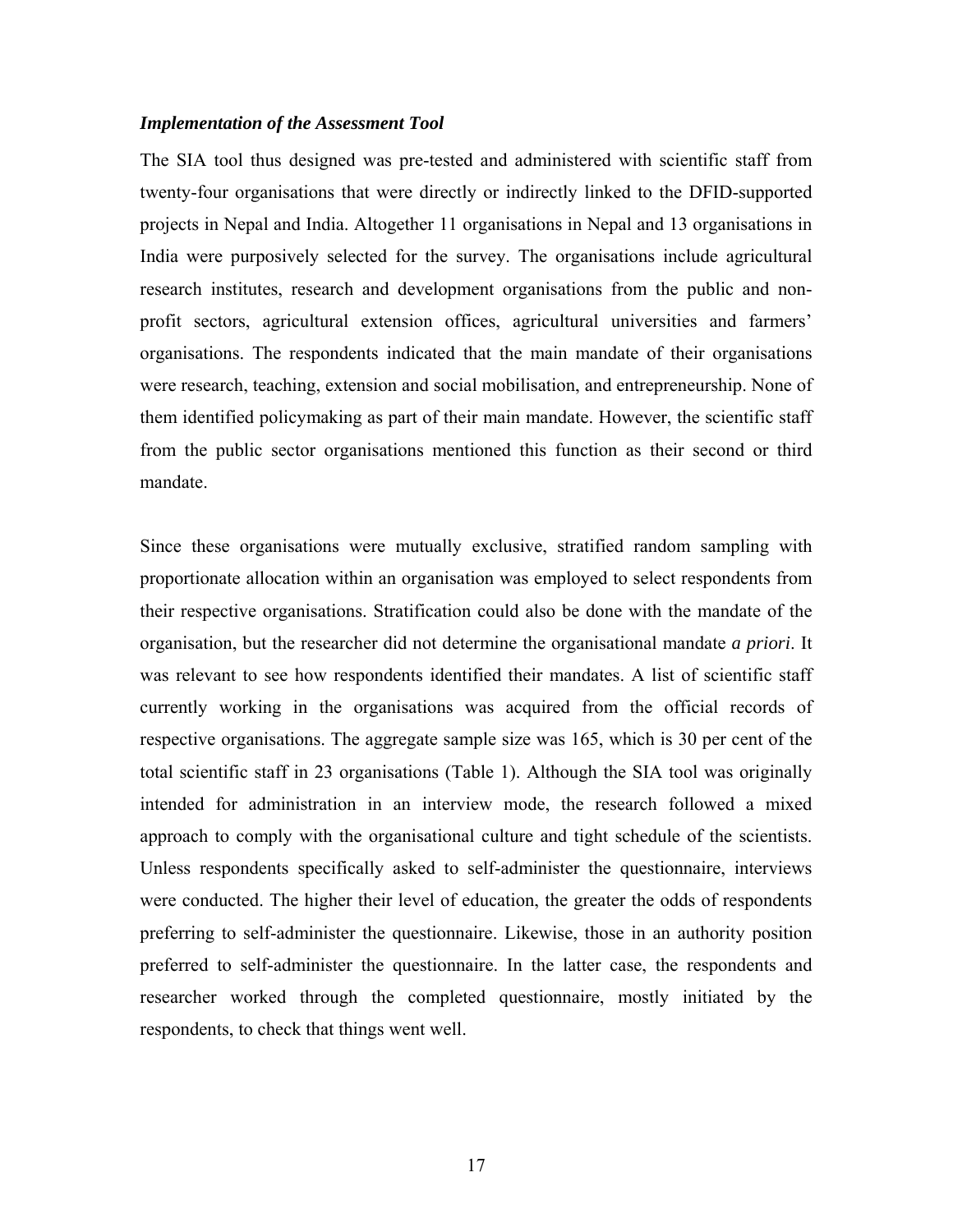| <b>Variable</b>                                                                          | $N = 165$ | $\frac{0}{0}$     |
|------------------------------------------------------------------------------------------|-----------|-------------------|
| Worked in collaborative projects over the last 10 years                                  |           |                   |
| Yes                                                                                      | 113       | 68.48             |
| N <sub>0</sub>                                                                           | 52        | 31.52             |
| Involvement in collaborative projects over the last 10 years (no. of years) <sup>a</sup> |           | $3.67 \pm 3.55$   |
| Need to interact with for-profit private sector                                          |           |                   |
| Yes                                                                                      | 61        | 36.97             |
| N <sub>0</sub>                                                                           | 104       | 63.03             |
| Need to interact with rural traders                                                      |           |                   |
| Yes                                                                                      | 51        | 30.91             |
| N <sub>0</sub>                                                                           | 114       | 69.09             |
| Country                                                                                  |           |                   |
| India                                                                                    | 80        | 48.48             |
| Nepal                                                                                    | 85        | 51.52             |
| Gender                                                                                   |           |                   |
| Male                                                                                     | 143       | 86.67             |
| Female                                                                                   | 22        | 13.33             |
|                                                                                          |           |                   |
| Age group                                                                                | 42        | 25.45             |
| Early-career 16-35 years)<br>Mid-career (36-55 years)                                    | 98        | 59.39             |
| Late-career (56-75 years)                                                                | 25        | 15.16             |
|                                                                                          |           |                   |
| Highest level of education<br>High school graduate                                       | 32        | 19.40             |
| First university degree                                                                  | 40        | 24.24             |
| Second university degree                                                                 | 44        | 26.67             |
| PhD                                                                                      | 49        | 29.70             |
|                                                                                          |           |                   |
| Discipline<br>Natural science                                                            | 112       | 67.88             |
| Social science                                                                           | 24        | 14.55             |
| Interdisciplinary                                                                        | 16        | 09.70             |
| Other (high school graduate, vocational training, etc.)                                  | 13        | 07.88             |
| Place of training                                                                        |           |                   |
| Locally                                                                                  | 136       | 82.42             |
| In other South Asian countries                                                           | 16        | 09.70             |
| Abroad from South Asia                                                                   | 13        | 07.88             |
| Tenure in the current organisation (no. of years) $aa$                                   |           | $14.16 \pm 10.55$ |
| Position in the organisation                                                             |           |                   |
| Decision maker                                                                           | 45        | 27.27             |
| Decision taker                                                                           | 120       | 72.73             |
|                                                                                          |           |                   |

# **Table 1. Demographic and Organisational Characteristics of the Respondents**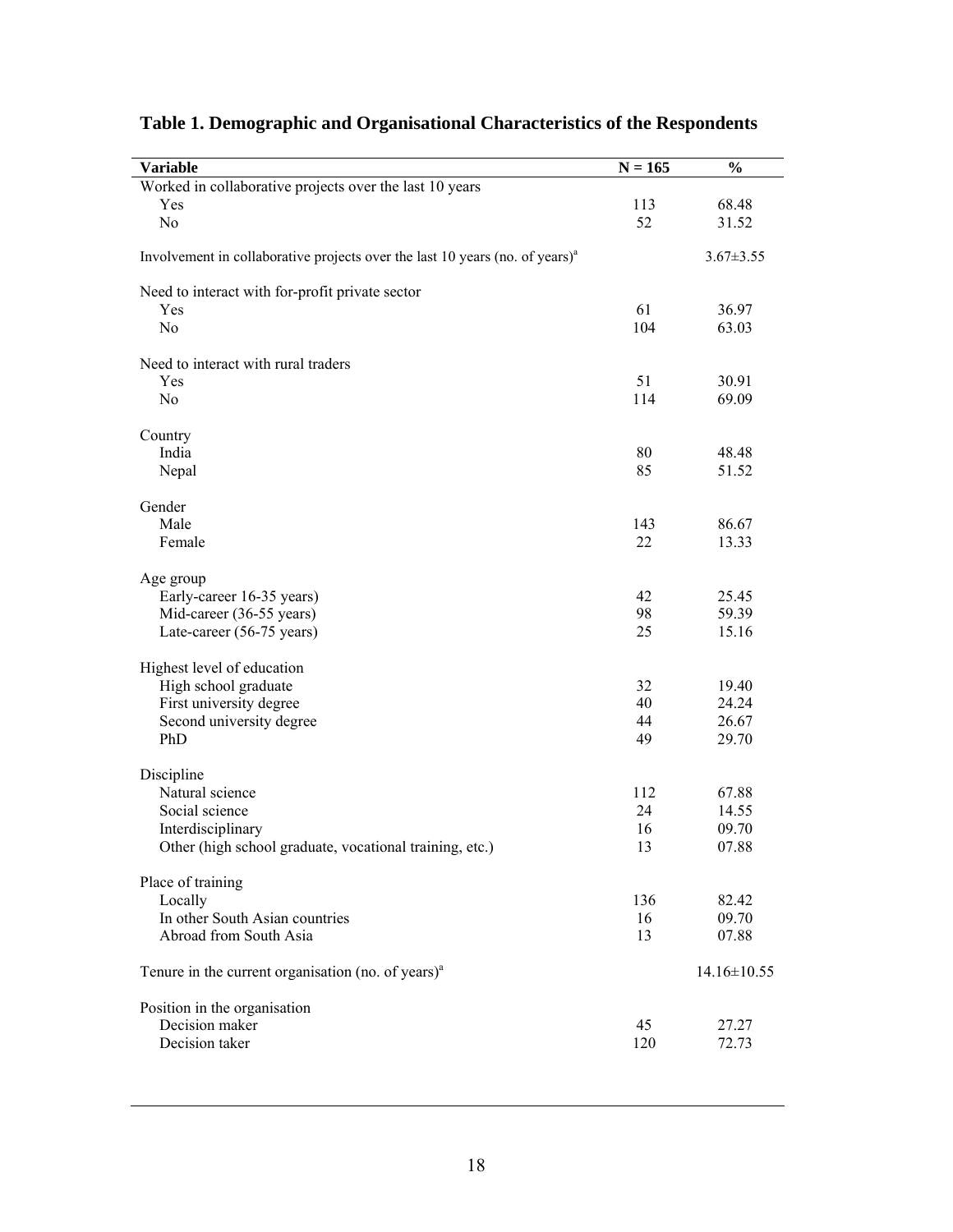| Variable                                             | $N = 165$ | $\frac{6}{9}$ |
|------------------------------------------------------|-----------|---------------|
| Age of the respondents' organisation                 |           |               |
| $1 - 10$                                             | 11        | 06.67         |
| $11 - 20$                                            | 29        | 17.58         |
| $21 - 30$                                            | 16        | 09.70         |
| $31-40$                                              | 52        | 31.52         |
| >40                                                  | 57        | 33.55         |
| Size of the respondents organisation <sup>b</sup>    |           |               |
| Small ( $\bullet$ 25 scientific/professional staffs) | 15        | 09.09         |
| Medium (25-50 scientific/professional staffs)        | 58        | 35.15         |
| Large $($ >50 scientific/professional staffs $)$     | 92        | 55.76         |
| Type of organisation                                 |           |               |
| Public                                               | 126       | 76.36         |
| Non-profit private                                   | 39        | 23.64         |
| Main mandate of the organisation                     |           |               |
| Research                                             | 85        | 51.52         |
| Teaching                                             | 24        | 14.55         |
| Extension                                            | 41        | 24.85         |
| Entrepreneurship                                     | 15        | 09.09         |

Notes:

a Mean±SD

<sup>b</sup>The size of the organisation, based on the number of professional staff, is adjusted for organisational structure — for organisations that were vertically integrated with a line of command from the centre, the small category is elevated to medium and medium is elevated to large.

#### *Analysis of the Innovation Social Innovation Assessment Data*

Depending on the level of sophistication desired and the statistical competence of the evaluators, the data generated through social innovation assessment can be analysed using a mix of qualitative and quantitative techniques (Table 2). Data from the case studies were manually coded and analysed through the construction of matrices and categories. When the volume of qualitative data gets thicker, evaluators can use appropriate qualitative data analysis software. Similarly, evaluators can choose quantitative data analysis technique at different levels of statistical competence and appetitive for quantifying results. Beginners can complete their analysis presenting the results in the form of summary statistics, such as mean, median, mode and standard deviation. Intermediate practitioners of statistical methods can try multiple regressions, factor analysis, and some other more sophisticated multivariate data analysis techniques. Since most multivariate techniques do not allow for the analysis of feedback effects that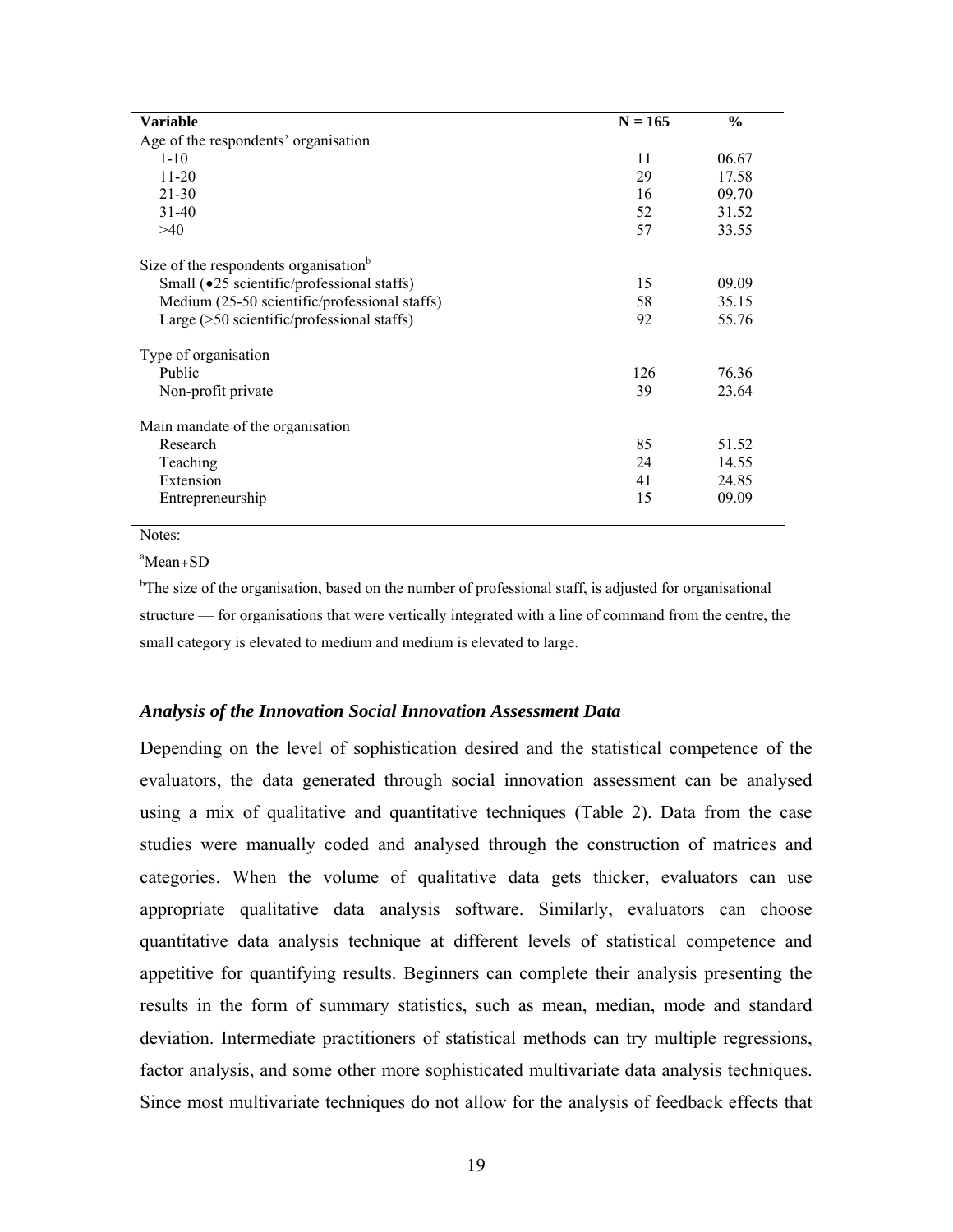commonly occur in complex adaptive systems, this limitation can be addressed using structural modelling (SEM), which provides an opportunity to assess feedback effects (Hair et al. 2006).

| <b>Nature of data</b><br><b>Analytical methods</b><br>Data source |                           |                                                                                                                           | Available software                                              |
|-------------------------------------------------------------------|---------------------------|---------------------------------------------------------------------------------------------------------------------------|-----------------------------------------------------------------|
| Case study/critical incident<br>technique                         | <i><b>Oualitative</b></i> | Matrices and categories                                                                                                   | <b>NVivo</b>                                                    |
| Ouantitative<br>Innovation survey                                 |                           | (a) Summary statistics                                                                                                    | Any statistical software,<br>such as STATA, SPSS,<br><b>SAS</b> |
|                                                                   |                           | (b) Multiple Regression                                                                                                   |                                                                 |
|                                                                   |                           | (c) Factor Analysis,<br>Multivariate Analysis of<br>Variance (MANOVA),<br>Multivariate Analysis of<br>Covariance (MACOVA) |                                                                 |
|                                                                   |                           | (d) Structural Equation<br>Modelling (SEM)                                                                                | AMOS, LISREL                                                    |

**Table 2. Available Analytical Techniques for Social Innovation Assessment**

The quantitative analysis of this study involves a multivariate analysis, employing factor analysis and multivariate regression using factor loadings as dependent variables. Since the objective of the data analysis was to find a latent construct of the work environments that enable learning and innovation, common factor analysis (CFA) was preferred over principal component analysis (PCA) because the latter's purpose is data reduction *rather* than pattern search (Hair et al. 2006). In other words, the former technique extracts factors based on shared or common variance while the latter is based on total factors (common variance, unique variance and error variance) (Spicer 2005). Once a pattern of the work environments for learning and innovation was determined, demographic characteristics of the respondents that influence the pattern were assessed using a specific type of multivariate regression analysis called seemingly unrelated regression.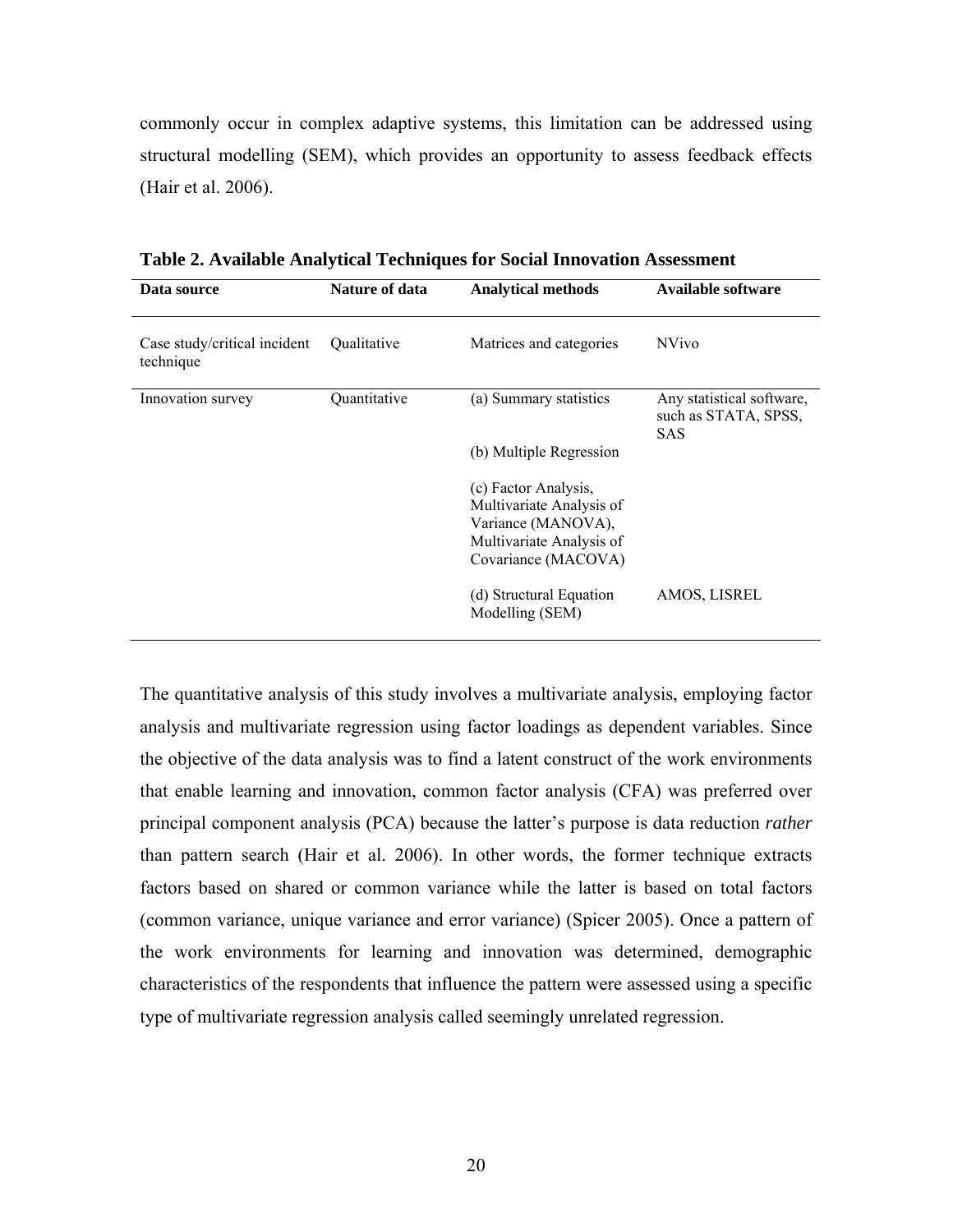#### *Identifying Latent Construct of Work Environments for Innovation*

Fifteen *items* about the work environments for learning and innovation were subjected to common factor analysis. The 15 X 15 correlation matrix gives determinant  $|R| = 0.001$ . This indicates that there is at least one linear dependency in the matrix and the items are factorable because the desirable value of the determinant is  $0 < |R| > 1$ . If  $|R| = 1.0$ , the correlation matrix is an identity matrix, meaning a matrix having 1's on the diagonal and 0's on the off-diagonal, and the items would not be suitable for factoring. Similarly if the absolute value of the determinant is zero, meaning the items are too highly correlated, then this often distorts the integrity of the results (Pett, Lacky and Sullivan 2003).

Another measure of the matrix *structure* is Bartlett's test of sphericity (Hair et al. 2006; Pett, Lacky and Sullivan 2003). The Bartlett's test gives calculated  $\chi^2 = 1127.155$  with d.f.  $= 15$  (14-1)/2 = 105. Since the p-value = 0, we reject the null hypothesis that the correlation matrix is not an identity matrix in favour of the alternative hypothesis, that there are relationships among the items. As with the determinant test, this test also indicates that the matrix is factorable.

Sampling *adequacy* for factor analysis can be assessed in absolute as well as relative terms. In absolute terms, it is unwise to attempt factor analysis if the sample size is less than 50 and a sample of 100 or more is preferable (Hair et al. 2006). In relative terms, it is suggested that the sample size should range anywhere from 2 to 20 respondents per variable (Stevens 2002). Both relative and absolute criteria indicate that the sample size of 165 is adequate. Moreover, the Kaiser-Meyer-Olkin (KMO) Test for sampling adequacy gives a value of 0.919, which is more than the minimum acceptable value of 0.50 (Hair et al. 2006; Pett, Lacky and Sullivan 2003).

Using CFA, a three factor solution was extracted (Table 3). The number of *factors* was determined based on the observation of the scree plot, which closely resembles the RPV (resources, processes and values) theory of innovation performance (Christensen et al. 2006). The Eigenvalue greater than one criteria, also called latent root criteria and which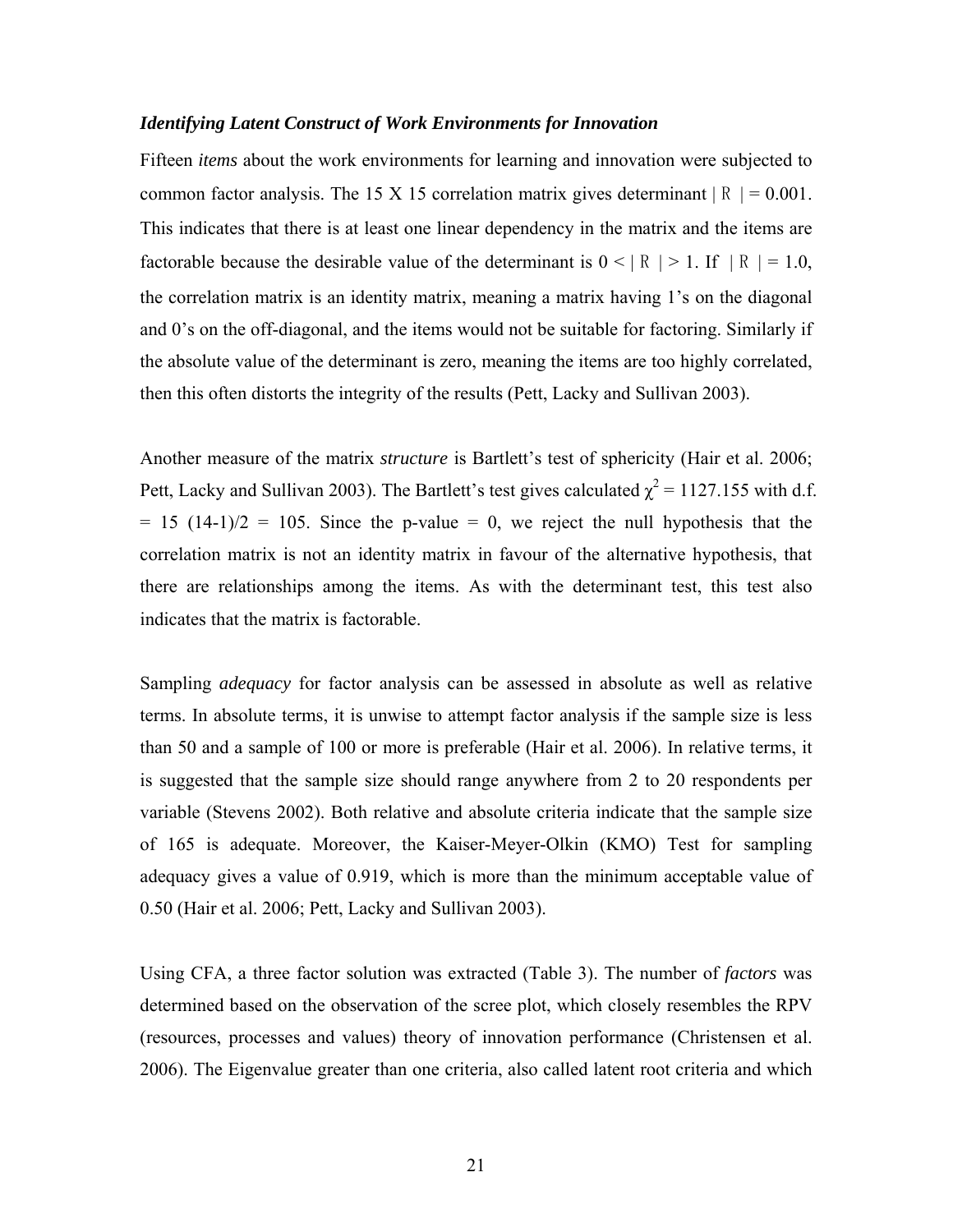determines the number of factors, was not appropriate here because it is most suitable for

PCA.

| Table 3. Factor Loadings of the Perceived Environments for Learning and |
|-------------------------------------------------------------------------|
| <b>Innovation</b>                                                       |

| <b>Items</b>                                            | <b>Common factors</b> |                 |                 | Unique- |  |
|---------------------------------------------------------|-----------------------|-----------------|-----------------|---------|--|
|                                                         |                       | 2               | 3               | ness    |  |
| Factor 1: Environments to share new unproven            |                       |                 |                 |         |  |
| ideas                                                   |                       |                 |                 |         |  |
| We involve relevant stakeholders in our activities      | 0.875                 | $-0.127$        | 0.065           | 0.301   |  |
| and address their needs                                 |                       |                 |                 |         |  |
| We regularly monitor our relationships with other       | 0.745                 | 0.083           | $-0.042$        | 0.398   |  |
| stakeholders                                            |                       |                 |                 |         |  |
| People in our organisation have maintained a good       | 0.682                 | 0.277           | $-0.077$        | 0.291   |  |
| network of stakeholders                                 |                       |                 |                 |         |  |
| In our organisation, an individual is judged by how     | 0.399                 | 0.267           | 0.156           | 0.469   |  |
| they interact with diverse stakeholders                 |                       |                 |                 |         |  |
| In our organisation, conflict is a way of life in order | 0.322                 | $-0.004$        | 0.230           | 0.752   |  |
| to come up with new ideas                               |                       |                 |                 |         |  |
| Factor 2: Environments to maintain stakeholder          |                       |                 |                 |         |  |
| values                                                  |                       |                 |                 |         |  |
| Individuals are generally proud of working in this      | 0.013                 | 0.747           | 0.019           | 0.410   |  |
| organisation                                            |                       |                 |                 |         |  |
| In our organisation, good work is always recognised     | 0.123                 | 0.609           | 0.083           | 0.429   |  |
|                                                         |                       |                 |                 |         |  |
| We have enough time to reflect on our own               | $-0.057$              | 0.602           | 0.076           | 0.621   |  |
| successes and failures                                  |                       |                 |                 |         |  |
| We usually have enough resources to invest in new       | $-0.069$              | 0.565           | 0.038           | 0.703   |  |
| ideas and experiments                                   |                       |                 |                 |         |  |
| In our organisation we maintain a lively and active     | 0.184                 | 0.559           | 0.019           | 0.497   |  |
| flow of information and ideas                           |                       |                 |                 |         |  |
|                                                         | 0.148                 | 0.464           | 0.077           | 0.603   |  |
| We challenge one another's ideas in a constructive      |                       |                 |                 |         |  |
| way                                                     |                       |                 |                 |         |  |
| We have enough discretionary power with strong          | 0.271                 | 0.394           | $-0.045$        | 0.664   |  |
| support from those in authority                         |                       |                 |                 |         |  |
| Factor 3: Environments to generate new ideas for        |                       |                 |                 |         |  |
| actions                                                 |                       |                 |                 |         |  |
| People in our organisation are concerned about          | $-0.048$              | 0.026           | 0.785           | 0.403   |  |
| putting ideas into action                               |                       |                 |                 |         |  |
| People in our organisation are open to new ideas.       | 0.036                 | 0.049           | 0.734           | 0.376   |  |
|                                                         |                       |                 |                 |         |  |
| People in our organisation feel safe to express         | 0.153                 | 0.104           | 0.418           | 0.632   |  |
| unusual ideas                                           |                       |                 |                 |         |  |
|                                                         |                       |                 |                 |         |  |
| No. of items in respective factors                      | 5                     | 7               | 3               |         |  |
| Mean±SD                                                 | $2.75 \pm 0.73$       | $2.83 \pm 0.63$ | $2.97 \pm 0.70$ |         |  |
| Cronbach's $\alpha$                                     | 0.84                  | 0.84            | 0.76            |         |  |
| Variance explained by the factor $(\%)$                 | 88.76                 | 8.40            | 7.60            |         |  |
|                                                         |                       |                 |                 |         |  |
| Extraction Method: Common Factor Analysis               |                       |                 |                 |         |  |
| Rotation Method: Promax Rotation (3.0)                  |                       |                 |                 |         |  |
| Overall Cronbach's $\alpha$ = 0.91                      |                       |                 |                 |         |  |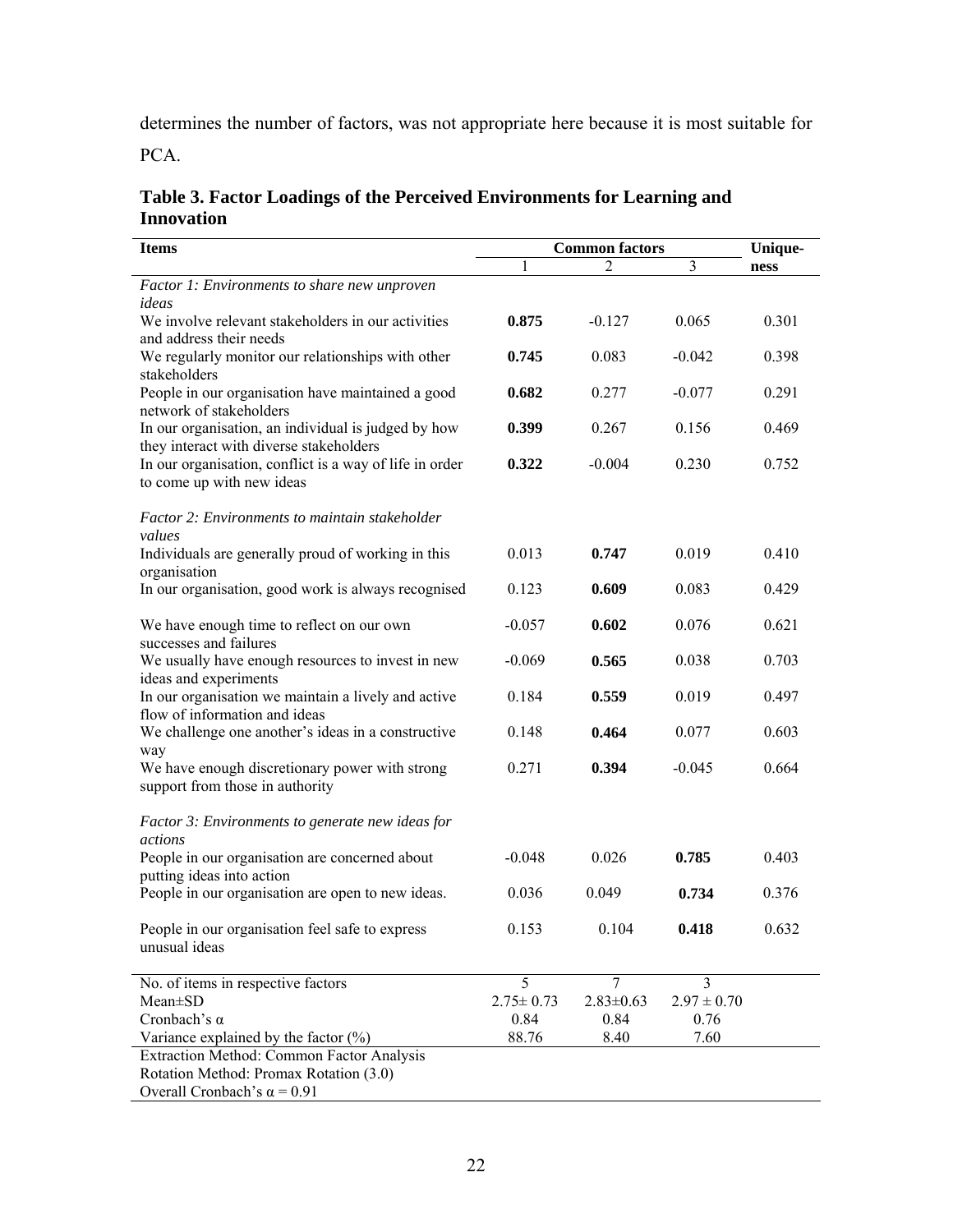The three underlying factors that determined perceived enabling environments for learning and innovation are labeled as follows: (1) *environments to share new unproven ideas*, (2) *environments to maintain stakeholder values*, (3) *environments to generate new ideas for actions*. These are based on the factors with highest loadings on respective factors. Two items in the Factor One and one item in the Factor Two have marginal but acceptable level of loadings because when the sample size is more than 100, the absolute value of loadings 0.30 to 0.40 is the minimum level for interpretation of factor structure (Hair et al. 2006). All other loadings suggest practically defined structures. These factors are interdependent because the extracted factors were subjected to an oblique *rotation*. The mean of the four-point scale  $(1 = 'never$  applies to one's current work environments',  $2 =$  'seldom applies',  $3 =$  'often applies', and  $4 =$  'very often applies) indicates that the average number of respondents perceived that the extracted factors less than often applies to their current work environments. However, their work environments for innovation are relatively more favourable in terms of generating new ideas for actions, followed by maintaining stakeholder values and sharing new unproven ideas.

The overall reliability of the items included in the three factor solution is high with Cronbach's  $\alpha$  = 0.9108 because the measure of reliability ranges from 0 to 1, with values of 0.60 to 0.70 deemed the lower limit of acceptability (Hair et al. 2006). Cronbach's  $\alpha$ for the individual factors also indicate acceptable reliability of the factors. Moreover, *communalities* (1- uniqueness) were all above 0.3 except for one item in the Factor One, confirming that each item shared some variance with other items in a given factor.

Finally, the factor analysis indicates that resources are very much integrated with stakeholder values. Organisations with a good reputation have relatively more leverage over accessing *various* types of resources compared to organisations with underdeveloped values and missions. The following section investigates the factors that influence the underlying factors of learning, creativity and innovation.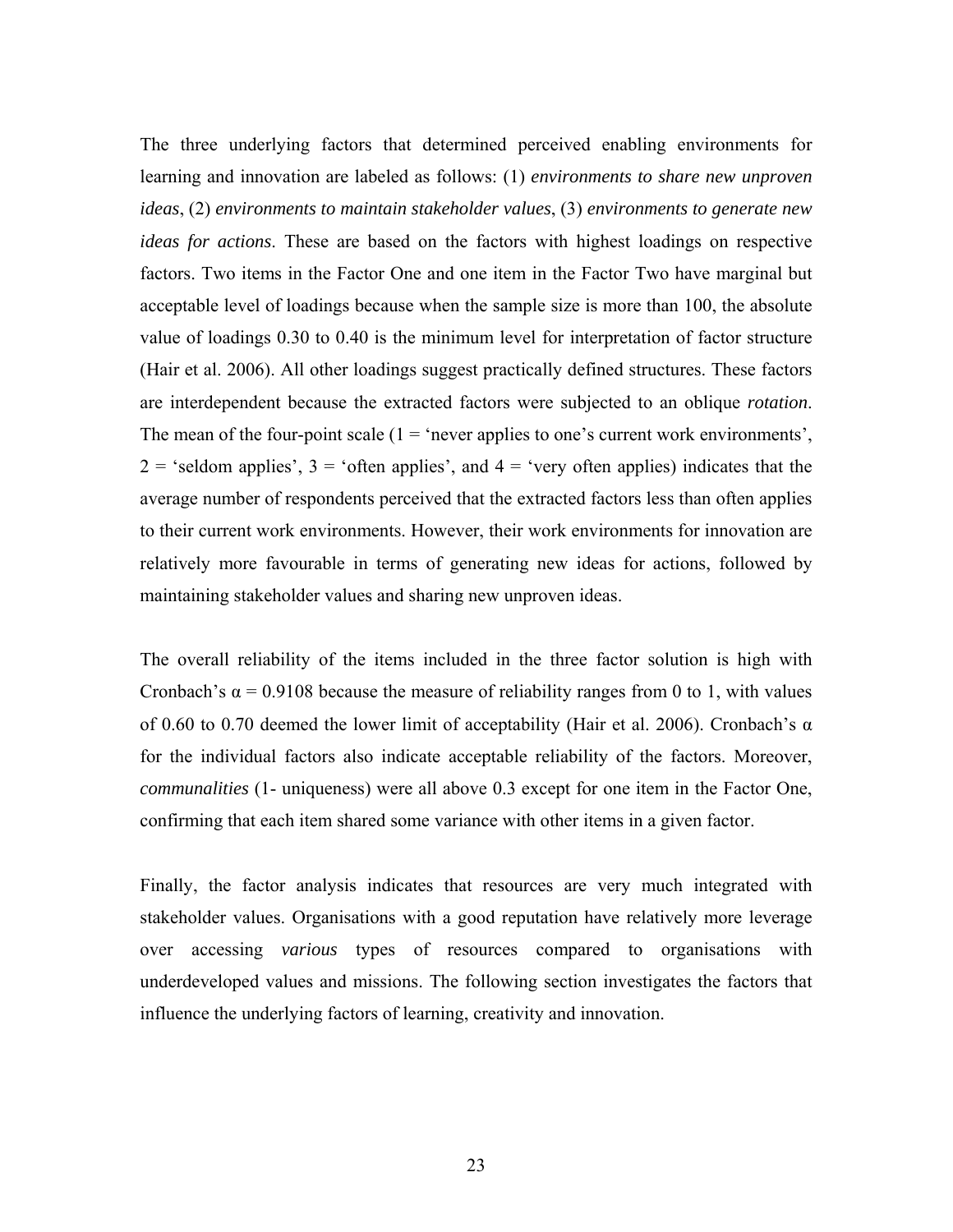#### *Factors affecting perceived work environments for learning and innovation*

Since an assessment of social and organisational environments for learning and innovation in the context of renewable natural resources, agriculture and rural development in low-income countries is lacking, a set of hypotheses about the variables, specifically related to stakeholder interaction, are proposed based on the empirical evidence from the qualitative case studies. However, studies in developed countries, mostly from the for-profit private sector organisations, suggest that stakeholder interaction positively influence environments for learning and innovation (van Moorsel, Cranfield and Sparling 2007).

*Hypothesis 1:* Stakeholders who work in partnership projects perceive their work environments more enabling for learning and innovation than those who does not work in such projects.

This hypothesis was accepted for all three factors of work environments for learning and innovation (Table 4). In other words, compared to those who did not participate in collaborative projects over the last decade, project participants perceived their work environments more favourable for learning and innovation in terms of all three factors sharing new unproven ideas and maintaining stakeholder values and generating new ideas for actions. The perception of project participants about their work environments for sharing new unproven ideas was significantly higher than non-participants at 10 per cent level of significance, and the perception of work environments for maintaining stakeholder values, and generating new ideas for actions are significant at one and five percent levels of significance, respectively.

*Hypothesis 2:* Stakeholders who are required to interact with the for-profit private sector perceive their work environments more enabling for learning and innovation than those who are not required to do so.

This hypothesis was accepted for the first factor and rejected for the second and third factors. In other words, stakeholders who required interacting with the for-profit private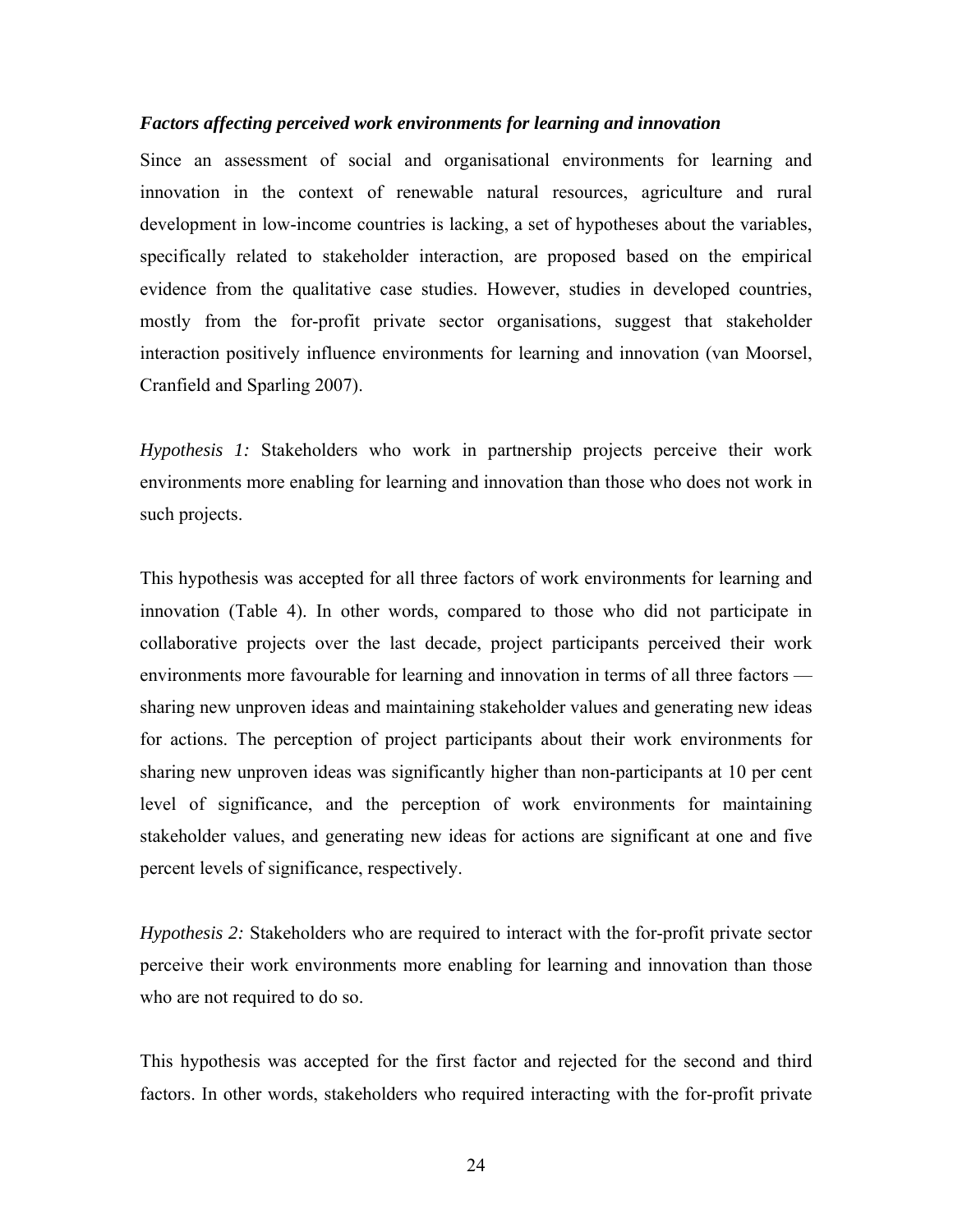sector perceived their work environments more favourable for learning and innovation in terms of sharing new ideas compared to those who are not required to do so. However, in terms of maintaining stakeholder values and generating ideas for actions, both groups perceived their work environments in the same way. In this research, the for-profit private sector to which the respondents referred included local input suppliers, seed and sapling entrepreneurs, produce buyers and processors, and fertiliser and pesticide dealers.

*Hypothesis 3:* Stakeholders who are required to interact with rural traders perceive their work environments more enabling for learning and innovation than those who are not require to do so.

This hypothesis was rejected for the first two factors and accepted for the third factor. Respondents who are required to interact with the rural traders and those who are not perceived their work environments for innovation in the same way in terms of sharing new unproven ideas and maintaining stakeholder values. However, in terms of generating new ideas for actions, those who were required to interact with rural traders perceived their work environments more enabling for innovation than those who were not. The difference is significant at the five percent level of significance.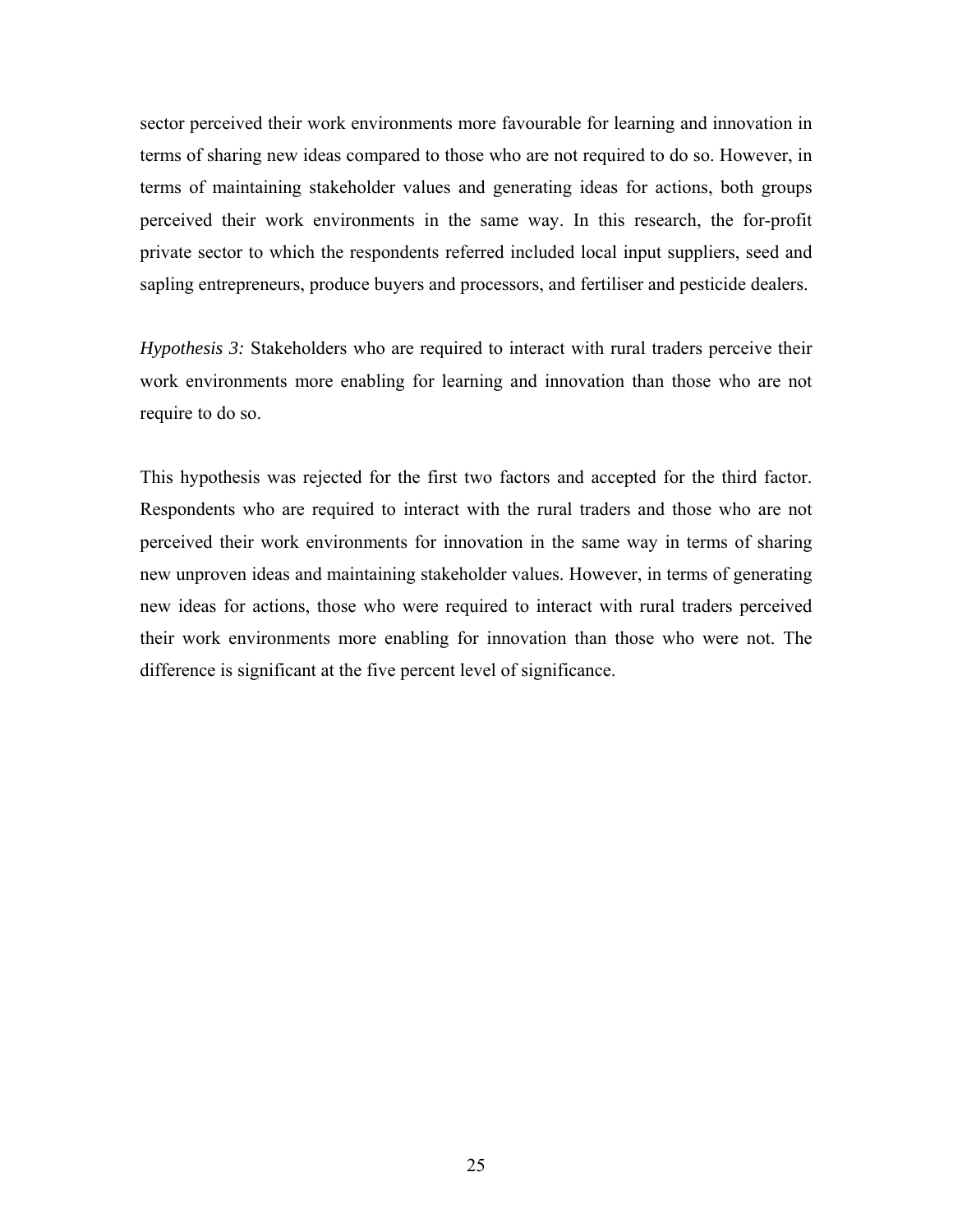**Table 4. Seemingly Unrelated Regression Coefficients for the Three Underlying Factors of Work Environments for Learning and Innovation** 

| <b>Variables</b>                                                                                              | <b>Share</b> ideas  | <b>Maintain values</b> | Generate ideas      |
|---------------------------------------------------------------------------------------------------------------|---------------------|------------------------|---------------------|
| Independent variables                                                                                         |                     |                        |                     |
| Worked in collaborative projects over the last 10 years $(1 = yes, 0 = no)$                                   | $0.188*(0.107)$     | $0.307***(0.104)$      | $0.279**$ (0.115)   |
| Need to interact with for-profit private sector organisations $(1 = yes, 0 = otherwise)$                      | $0.181*(0.100)$     | 0.022(0.097)           | $-0.005(0.107)$     |
| Need to interact with rural traders $(1 = yes, 0 = no)$                                                       | $-0.139(0.107)$     | $-0.020(0.103)$        | $0.290**$ (0.114)   |
| Control variables                                                                                             |                     |                        |                     |
| Tenure in the current organisation (years)                                                                    | 0.000(0.006)        | 0.004(0.006)           | $0.016***(0.006)$   |
| Country ( $1 = India$ , $0 = Nepal$ )                                                                         | $0.267*(0.164)$     | $0.535***(0.159)$      | 0.152(0.175)        |
| Sex $(1 = male, 0 = female)$                                                                                  | 0.089(0.134)        | $-0.045(0.130)$        | $-0.102(0.143)$     |
| Age of the respondent 1 (1 = early-career 16-35 years, 0 = otherwise)                                         | 0.059(0.196)        | 0.174(0.190)           | 0.005(0.210)        |
| Age of the respondent 2 (1 = mid-career 36-55 years, 0 = otherwise)                                           | 0.209(0.151)        | 0.156(0.146)           | 0.040(0.162)        |
| Highest level of education 1 (1 = first university degree, $0 =$ otherwise)                                   | 0.211(0.291)        | 0.314(0.283)           | 0.262(0.312)        |
| Highest level of education 2 (1 = second university degree, $0 =$ otherwise)                                  | 0.064(0.291)        | 0.183(0.282)           | 0.049(0.312)        |
| Highest level of education 3 ( $1 = PhD$ , $0 = otherwise$ )                                                  | $-0.073(0.306)$     | $-0.127(0.297)$        | 0.001(0.328)        |
| Discipline 1 (1 = social science, $0 =$ otherwise)                                                            | 0.001(0.143)        | 0.050(0.138)           | $-0.085(0.153)$     |
| Discipline 2 (1 = interdisciplinary, $0 =$ otherwise)                                                         | $0.527**$ (0.233)   | $0.501**$ (0.226)      | 0.256(0.250)        |
| Discipline 3 (1 = others, such as vocational training, $0 =$ otherwise)                                       | $0.681**$ (0.312)   | $0.565*(0.303)$        | 0.467(0.335)        |
| Place of training 1 (1 = South Asian countries other than their own, $0 =$ otherwise)                         | $-0.063(0.183)$     | 0.030(0.177)           | 0.149(0.196)        |
| Place of training 2 (1 = abroad from South Asia, $0 =$ otherwise)                                             | 0.087(0.200)        | 0.085(0.194)           | 0.134(0.214)        |
| Position in the organisation ( $1 =$ decision taker, $0 =$ otherwise)                                         | $-0.209*(0.108)$    | $-0.048(0.105)$        | 0.071(0.116)        |
| Age of the respondents' organisation 1 ( $1 = 11$ to 20 years, $0 =$ otherwise)                               | 0.130(0.468)        | $-0.090(0.454)$        | $1.439***(0.501)$   |
| Age of the respondents' organisation 2 ( $1 = 21$ to 30 years, $0 =$ otherwise)                               | $-0.171(0.752)$     | $-0.3489(0.730)$       | $1.467*(0.806)$     |
| Age of the respondents' organisation 3 ( $1 = 31$ to 40 years, $0 =$ otherwise)                               | $-0.161(0.754)$     | $-0.244(0.731)$        | 0.2789(0.807)       |
| Age of the respondents' organisation 4 ( $1 = > 40$ years, $0 =$ otherwise)                                   | $-0.027(0.776)$     | $-0.280(0.752)$        | 0.895(0.830)        |
| Size of the respondents' organisation (1 = medium, 25-50 professional staffs, $0 =$ otherwise)                | $-0.800***(0.317)$  | $-0.530*(0.308)$       | $-1.351***(0.340)$  |
| Size of the respondents' organisation ( $1 = \text{large} > 50$ professional staffs, $0 = \text{otherwise}$ ) | $-0.931***$ (0.319) | $-0.759**$ (0.309)     | $-1.071***$ (0.342) |
| Type of the respondents' organisation ( $1 =$ non-profit private, $0 =$ public)                               | 0.420(0.573)        | $-0.113(0.556)$        | $-0.250(0.614)$     |
| Mandate of the organisation 1 (1 = teaching, 0 = otherwise)                                                   | $-0.193(0.245)$     | $-0.166(0.238)$        | 0.122(0.263)        |
| Mandate of the organisation 2 (1 = extension, 0 = otherwise0                                                  | $0.422***(0.154)$   | 0.152(0.150)           | $0.291*(0.166)$     |
| Mandate of the organisation 3 (1= entrepreneurship, $0 =$ otherwise)                                          | $-0.648*(0.346)$    | $-0.551*(0.336)$       | $0.638*(0.371)$     |
| Constant                                                                                                      | $2.948***(0.740)$   | $2.872***$ (0.718)     | $2.296***(0.793)$   |
| $R^2$                                                                                                         | 0.491               | 0.356                  | 0.371               |
| Test of overall fit of the model, $\chi^2$ (27)                                                               | $159.12***$         | 91.29***               | 97.40***            |
| Breusch-Pagan test of independence of residuals $\chi^2$ (3) = 151.843***                                     |                     |                        |                     |
| Estimator: Feasible Generalized Least Square (Iterated)                                                       |                     |                        |                     |

Notes: \*Significant at 10 per cent, \*\*Significant at 5 per cent, and \*\*\*Significant at 1 per cent; Estimated standard errors are in parentheses.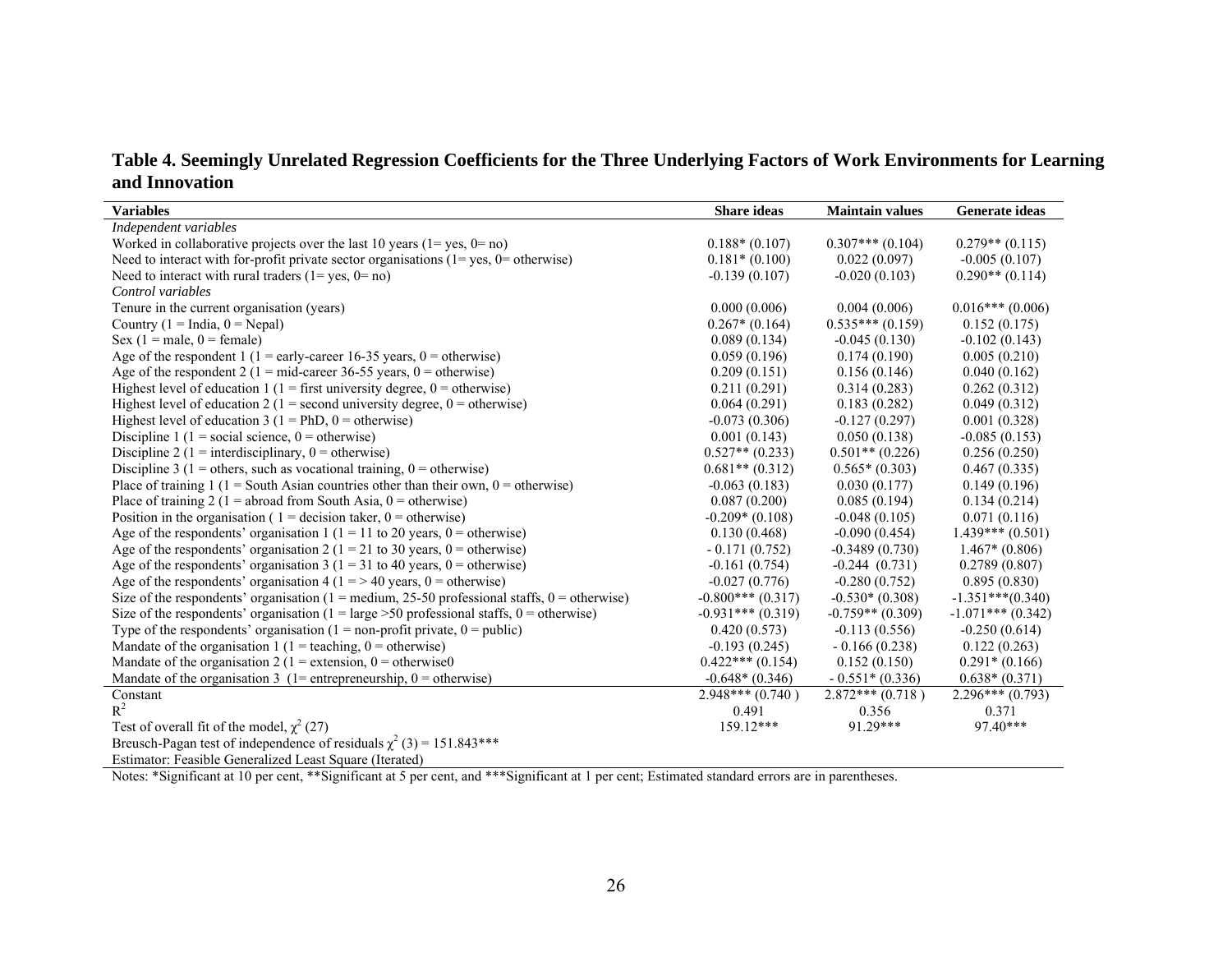In the regression model, the control variables are demographic as well as organisational. The longer an individual's tenure in an organisation, the better is their perception about the work environments for innovation in terms of generating new ideas for actions. When their tenure is a year longer it enhances their perception by  $0.015$  units (p-value  $\leq 1$ ). However, the tenure period did not influence respondents' perception about work environments for innovation in terms of sharing new unproven ideas and maintaining stakeholder values.

Compared to managers, subordinates perceived that their work environments for innovation were less favourable in terms of sharing new unproven ideas. The difference is significant at a 10 per cent level. However, in terms of environments for maintaining stakeholder values and generating new ideas, the differences are insignificant. The age and sex of the respondents did not influence perception.

Similarly, the level of education and the place of training did not influence the perceived work environments for learning and innovation. However, the discipline of training had some influence. The difference in perception of natural and social scientists was not significant, but compared to natural scientists those with interdisciplinary training perceived their work environments for innovation more favourably, in terms of sharing new unproven ideas and maintaining stakeholder values. Both differences were positive and significant at the five per cent level. However, the difference in terms of generating new ideas for actions was insignificant. Similarly, compared to natural scientists, those with vocational training perceived their work environments for innovation more favourably in terms of sharing new unproven ideas and maintaining stakeholder values. The differences were positive and significant at five and 10 per cent levels, respectively. As in the case of interdisciplinary experts, the difference was insignificant in terms of generating new ideas for actions.

The age, size and mandate of the respondents' organisation also influenced their perception. Compared to those working in 1-10-year-old organisations, respondents in 11-20-year-old organisations perceive their work environments less favourably in terms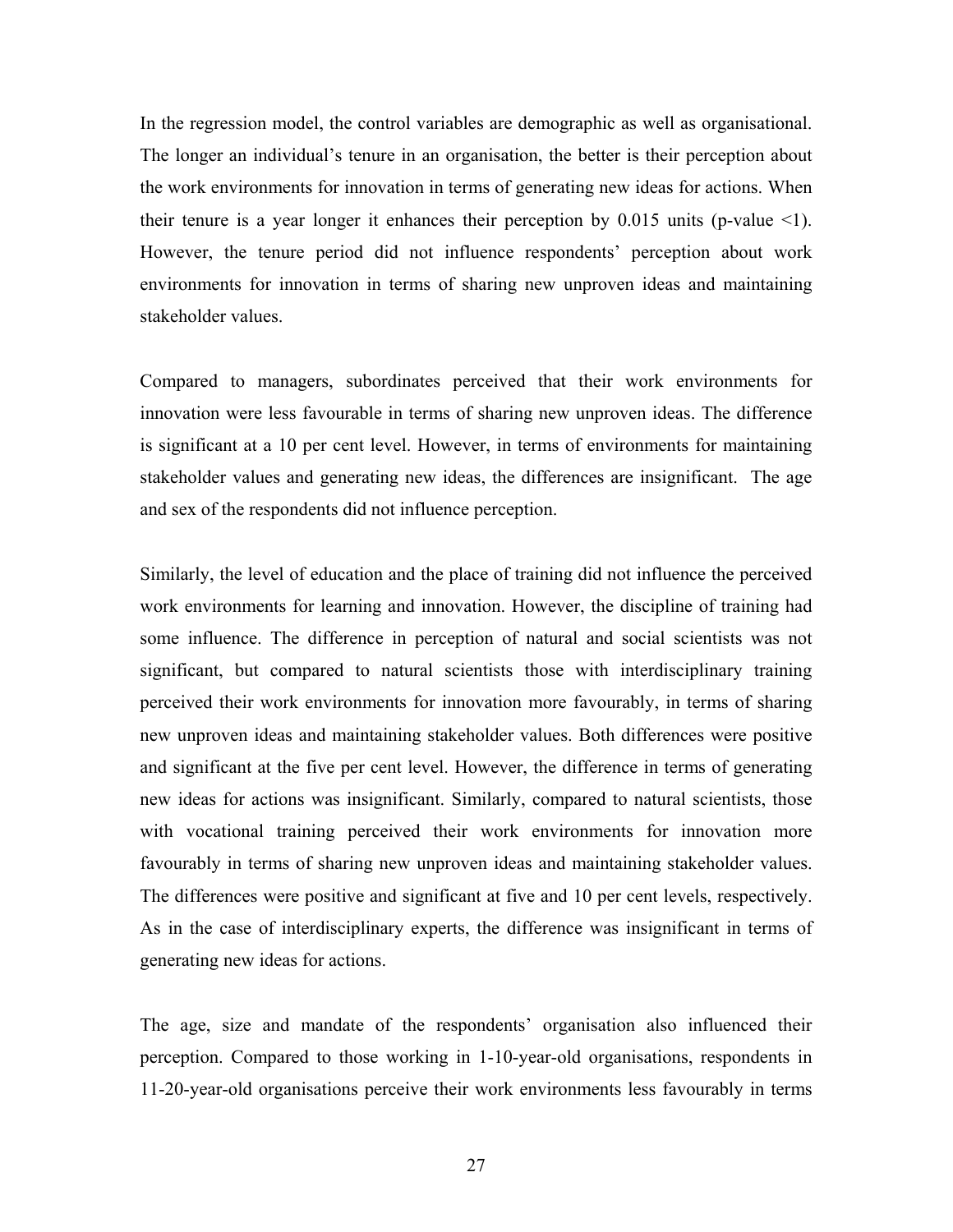of generating new ideas for actions, but not in terms of sharing new ideas and maintaining stakeholder values. The difference is significant at the one per cent level. Similarly, those in the 21-30-year-old organisations perceived work environments for innovation more favourably than those in 1-10-year-old organisations in terms of generating ideas for actions. This difference is positive and significant at the 10 percent level. Those working in 1-10-year-old organisations and those in more than 30-year-old organisations perceived their work environments in the same way.

Compared to respondents working in small organisations, those working in medium and large organisations perceived work environments for innovation less favourably in terms of all three factors — sharing new unproven ideas, maintaining stakeholder values, and generating new ideas for actions. The coefficients for all three factors are negative and significant.

While individuals working in the public and non-profit private organisations perceive their work environments in the same way, there were some differences among those working in organisations with various mandates. Compared to respondents working in research organisations, those in extension agencies perceived their environments more favourably for innovation in terms of sharing new unproven ideas and generating new ones for actions, but not in terms of maintaining stakeholder values. The differences for these factors were positive and significant at the one per cent and 10 per cent significance levels, respectively. Compared to researchers, individuals in the enterprise domain perceived their work environments less favourably for innovation in terms of all three factors — sharing new unproven ideas, maintaining stakeholder values, and generating new ideas for actions.

The perceived work environments for innovation for generating new ideas for actions were not different among Indian and Nepalese stakeholders, but Indian respondents perceived their work environments more favourably than their Nepalese counterparts for innovation in terms of sharing new unproven ideas and maintaining stakeholder values.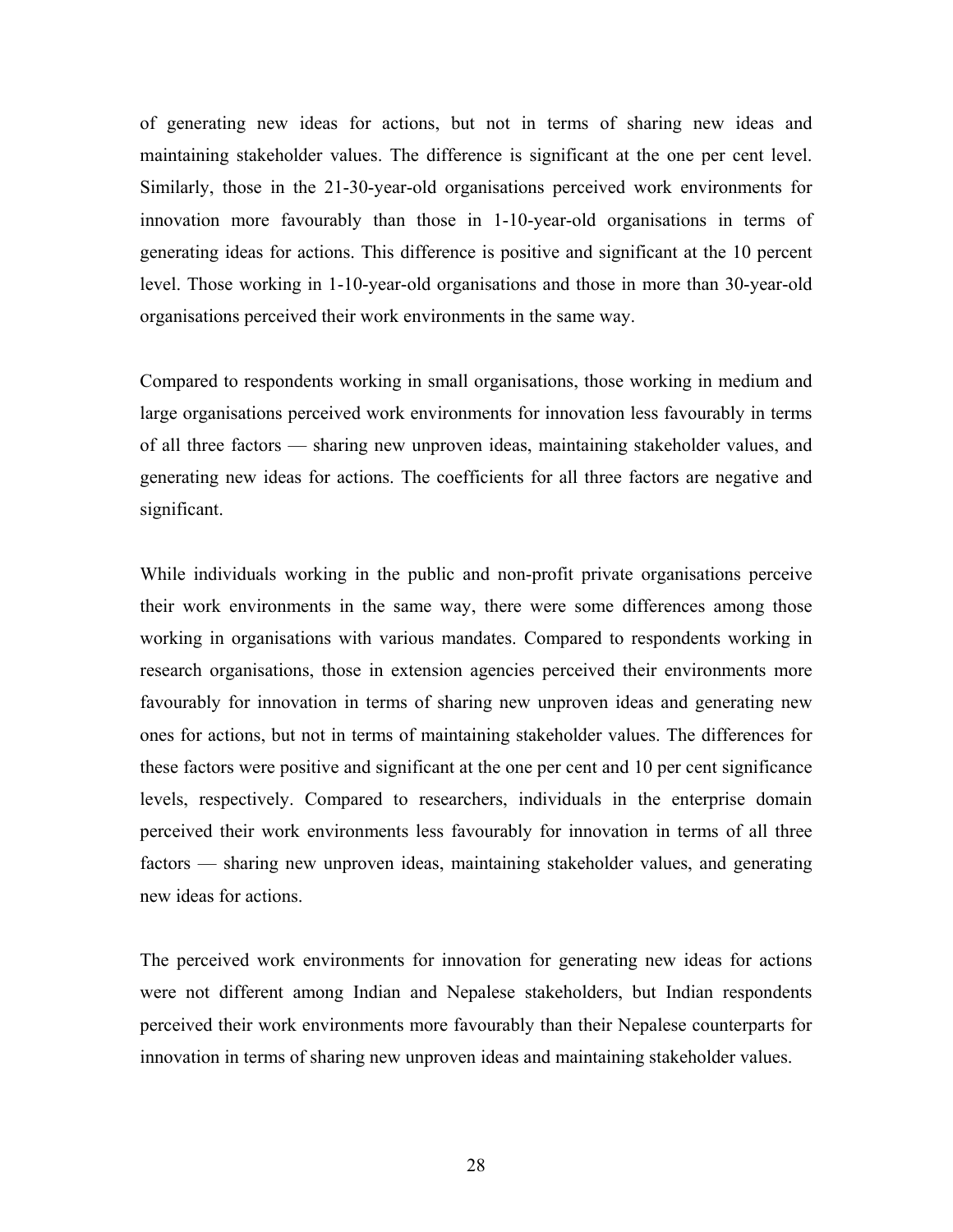The analysis in this section revealed that stakeholders who worked in collaboration perceived their work environments more favourably for learning and innovation in terms of all three factors. However, interaction with for-profit private sector stakeholders and rural traders did not have the same level of influence. Stakeholders who interact with the for-profit private sector perceived their work environments favourably for learning and innovation in terms of sharing new unproven ideas. Similarly, stakeholders who interact with rural traders perceived their work environments favourably for learning and innovation in terms of generating new ides for actions.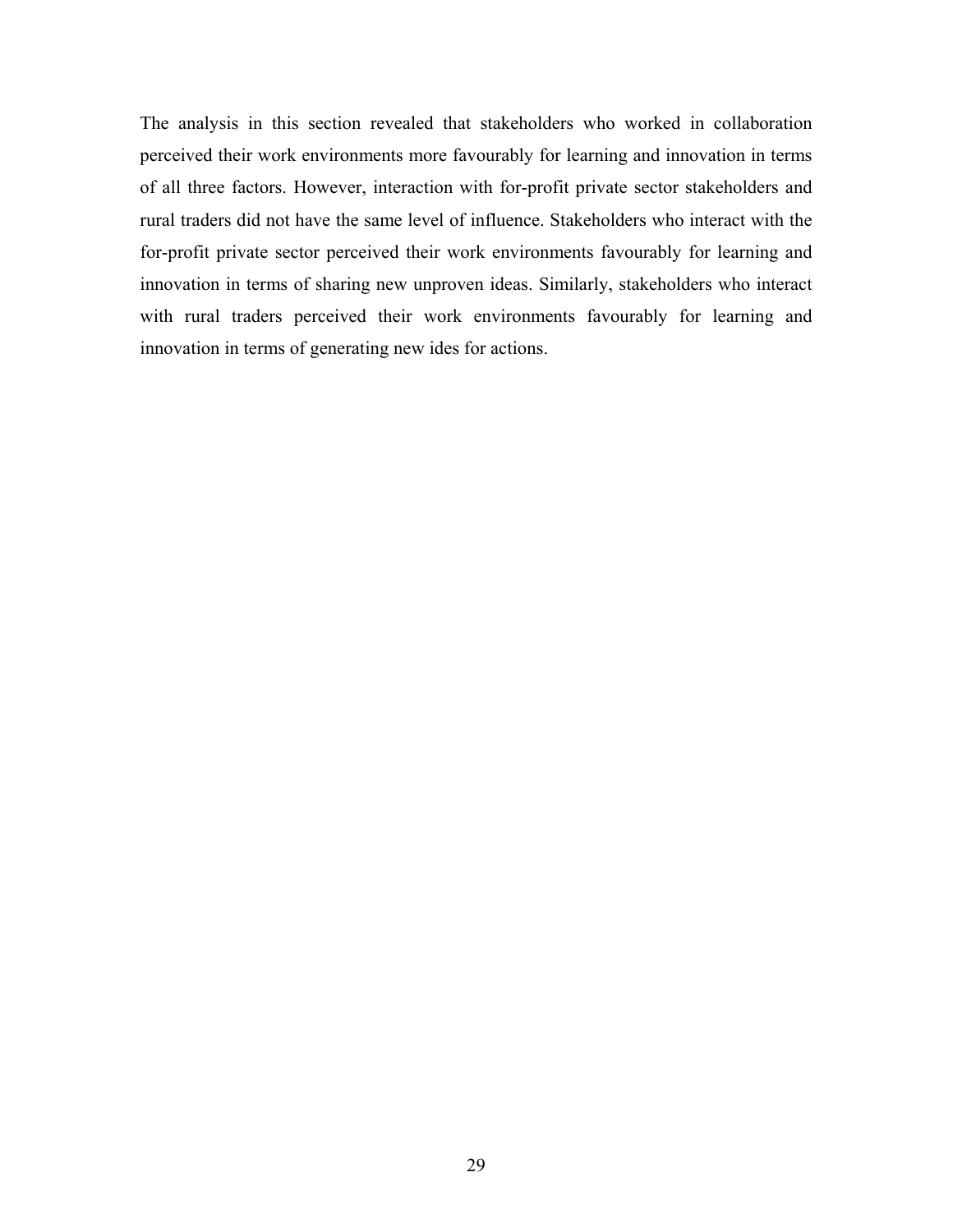# **5. USE OF SOCIAL INNOVATION ASSESSMENT RESULTS IN OPERATIONAL DECISIONMAKING AND INNOVATION CAPACITY DEVELOPMENT**

An effective use of assessment results depends on stakeholder capacity to use the information at the individual, group, organisational, network and systems levels (Horton et al. 2003; Morgan 1998; Morgan 2005; Peterson, Gijsbers and Wilks 2003). Stakeholder capacity is not just operational, but, more importantly, adaptive or strategic. The former involves the potential to perform day-to-day activities while the latter involves the socially constructed capacities needed for the organisation to learn and change in response to changing technological, economic, social and environmental circumstances, including climate change (Hall 2005; Horton et al. 2003; Morgan 2005). The innovation assessment of the two programmes — one reported as a highly successful 'best bet' and another as a dismal failure — revealed that those who engaged in DFID's programmes and projects and interacted with the for-profit sector organisations and rural communities perceived their work environment more favourably for learning and innovation than the non-participants. More interestingly, compared to stakeholders engaged in the successful programme, those in the dismal programme perceive their work environment more favourably for learning and innovation in terms of sharing new unproven ideas and maintaining stakeholder values. This finding could easily turn the dismal project into a successful one as far as continuous learning and innovation beyond the specific interventions is concerned.

Stakeholder capacity involves an ability to successfully harness and apply resources and skills at the individual, group, organisational, network and systems levels towards achieving organisational goals and satisfying stakeholder expectations (Horton et al. 2003). When individual and group capacities are widely shared among the organisation's members and become incorporated its culture, strategies, structure and management systems, and operating procedures, they become organisational capacities. Likewise, when organisational capacities are widely shared at networks and systems levels, they become systems capacity relevant for addressing long-term social goals such as economic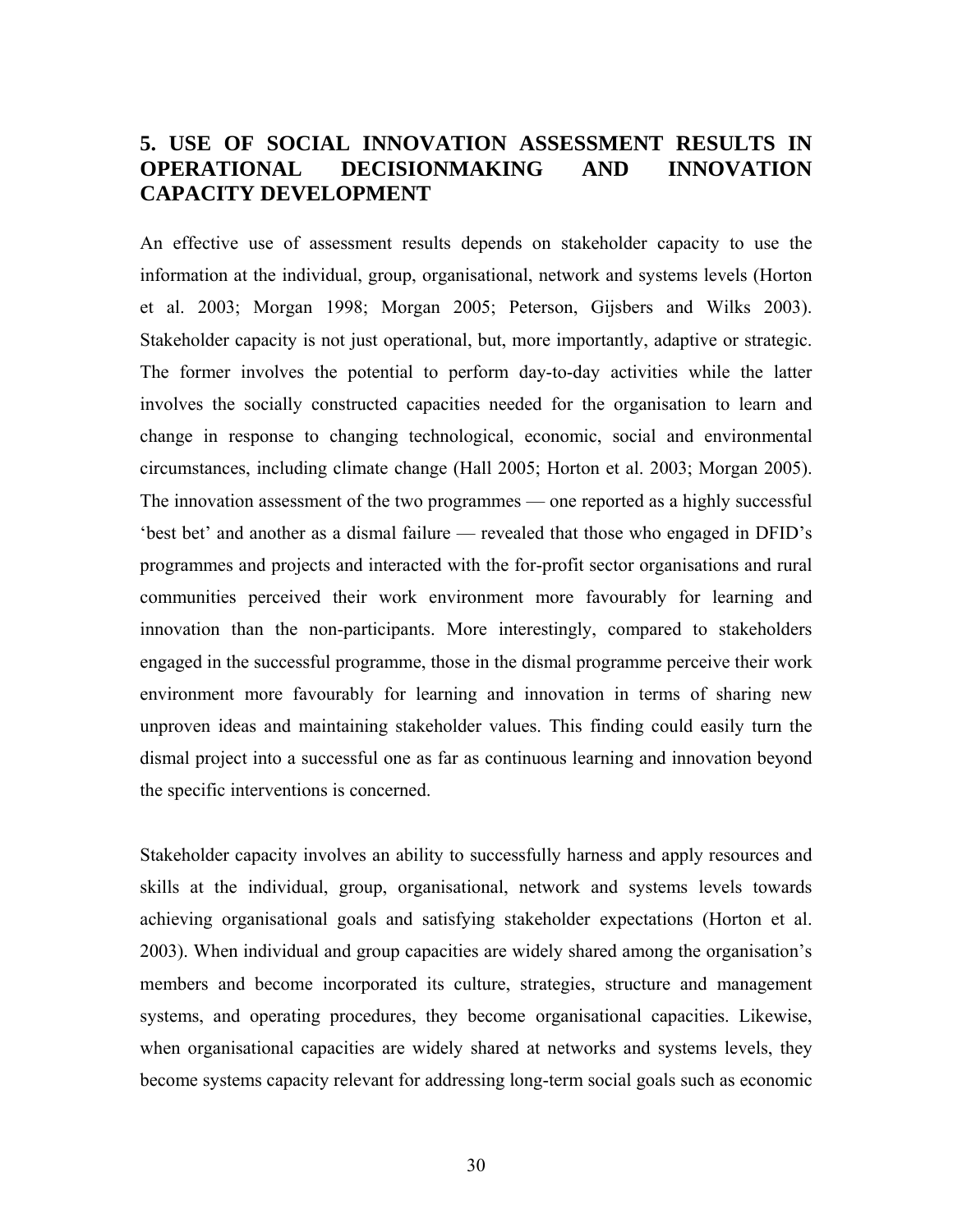growth, social inclusion and environmental protection. The innovation assessment framework developed through this study specifically focuses on behavioural changes of individual actors — changes in knowledge, attitude, skills and actions — with respect to their immediate environment so that they can develop their collective capacity to adapt to evolving contexts. Since the programmes' outcomes would have impacts on systems capacity development only in the long-term, the innovation assessment tool is specifically intended for outcome assessment rather than impact assessment.

Therefore, the linear logic of impact assessment needs to be complemented by an innovation assessment under the realm of the innovation systems framework by providing research managers with critical lessons for institutional learning and behavioural change (Hall, Sulaiman and Bezkorowajnyj 2008b; Hall et al. 2003). Although impacts of most research and development interventions are not known in advance, it is recognised that the adaptive capacity of innovation networks has substantial influence on the likelihood of a success (Ekboir 2003). In other words, valuable information for research managers, development workers and entrepreneurs cannot be obtained from one-time measures of outcomes and impacts but from continuous monitoring of the processes that produce the outcomes and provide lessons to enhance strategic capacity of stakeholders. It can be argued that behavioural and cognitive learning can and must be supplemented by constructivist approaches to individual, organisational, social and systemic learning.

The two-stage process of innovation assessment embeds critical incident techniques into case study research methods, and provides a basis for quantitative data collection in seemingly qualitative phenomenon, such as social and behavioural changes. Thus impact assessors interested in social innovation can build on already available qualitative data collection techniques — such as innovation histories (Biggs 2008; Hovland 2007; Watts et al. 2008), appreciative inquiry (Biggs 2008; Guijt 2007; Hovland 2007; Ochieng 2007; Watts et al. 2008), and most significant change (Guijt 2007; Hovland 2007; Watts et al. 2008) — and document critical incidents for innovation before they decide to move into the use of qualitative methods to generate useful institutional learning lessons and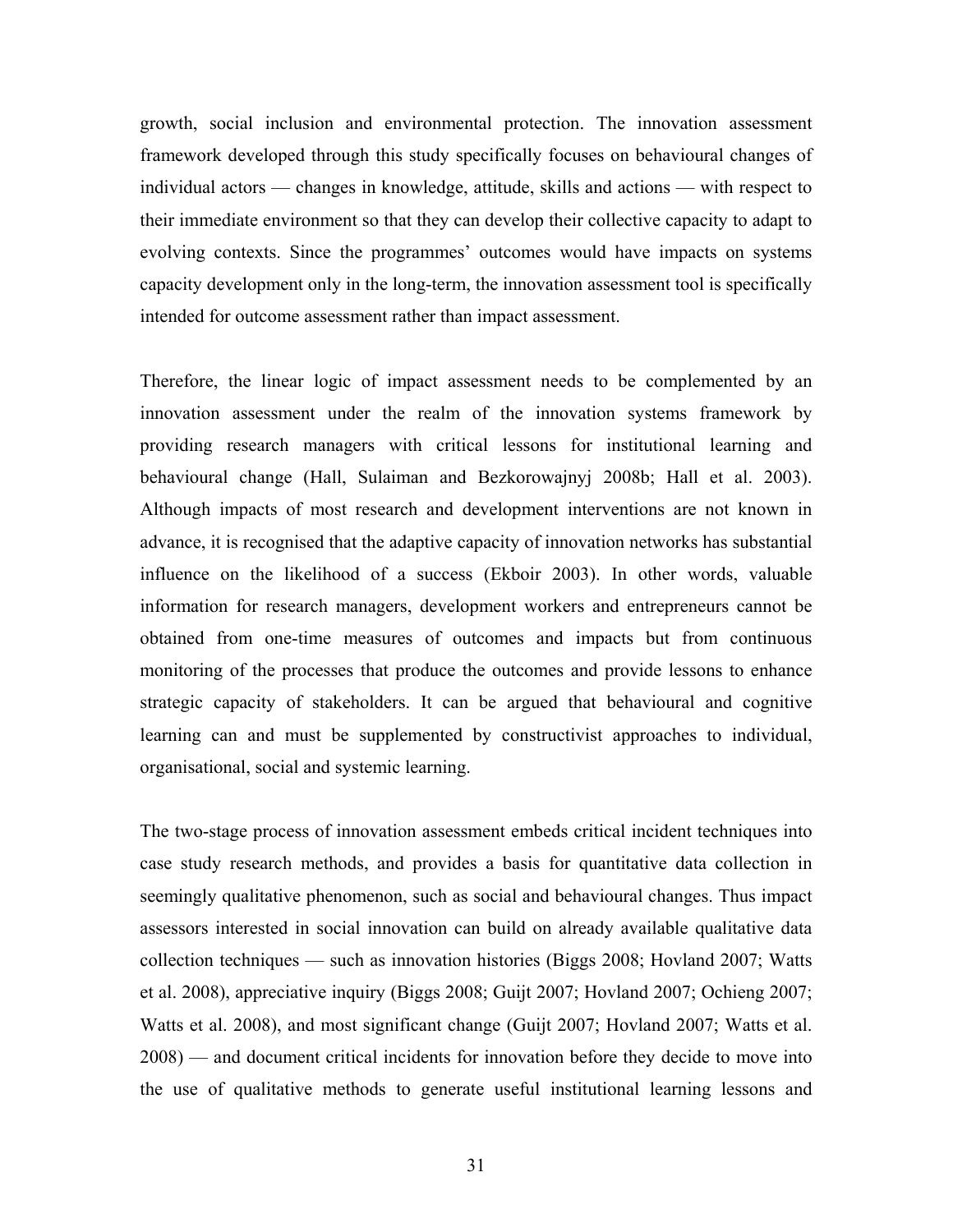evidence on the changes in the behaviour of concerned stakeholders. Evaluators can use the two stage process of social innovation assessment in two major ways:

- 1) Comparing the innovation readiness of project stakeholders before and after the completion of the project
- 2) Comparing the change in behaviour of the stakeholders from the same organisation who are directly engaged in project interventions and who did not have a chance to be involved in the projects

Since this study was conducted only after the completion of DFID-supported project interventions, it was only possible to do comparisons of the second kind, which revealed that the project participants perceived work environments more favourably for learning and innovation than the non-participants. Such a change in perception about work environments is a kind of outcome that brings about behavioural changes among concerned stakeholders — change in knowledge, attitude, skills and action — so that positive impacts could happen in the long-term. This emphasises the contribution of concerned stakeholders to generate outcomes than striving to demonstrate contributions of specific actors and factors.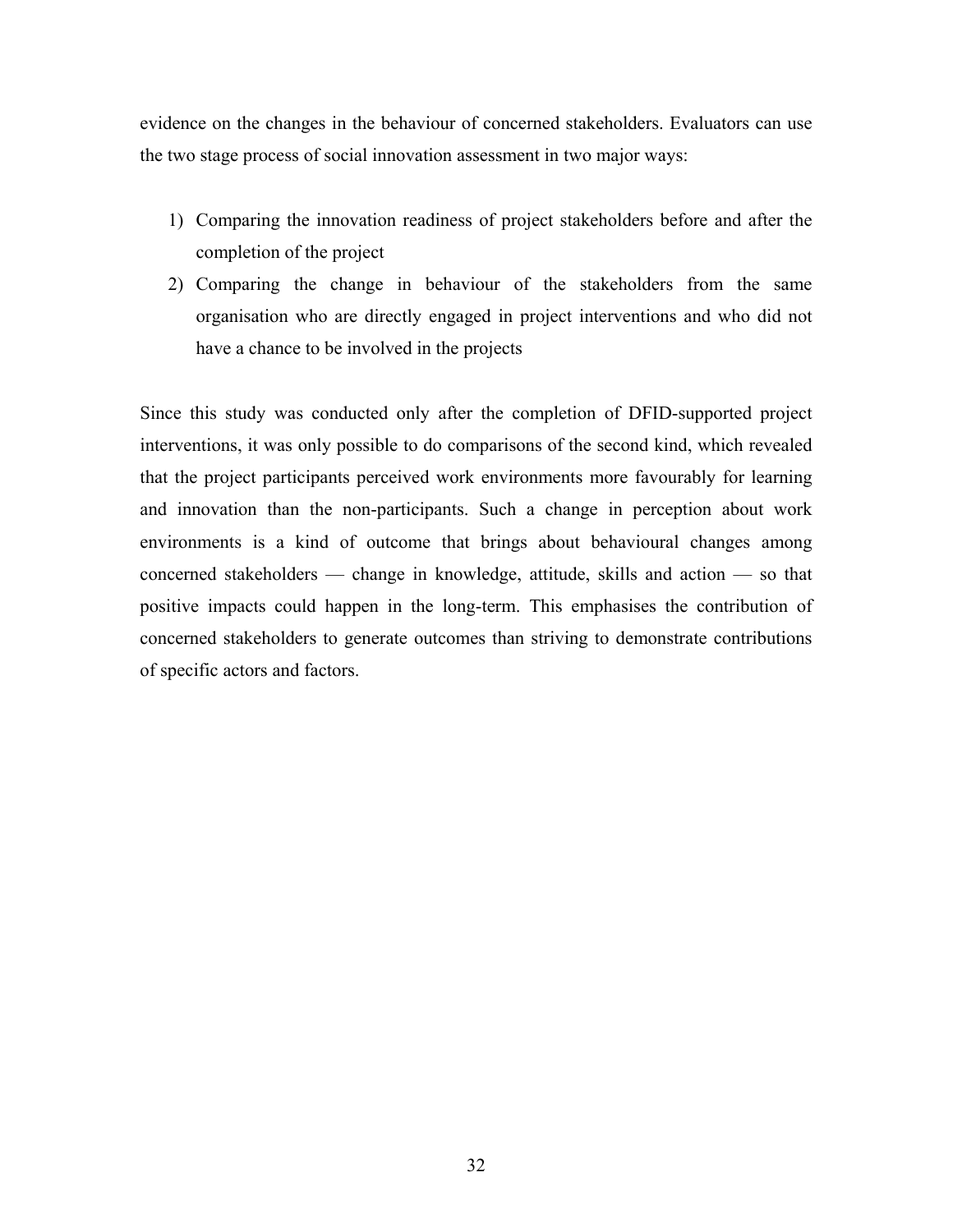# **6. CONCLUSION**

There are two distinct bodies of literature that come together and inform impact assessment and other evaluation techniques employing the framework of the innovation systems in renewable natural resources, agriculture and rural development. On the one hand, impact assessors in international development are opening the 'black box' of science to find alternatives approaches to impact assessment. This is increasingly geared towards generating institutional learning for research managers, development workers and entrepreneurs. On the other hand, the literature on social psychology of creativity and learning provides tools to assess the organisational environment for creativity, which can be adapted to international development interventions. The social innovation assessment tool developed in this paper is such an effort to bring these two bodies of literature together and address some of the challenges of impact assessment in complex adaptive systems, such as agricultural innovation systems, where multiple actors and factors contribute to long-term impacts of research and development interventions. The SIA procedure is more an approach than a structured tool because the design of the social innovation survey questionnaire at the second stage depends on the documentation of the critical incidents using case study research methods at the first stage. Another distinguishing feature of this process is to document incidents leading to successes as well as failures. Under the realm of participatory research and development, attributing impacts to a particular actor — such as an initiator of crop improvement projects — and to a particular intervention can become further challenging. In this case, moving from attribution to contribution of various factors and actors, and generating critical learning lessons to innovation generation are desirable.

The literature on international development performance assessment has already introduced alternative assessment techniques — such as outcome mapping, innovation histories, appreciative inquiry and most significant change — but professional evaluators also need to digest the literature on assessing the work environment for learning and innovation, specifically the critical incident technique. A cautionary note, however, is that the social innovation assessment process should move well beyond assessing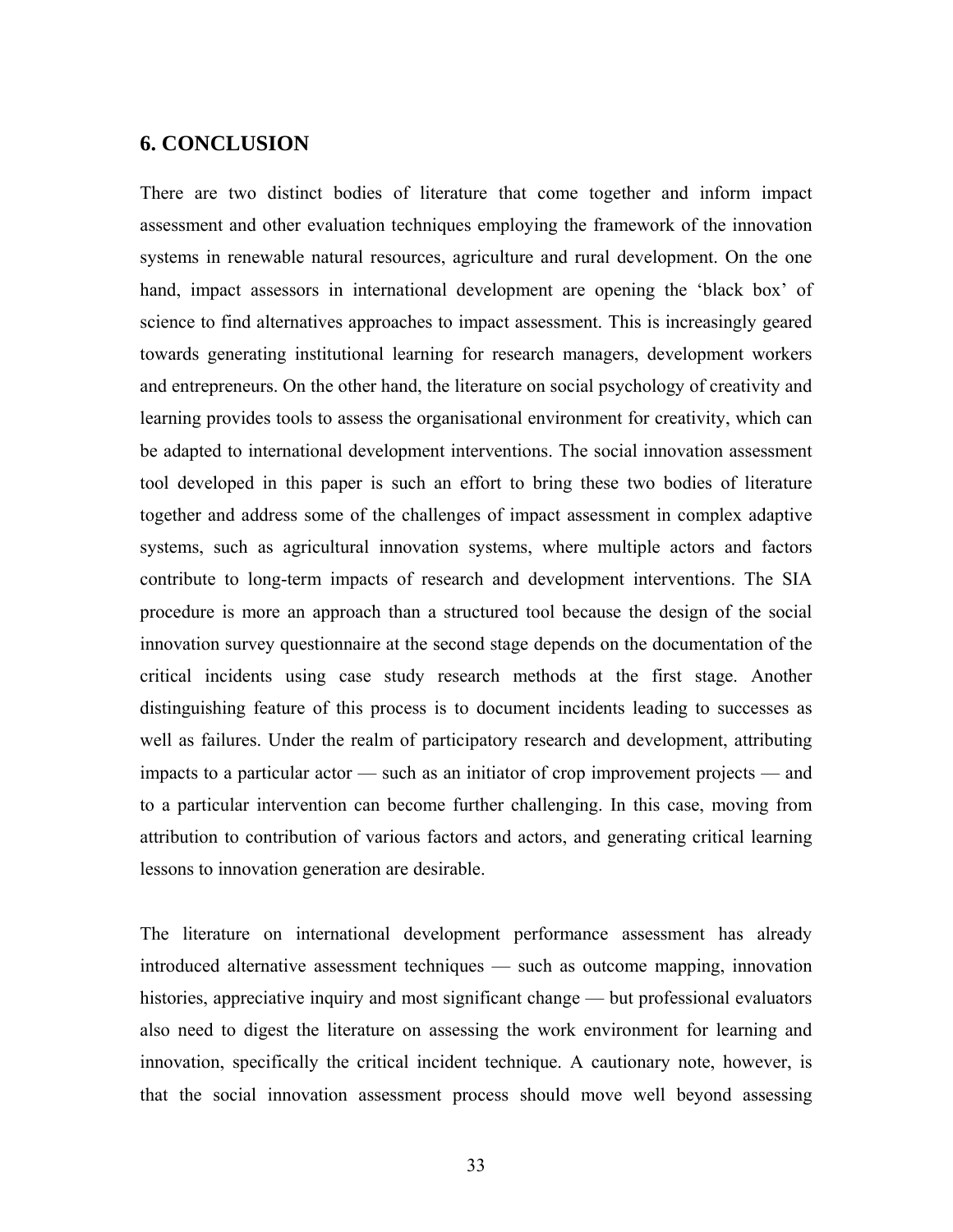individual creativity and the organisational environment for creativity and address learning and innovations at network and systems levels. Further research on the role of individual change agents within an organisation, network or system is imperative as the latter can either facilitate or constraint the agency of individuals. This could be one area where institutional learning lessons from the monitoring and evaluation of international development interventions can contribute towards enhancing research and development impacts.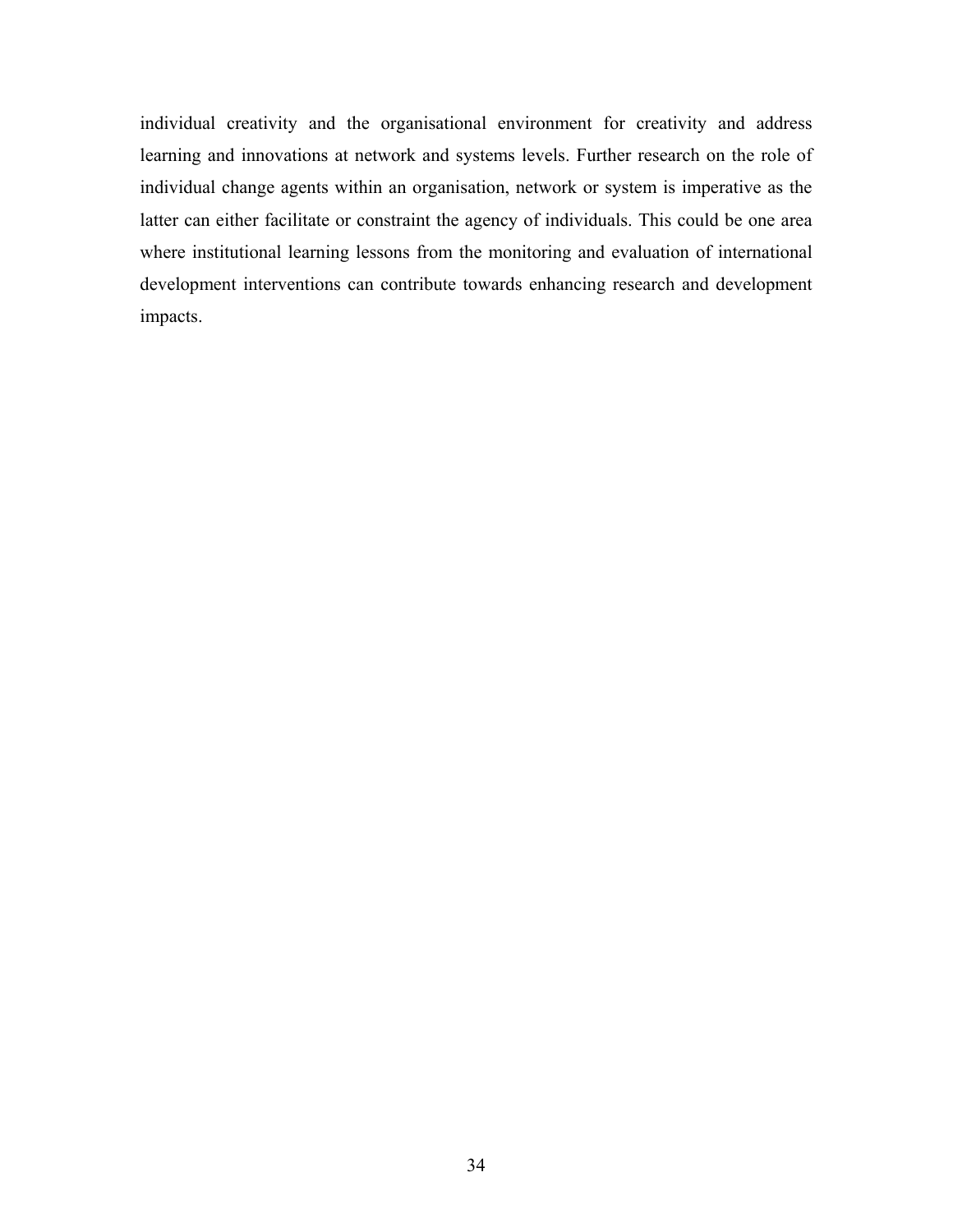# **Notes**

- 1. The partnership projects were limited to the public and civil society organisations, such as government agencies, universities, NGOs and farmers' organisations. The for-profit private sector actors, including rural traders, were not directly involved in the collaborative projects.
- 2. Unlike in industrial economies, the public-private collaboration involving the forprofit private sector is still emerging in Indian and Nepalese agriculture, specifically in the commodities considered for the case studies. Although the collaborative projects did not involve this sector directly, about 35 percent of respondents mentioned that they required interacting with the for-profit private sector as part of their regular activities.
- 3. About 30 percent of the respondents mentioned that they required interacting with rural traders. The case studies in India and Nepal revealed that rural traders are a strong group of stakeholders, but often operate informally. As in the case of the previous hypothesis, information on how this kind of interaction influences stakeholder perception about work environments for learning and innovation is lacking.
- 4. Adaptive capacity is also referred to as innovation capacity (Hall 2005) or deep capacity (Morgan 2005).

### **Acknowledgements**

This research was funded by the International Development Research Centre (IDRC) of Canada and implemented by the School of Environmental Design and Rural Development, University of Guelph, Canada under the supervision of Helen Hambly Odame. During the fieldwork in South Asia, the author was based at the Learning, Innovation and Knowledge (LINK), an Initiative of UNU-MERIT in the Netherlands, and its local partner, the Centre for Research on Innovation and Science Policy (CRISP) in Hyderabad, India. The author is thankful to organisations and individuals in Nepal, India and Canada who directly or indirectly contributed to this research. The author also acknowledges the participants of the workshop on "Rethinking Impact: Understanding the Complexity of Poverty and Change", Cali, Colombia, March 26-28, 2008, where an earlier version of this paper was presented and published electronically in the proceedings of the workshop.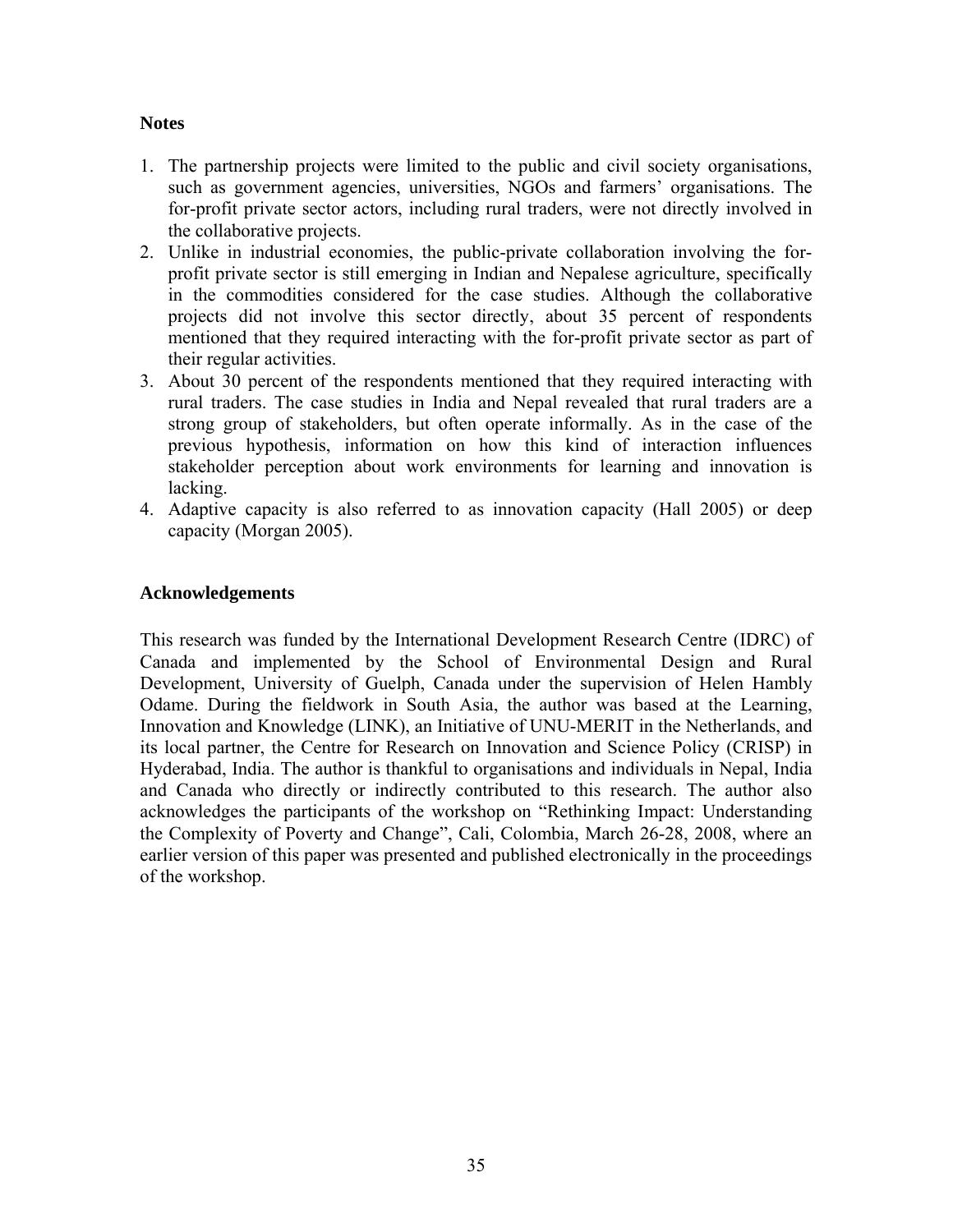#### **REFERENCES**

- Amabile, Teresa M. 1996. *Creativity in Context: Update to the Social Psychology of Creativity*. Colorado, USA: Westview Press.
- Amabile, Teresa M., Regina Conti, Heather Coon, Jeffery Lazenby, and Michael Herron. 1996. "Assessing the work environment for creativity." *Academy of Management Journal* 39:1154-1184.
- Amabile, Teresa M., and Nur D. Gryskiewicz. 1989. "The Creative Environment Scales: Work Environment Inventory." *Creativity Research Journal* 2:231-253.
- Armstrong, Jim, Fred Carden, Amanda Coe, and Sarah Earl. 2000. "IMFNS: Outcomes Assessment." Ottawa: The Governance Network and the International Development Research Centre (IDRC).
- Axinn, George H. 1988. "International Technical Interventions in Agriculture and Rural Development: Some Basic Trends, Issues, and Questions." *Agriculture and Human Values* 5:6-15.
- Biggs, S. 2008. "Learning from the Positive to Reduce Rural Poverty and Increase Social Justice: Institutional Innovations in Agriculture and Natural Resources Research and Development." *Experimental Agriculture* 44:37-60.
- Brock, K. 1999. "Implementing a Sustainable Livelihoods Framework for Policy-Directed Research: Reflections form Practice in Mali." *IDS working paper* 90.
- Butterfield, L. D., W. A. Borgen, N. E. Amundson, and A-S T. Maglio. 2005. "Fifty years of the critical incident technique: 1954-2004 and beyond." *Qualitative Research* 5:475-497.
- Christensen, C., H. Baumann, Ruggles R., and T. Sadtler. 2006. "Disruptive Innovation for Social Change." *Harvard Business Review* 84:94-101.
- Christensen, Calayton M., scott D. Anthony, and Erik A. Roth. 2004. *Seeing What's Next: Using the Theories of Innovation to Predict Industry Change*. Boston, Massachusetts: Harvard Business School Press.
- Christensen, Calayton M., and M. E. Raynor. 2003. *The Innovator's Solution. Creating and Sustaining Successful Growth*. Cambridge, Mass: Harvard Business School Press.
- Damanpour, Fariborz, and Marguerite Schneider. 2006. "Phases of the Adoption of Innovation in Organizations: Effects of Environment, Organization and Top Managers." *British Journal of Management* 17:215-236.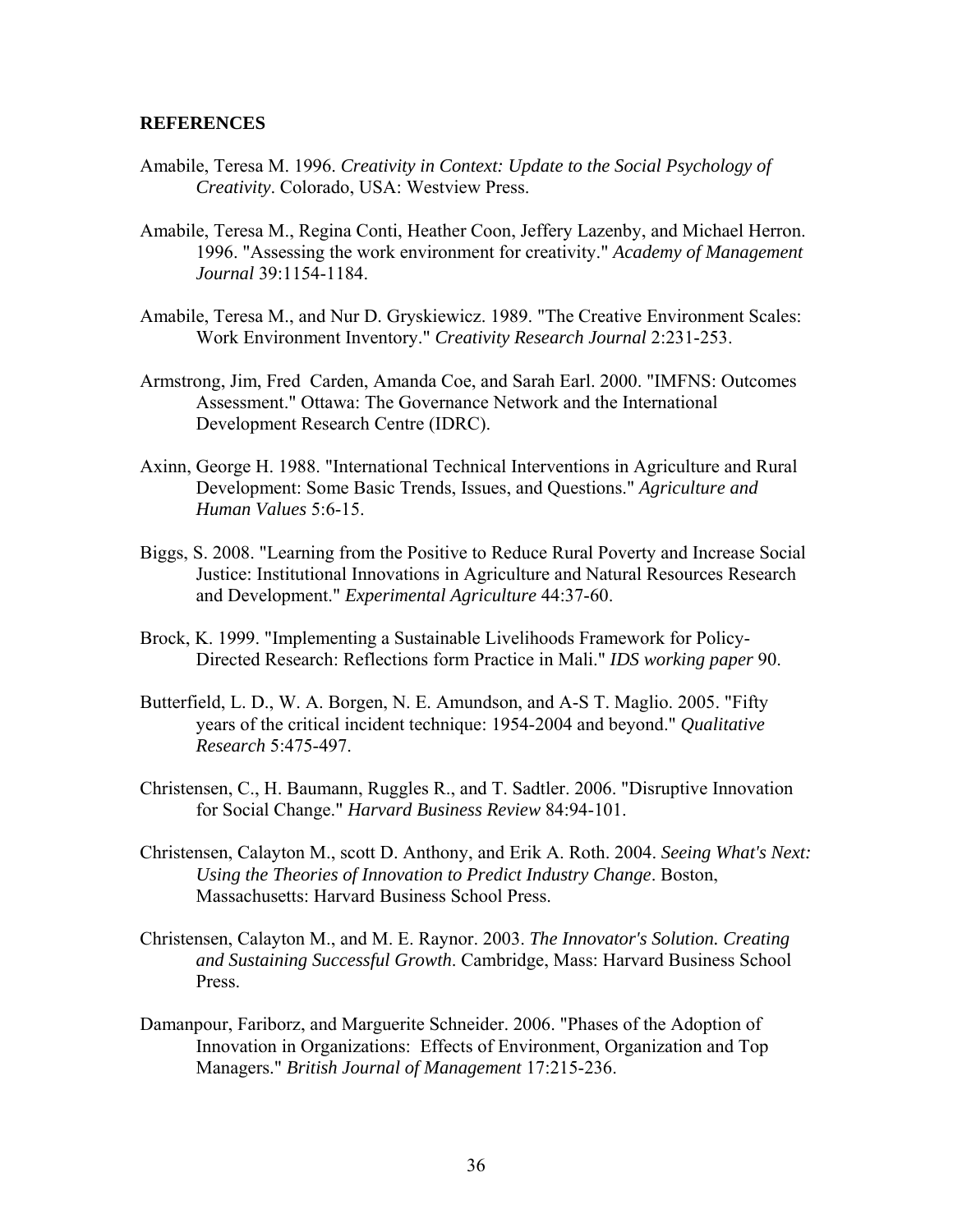- Douthwaite, B., T. Kuby, E. van de Fliert, and Steffen Schulz. 2003. "Impact pathway evaluation: an approach for achieving and attributing impact in complex systems." *Agricultural Systems* 78:243-265.
- Earl, Sarah, Fred Carden, and Terry Smutylo. 2001. "Outcome Mapping: Planning and Documenting International Development Results as Changes in Behavior Facilitation Manual." Ottawa: International Development Research Centre (IDRC).
- EIARD. 2003. "Impact assessment and evaluation in agricultural research for development." *Agricultural Systems* 78:329–336.
- Eisenhardt, Kathleen M. 1989. "Building Theories from Case Study Research." *The Academy of Management Review* 14:532-550.
- Ekboir, Javier. 2003. "Why impact analysis should not be used for research evaluation and what the alternatives are." *Agricultural Systems* 78:166-184.
- Ekvall, Göran, and Lars Ryhammar. 1999. "The Creative Climate: Its Determinants and Effects at a Swedish University." *Creativity Research Journal* 12:303-310.
- Flanagan, John C. 1954. "The Critical Incident Technique." *Psychological Bulletin* 51:327-358.
- Fletcher, Mike. 2003. "The European Innovation Scoreboard." *Work Study* 52:37-42.
- Franzel, S., T. Nanok, S. Wangia, and J. Dewolf. 2008. "Collaborative Monitoring and Evaluation: Assessing the Uptake of Improved Fallows and Biomass Transger in Western Kenya." *Experimental Agriculture* 44:113-127.
- Gijsbers, Govert, Willem Janssen, Helen Hambly Odame, and Gerdien Meijerink (Eds.). 2001. *Planning Agricultural Research: A Sourcebook*. Oxford: Commonwealth Agricultural Bureau International (CABI) Publishers.
- Guijt, Irene. 2007. "Assessing and Learning for Social Change: A Discussion Paper." in *Discussion Paper Novermber 2007*. UK: Institute of Development Studies (IDS).
- Hair, J. F., W. C. Black, B. Babin, R. E. Anderson, and R. L. Tatham. 2006. *Multivariate Data Analysis*. Upper Saddle River, New Jersey: Pearson Education, Inc.
- Hall, A. 2005. "Capacity Development for Agricultural Biotechnology in Developing Countries: An Innovation Systems View of What it is and How to Develop it." *International Journal of Development* 17:611-630.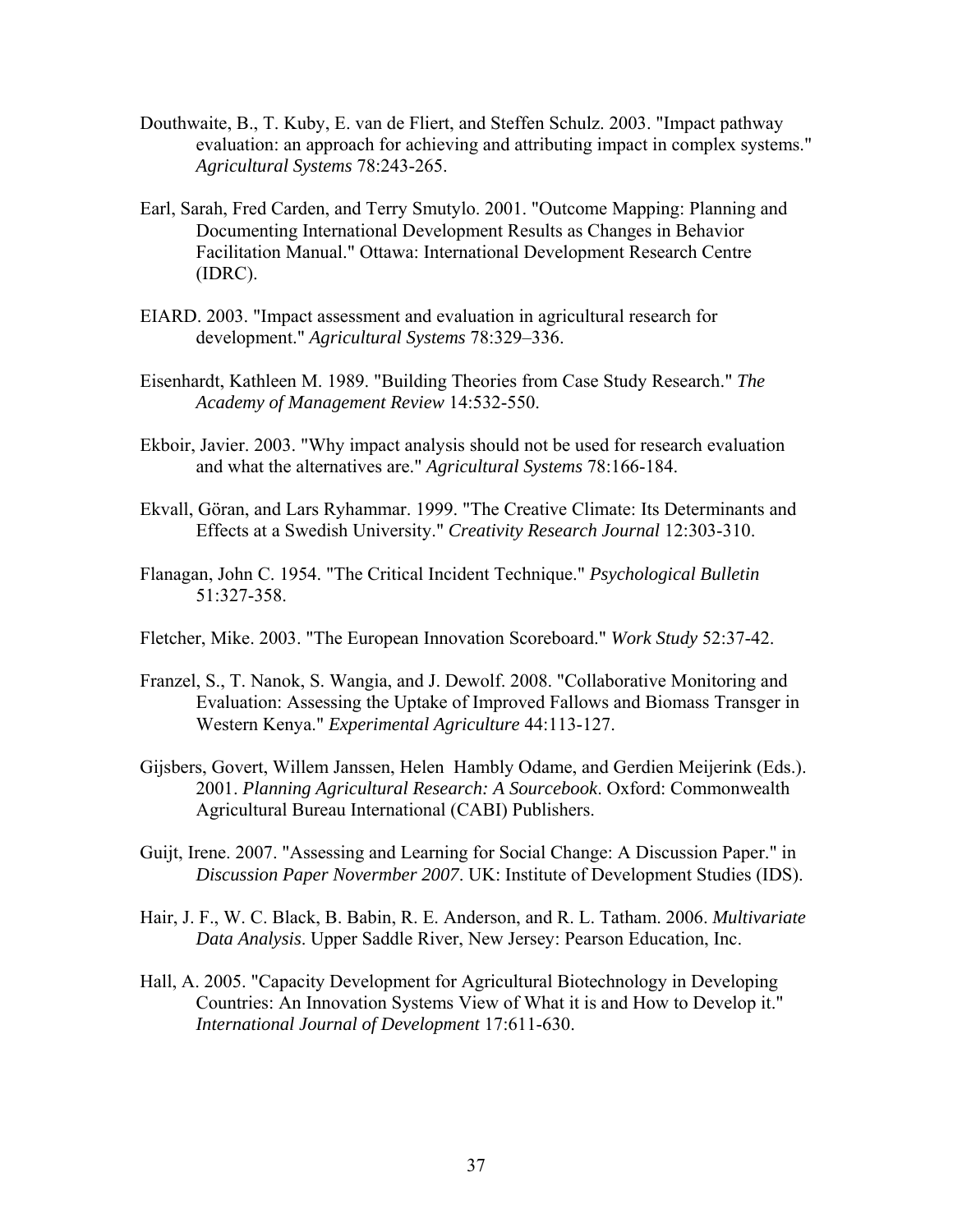- Hall, A., R. V. Sulaiman, and Peter Bezkorowajnyj. 2008a. "Reframing technical change: Livestock Fodder Scarcity Revisited as Innovation Capacity Scarcity Part 2. A Framework for Analysis." *UNU-MERIT Working Papers* #2008-003.
- —. 2008b. "Reframing technical change: Livestock Fodder Scarcity Revisited as Innovation Capacity Scarcity, Part 3. Tools for Diagnosis and Institutional Change in Innovation Systems." *UNU-MERIT Working Papers* #2008-004.
- Hall, Andy , Lynn Mytelka, and Banji Oyeyinka. 2006. "Concepts and Guidelines for Diagnostic Assessment of Agricutlural Innovation Capacity." *UNU-MERIT Working Papers #2006-017*.
- Hall, Andy, R.V. Sulaiman, Norman Clark, and B. Yoganand. 2003. "From measuring impact to learning institutional lessons: an innovation systems perspective on improving the management of international agricultural research." *Agricultural Systems* 78:213-241.
- Hambly Odame, Helen. 2003. "Connecting the Two Stations of Agricultural Research and Rural Radio." *Journal of Development Communications* 23.
- —. 2008. "Learning Theories." in *Educational Communication Course Notes*. Guelph: Office of Open Learning, University of Guelph.
- Horton, Douglas, A. Alexaki, S. Bennett-Lartey, K. N. Brice, Dindo Campilan, F. Carden, J. Silva, L. T. Duong, I. Khadar, A. Boza, I. K. Muniruzzaman, J. Perez, M. S. Chang, Ronnie Vernooy, and J. Watts. 2003. *Evaluating Capacity Development: Experiences from Research and Development Organizations around the World*. The Hague/Ottawa: International Service for National Agricultural Research (ISNAR)/International Development Research Centre (IDRC)/ ACP-EU Technical Centre for Agricultural and Rural Cooperation (CTA).
- Hovland, Ingie. 2007. "Making a difference: M&E of policy research." in *Working Paper 281*. London: Overseas Development Institute (ODI).
- ISI. 2006. "Patterns of Organizational Change in European Industry: Ways to Strengthen the Empirical Basis of Research and Policy." Karlsruhe: Fraundhofer Institute Systems and Innovation Research.
- Krishna, A., and E. Shrader. 1999. "Social Capital Assessment Tool." in *Paper Prepared for the Conference on Social Capital and Poverty Reduction*. The World Bank, Washington, D.C.
- Kuby, T. 1999. "Innovation as a Social Process: What Does this Mean for Impact Assessment in Agricultural Research." in *CIAT Workshop September 1999*. Costa Rica.
- Kusek, J. Z., and R. C. Rist. 2004. *Ten Steps to a Results-Based Monitoring and Evaluation System*. Washington, D. C.: The World Bank.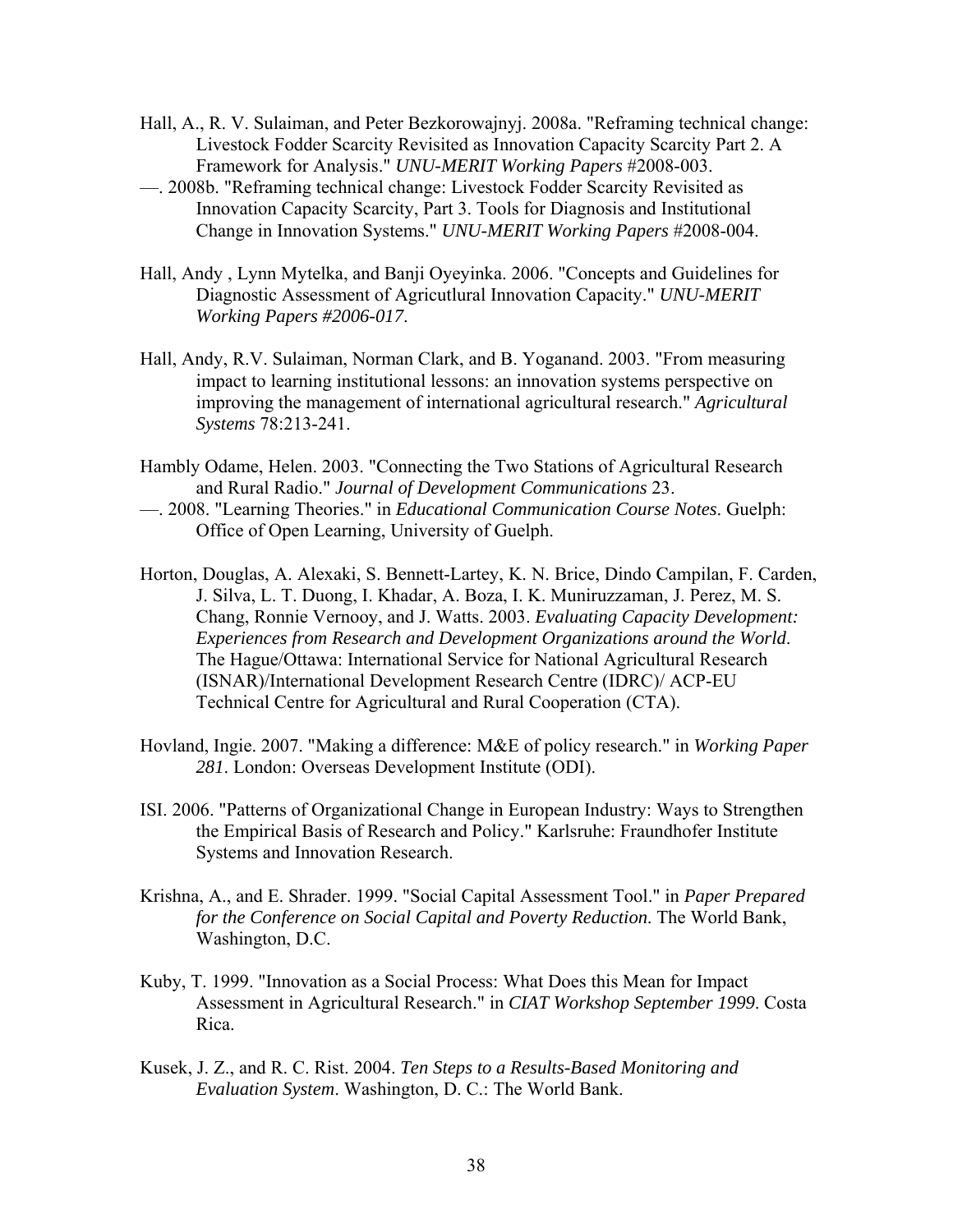- Kwasniewska, Joanna, and Edward Necka. 2004. "Perception of the Climate for Creativity in the Workplace: the Role of the Level in the Organization and Gender." *Climate for creativity* 13:187-196.
- Leksmono, C. , J. Young, N. Hooton, H. Muriuki, and D. Romney. 2006. "Informal Traders Lock Horns with the Formal Milk Industry The Role of Research in Pro-Poor Dairy Policy Shift in Kenya." in *Working Paper 266*. London: Overseas Development Institute (ODI).
- Lilja, Nina, and John Dixon. 2008. "Responding to the Challenges of Impact Assessment of Participatory Research and Gender Analysis." *Experimental Agriculture* 44:3- 19.
- Mackay, Ronald, and Douglas Horton. 2003. "Expanding the use of impact assessment and evaluation in agricultural research and development." *Agricultural Systems* 78:143-165.
- Merton, Robert K. 1936. "The Unanticipated Consequences of Purposive Social Action." *American Sociological Review* 1:894-904.
- Morgan, Peter. 1998. "Capacity and Capacity Development Some Strategies, October, 1998."
- —. 2005. "The Idea and Practice of Systems Thinking and Their Relevance for Capacity Development." Maastricht: European Centre for Development Policy Management.
- Mostafa, M. 2005. "Factors affecting organizational creativity and innovativeness in Egyptian business organizations: an empirical investigation." *Journal of Management Development* 24:7-33.
- Nelson, R. R. 1987. *Understanding Technical Change as an Evolutionary Process*. New York: North-Holand.
- Nelson, R. R., and S. G. Winter. 1982. *An Evolutionary Theory of Economic Change*. Massachusetts: Harvard University Press.
- Ochieng, C. M. O. 2007. "Development through Positive Deviance and its Implications for Economic Policy Making and Public Administration in Africa: The Case of Kenyan Agricultural Development, 1930–2005." *World Development* 35:454-479.
- OECD. 1992. "The Measurement of Scientific and Technological Activities: Proposed Guidelines for Collecting and Interpreting Technological Innovation Data. Oslo Manual." Paris: Organization for Economic Co-operation and Development.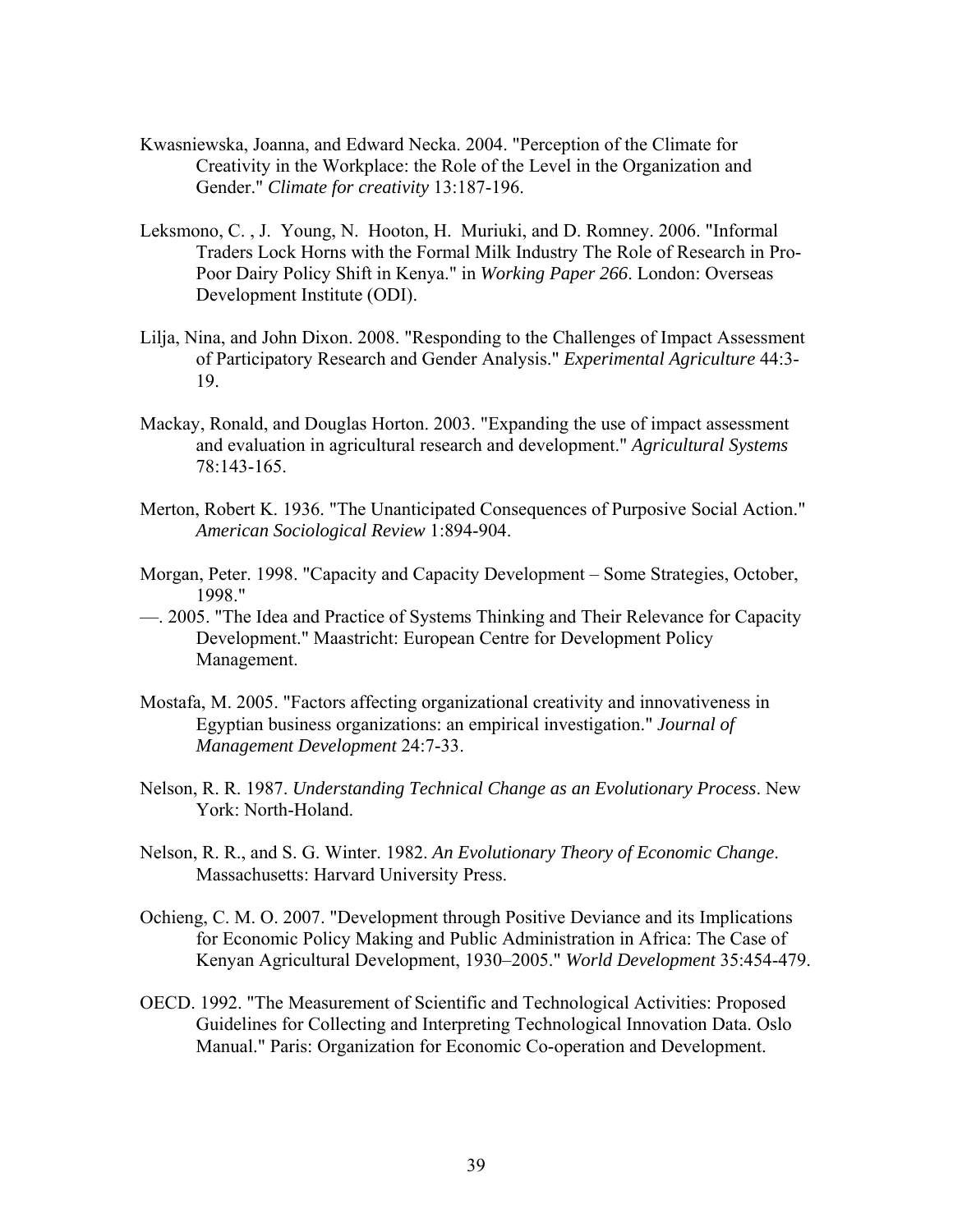- —. 2002. "The Measurement of Scientific and Technological Activities: Proposed Guidelines for Collecting and Interpreting Technological Innovation Data. Oslo Manual." Paris: Organization for Economic Co-operation and Development.
- Pant, Laxmi P., and Helen Hambly Odame. 2006. "Multi-stakeholder deliberation on dialectical divides: an operational principle of the Systems of Innovation." *Knowledge Management for Development Journal* 2:60-74.
- —. 2009. "The promise of positive deviants: bridging divides between scientific research and local practices in smallholder agriculture." *Knowledge Management for Development Journal* 5:160-172.
- Pestieau, Caroline. 2003. "Evaluating Policy Research." in *Research Paper W/22*. Ottawa: Canadian Policy Research Networks Inc.
- Peterson, Warren , Govert Gijsbers, and Michèle Wilks. 2003. *An Organizational Performance Assessment System for Agricultural Research Organizations: Concepts, Methods, and Procedures*. The Hague: International Service for National Agricultural Research (ISNAR).
- Pett, Marjorie A., Nancy R. Lacky, and John J. Sullivan. 2003. *Making Sense of Factor Analysis: the Use of Factor Analysis for Instrument Development in Health Care Research*. London: Sage Publications.

Rogers, E. M. 2003. *Diffusion of Innovation, Fifth Edition*. New York: Free Press. Scott, J. 2000. *Social Network Analysis: A Handbook*. London: Sage Publications. Smutylo, Terry. 2001. "Crouching Impact, Hidden Attribution: Overcoming Threats to Learning in Development Programs, Draft Learning Methodology Paper." in *Block Island Workshop on Across Portfolio Learning May 22-24, 2001*. Ottawa: International Development Research Centre (IDRC).

Spicer, John. 2005. *Making Sense of Multivariate Analysis*. London: Sage Publications. Spielman, David J. 2005. "Innovation Systems Perspective on Developing-Country Agriculture: A Critical Review." in *ISNAR Discussion Paper 2*. Washington, D. C.: International Service for National Agricultural Research (ISNAR) Division, International Food Policy Research Institute (IFPRI).

- Springer-Heinzea, Andreas, Frank Hartwichb, J. Simon Hendersonc, Douglas Horton, and Isaac Mindee. 2003. "Impact pathway analysis: an approach to strengthening the impact orientation of agricultural research." *Agricultural Systems* 78:267-285.
- Stevens, James P. 2002. *Applied Multivariate Statistics for the Social Sciences, Fourth Edition*. London: Lawrence Erlbaum Associates Publishers.
- Stirling, C. M., D. Harris, and J. R. Witcombe. 2006. "Managing an Agricultural Research Programme for Poverty Alleciation in Developing Countries: An Institute Without Walls." *Experimental Agriculture* 42:127-146.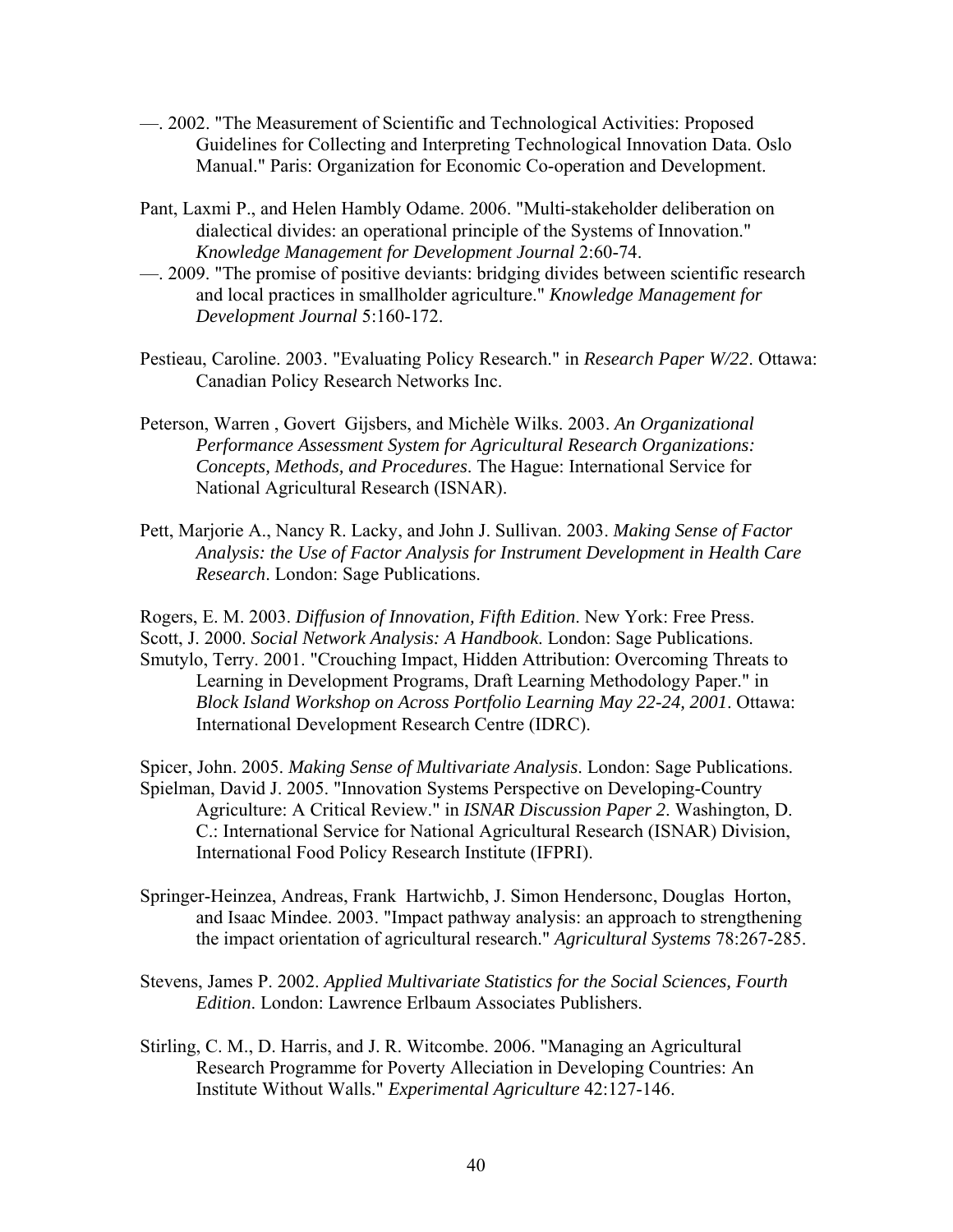- Subramanian, A., and S. Nilakanta. 1996. "Organizational innovativeness: Exploring the Relationship Between Organizational Determinants of Innovation, Types of Innovations, and Measures of Organizational Performance." *Omega, Int. J. Mgmt.* 24:631-647.
- van Moorsel, Daryl, John. A. L. Carnfield, and David Sparling. 2005. "Factors Affecting Biotechnology Innovation in Canada." in *Working Paper 05/02*. Guelph: Department of Food, Agricultural and Resource Economics, University of Guelph.
- van Moorsel, Daryl, John A. L. Cranfield, and David Sparling. 2007. "Factors Affecting Biotechnology Innovation in Canada: Analysis of the 2001 Biotechnology Use and Development Survey." *International Journal of Biotechnology* 9:39-59.
- Watts, J., D. Horna, B. Douthwaite, R. L. Rovere, G. Thiele, S. Prasad, and C. Staver. 2008. "Transforming Impact Assessment: Beginning the Quiet Revolution of Institutional Learning and Change." *Experimental Agriculture* 44:21-35.
- White, L. 2002. "Connection Matters: Exploring the Implications of Social Capital and Social Networks for Social Policy." *Systems Research and Behavioral Science* 19:255-269.
- World Bank. 2006. *Enhancing Agricultural Innovation: How to Go Beyond the Strengthening of Research Systems*. Washington, D. C.: The World Bank.
- Yin, R. K. 2002. *Case Study Research: Design and Methods*. Newbury Park: Sage Publications.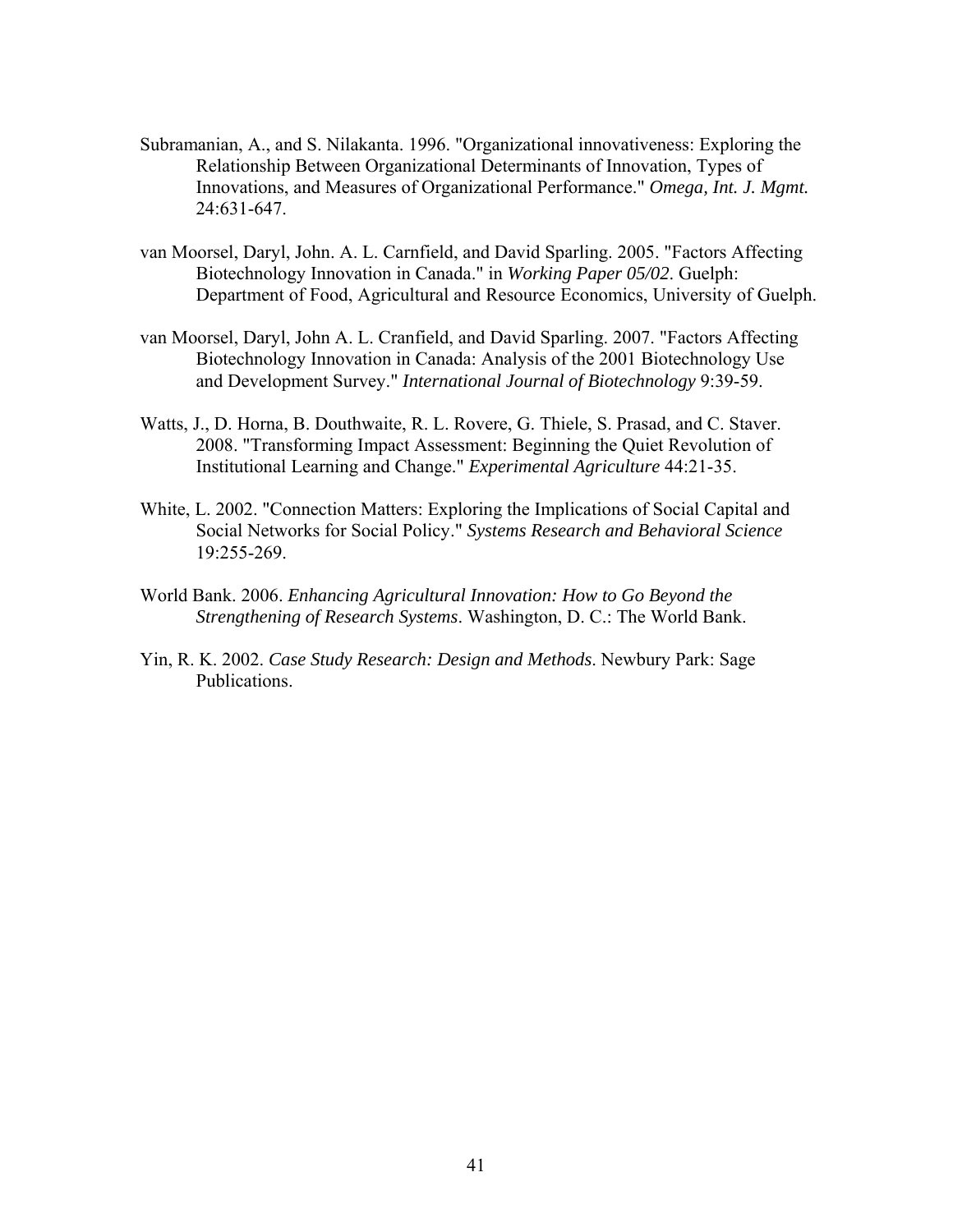#### **The UNU-MERIT WORKING Paper Series**

- 2010-01 *Endogenous Economic Growth through Connectivity* by Adriaan van Zon and Evans Mupela
- 2010-02 *Human resource management and learning for innovation: pharmaceuticals in Mexico*  by Fernando Santiago
- 2010-03 *Understanding multilevel interactions in economic development* by Micheline Goedhuys and Martin Srholec
- 2010-04 *The Impact of the Credit Crisis on Poor Developing Countries and the Role of China in Pulling and Crowding Us Out* by Thomas H.W. Ziesemer
- 2010-05 *Is there complementarity or substitutability between internal and external R&D strategies?* by John Hagedoorn and Ning Wang
- 2010-06 *Measuring the Returns to R&D* by Bronwyn H. Hall, Jacques Mairesse and Pierre Mohnen
- 2010-07 *Importance of Technological Innovation for SME Growth: Evidence from India* by M. H. Bala Subrahmanya, M. Mathirajan and K. N. Krishnaswamy
- 2010-08 *Economic Adversity and Entrepreneurship-led Growth: Lessons from the Indian Software Sector* by Suma Athreye
- 2010-09 *Net-immigration of developing countries: The role of economic determinants, disasters, conflicts, and political instability* by Thomas H.W. Ziesemer
- 2010-10 *Business and financial method patents, innovation, and policy* by Bronwyn H. Hall
- 2010-11 *Financial patenting in Europe* by Bronwyn H. Hall, Grid Thoma and Salvatore Torrisi
- 2010-12 *The financing of R&D and innovation* by Bronwyn H. Hall and Josh Lerner
- 2010-13 *Occupation choice: Family, Social and Market influences* by Ezequiel Tacsir
- 2010-14 *Choosing a career in Science and Technology* by Ezequiel Tacsir
- 2010-15 *How novel is social capital: Three cases from the British history that reflect social capital* by Semih Akcomak and Paul Stoneman
- 2010-16 *Global Players from Brazil: drivers and challenges in the internationalization process of Brazilian firms* by Flavia Carvalho, Ionara Costa and Geert Duysters
- 2010-17 *Drivers of Brazilian foreign investments technology seeking and technology exploiting as determinants of emerging FDI* by Flavia Carvalho, Geert Duysters and Ionara Costa
- 2010-18 *On the Delivery of Pro-Poor Innovations: Managerial Lessons from Sanitation Activists in India* by Shyama V. Ramani, Shuan SadreGhazi and Geert Duysters
- 2010-19 *Catching up in pharmaceuticals: a comparative study of India and Brazil* by Samira Guennif and Shyama V. Ramani
- 2010-20 *Below the Radar: What does Innovation in Emerging Economies have to offer other Low Income Economies?* by Raphael Kaplinsky, Joanna Chataway, Norman Clark, Rebecca Hanlin, Dinar Kale, Lois Muraguri, Theo Papaioannou, Peter Robbins and Watu Wamae
- 2010-21 *Much ado about nothing, or sirens of a brave new world? MNE activity from developing countries and its significance for development* by Rajneesh Narula
- 2010-22 *From trends in commodities and manufactures to country terms of trade* by Thomas H.W. Ziesemer
- 2010-23 *Using innovation surveys for econometric analysis* by Jacques Mairesse and Pierre Mohnen
- 2010-24 *Towards a New Measurement of Energy Poverty: A Cross-Community Analysis of Rural Pakistan* by Bilal Mirza and Adam Szirmai
- 2010-25 *Discovery of the flower industry in Ethiopia: experimentation and coordination* by Mulu Gebreeyesus and Michiko Iizuka
- 2010-26 *CSR and market changing product innovations: Indian case studies* by Shyama V. Ramani and Vivekananda Mukherjee